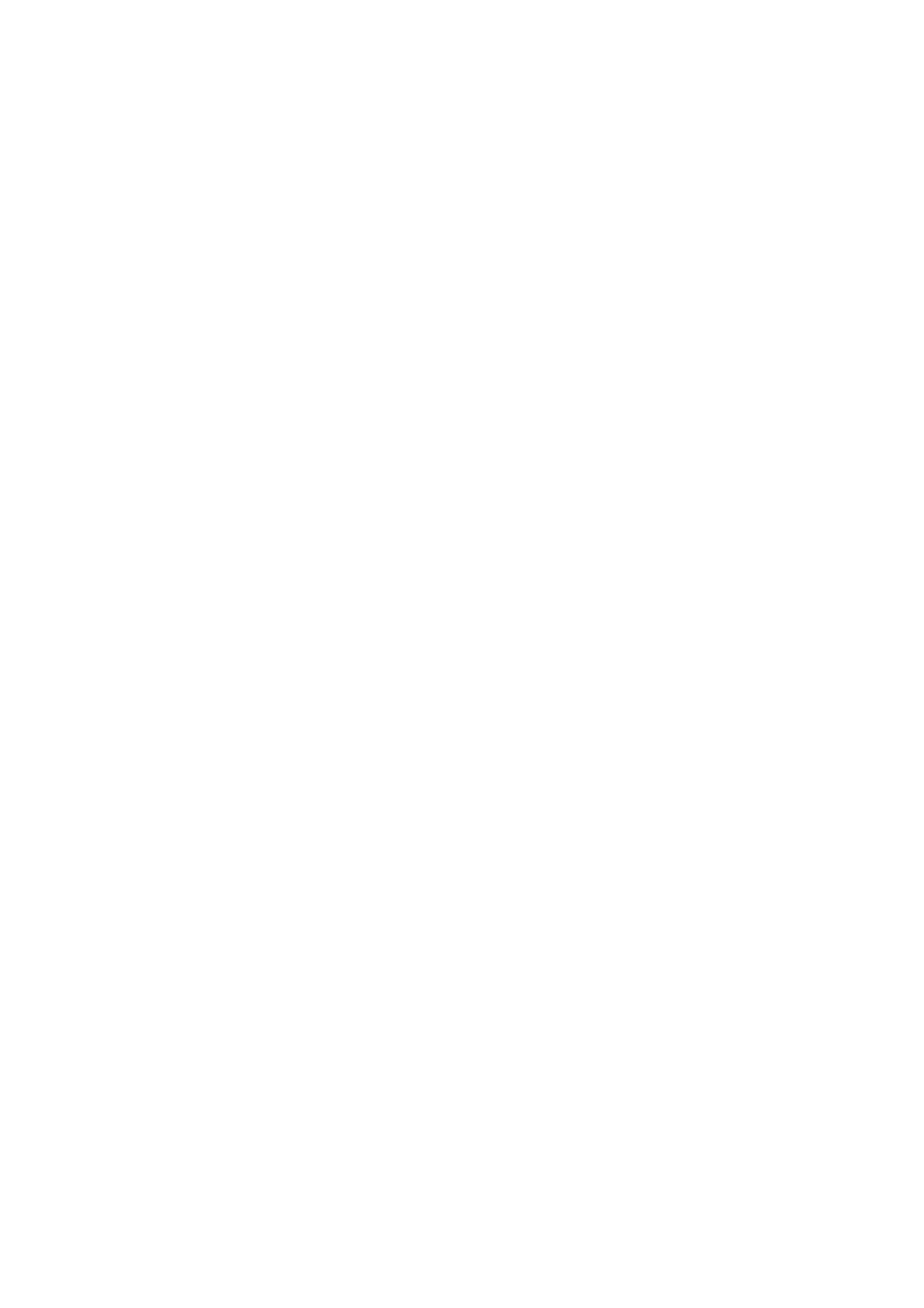# **CONTENTS**

| $\mathbf{1}$ | Introduction                                                                                                                                                                                   | 1                                                                  |
|--------------|------------------------------------------------------------------------------------------------------------------------------------------------------------------------------------------------|--------------------------------------------------------------------|
| $\mathbf{2}$ | <b>Diarisation</b><br>2.1<br>2.2<br>2.3<br>2.4<br>2.5                                                                                                                                          | $\overline{2}$<br>$\overline{2}$<br>$\overline{4}$<br>6<br>7<br>13 |
| 3            | <b>Speech To Text Systems</b><br>3.1<br>3.2                                                                                                                                                    | 16<br>16<br>17                                                     |
| 4            | <b>CTS</b> Experiments<br>4.1<br>4.2<br>The Correlation between Diarisation Score and WER<br>4.3<br>Can Diarisation Scores be Improved Using Information from STT?<br>4.4<br>4.5<br>4.6<br>4.7 | 18<br>18<br>19<br>20<br>22<br>23<br>24<br>27                       |
| 5.           | <b>BN</b> Experiments<br>5.1<br>5.2<br>5.3<br>5.4<br>The Effect of Automating Segmentation and Clustering on STT Performance<br>5.5<br>5.6<br>5.7                                              | 28<br>28<br>29<br>31<br>32<br>32<br>33<br>35                       |
| 6            | <b>Cross-Site Diarisation Experiments</b><br>6.1                                                                                                                                               | 37<br>38                                                           |
| 7.           | <b>Conclusions</b>                                                                                                                                                                             | 42                                                                 |
| 8            | Acknowledgements                                                                                                                                                                               | 43                                                                 |
|              | A Data                                                                                                                                                                                         | 43<br>43<br>44                                                     |
| В            | <b>Accuracy of CTS Forced Alignments</b>                                                                                                                                                       | 44                                                                 |
|              | <b>References</b>                                                                                                                                                                              | 46                                                                 |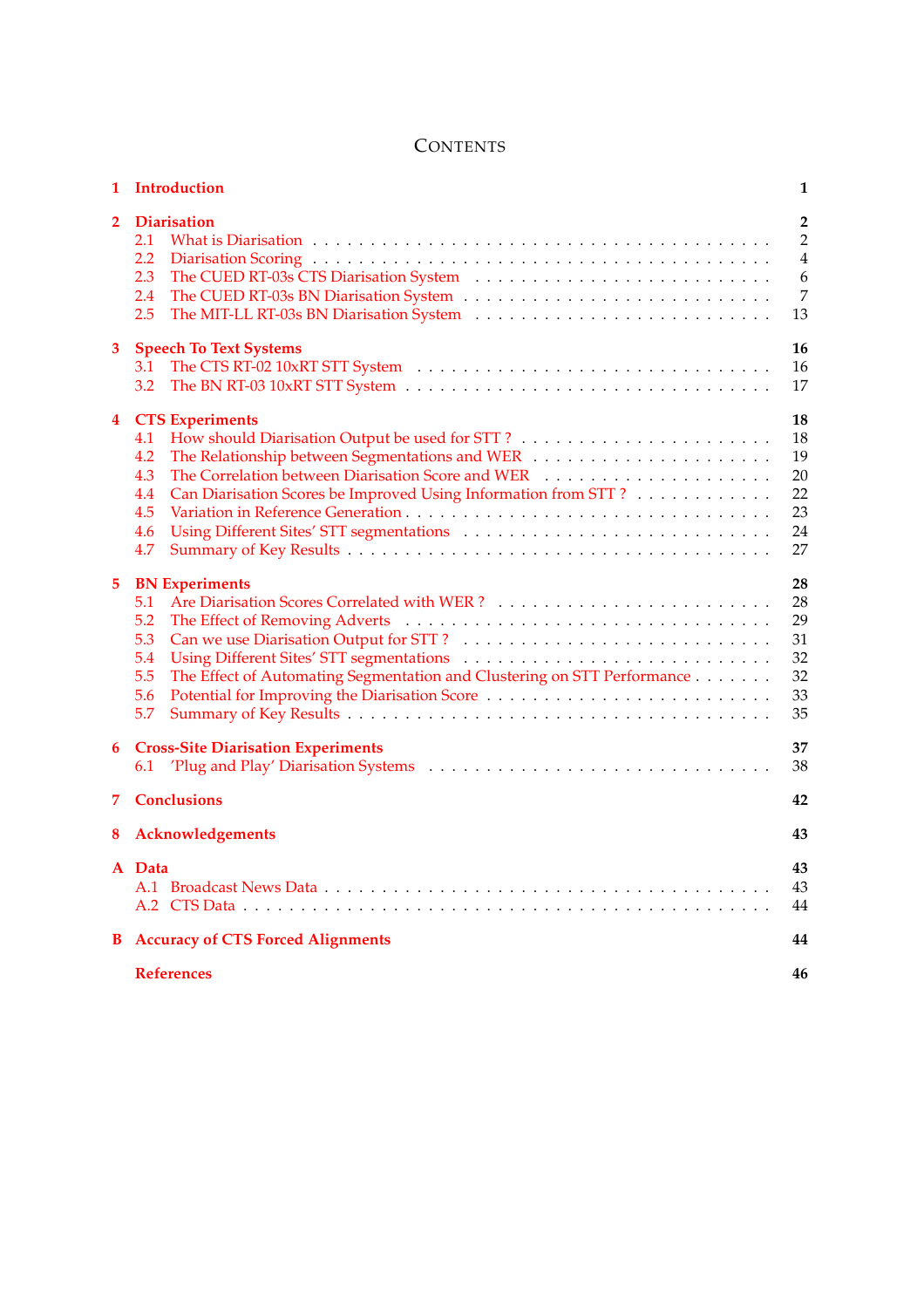# ABBREVIATIONS USED

| Ad             | Advert(isement) i.e. a commercial in a broadcast news show               |
|----------------|--------------------------------------------------------------------------|
| BIC            | <b>Bayesian Information Criterion</b>                                    |
| BN             | <b>Broadcast News</b>                                                    |
| Clust          | Clustering or Clusterer                                                  |
| <b>CTS</b>     | Conversational Telephone Speech                                          |
| <b>CUED</b>    | Cambridge University Engineering Department                              |
| Del            | Deletion component of word error rate (%)                                |
| <b>DIARY</b>   | Total Diarisation score = $MS + FA + SPE$ (%)                            |
| [D/I/S]        | WER broken down by Deletion, Insertion and Substitution                  |
| FA             | False Alarm component of diarisation score $(\%)$                        |
| GE             | Gender Error (%) = confusability between male/female speakers            |
| <b>HLDA</b>    | Heteroscedastic Linear Discriminant Analysis                             |
| <sub>lns</sub> | Insertion component of word error rate (%)                               |
| MFCC           | Mel-Frequency Cepstral Coefficients                                      |
| MIT-LL         | MIT - Lincoln Labs                                                       |
| MLE            | Maximum Likelihood Estimation                                            |
| <b>MLLR</b>    | Maximum Likelihood Linear Regression                                     |
| <b>MPE</b>     | Minimum Phone Error                                                      |
| MS             | Missed Speech component of diarisation score (%)                         |
| PLP            | Perceptual Linear Prediction                                             |
| SAD            | Speech Activity Detection                                                |
| SPE            | SPeaker Error component of diarisation score (%)                         |
| <b>STT</b>     | Speech-To-Text transcription                                             |
| Seg            | Segmentation or Segmenter                                                |
| Sub            | Substitution component of word error rate $(\%)$                         |
| <b>VTLN</b>    | Vocal Tract Length Normalisation                                         |
| <b>WER</b>     | Word Error Rate = $Del + Ins + Sub$ (%)                                  |
| ctseval02      | RT-02 English CTS eval data                                              |
| ctsdry03       | RT-03 English CTS dryrun data subset of ctseval02                        |
| ctseval03      | RT-03s English CTS STT evaluation data                                   |
| ctseval03s     | The subset of ctseval03 used in the RT-03s English CTS diarisation eval. |
| ctsdev03f      | The subset of ctseval03 data not in ctseval03s                           |
| bnrt02         | RT-02 English BN eval data (which is also the BN dryrun data)            |
| bndidev03      | RT-03s English BN diarisation development data                           |
| bndev03        | RT-03 development data defined by STT sites                              |
| bneval03       | RT-03s English BN STT evaluation data                                    |
| bneval03s      | The subset of bneval03 used in the RT-03s English BN diarisation eval.   |
| bndev03f       | The subset of bneval03 data not in bneval03s                             |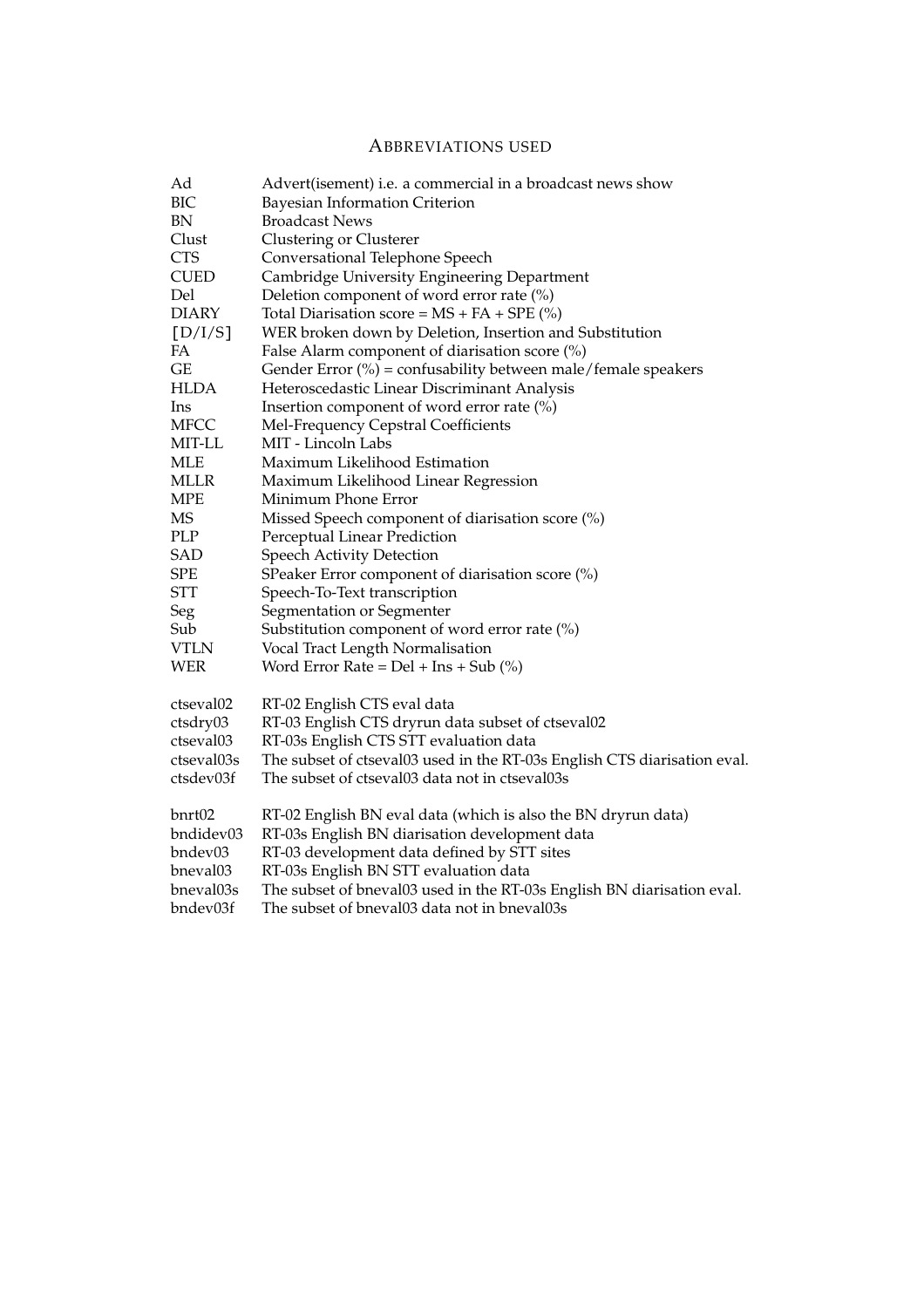## 1 INTRODUCTION

<span id="page-4-0"></span>Recent years have seen great improvements in the performance of systems to automatically recognise speech. These 'Speech-to-Text' (STT) systems can now produce transcriptions of sufficient quality to enable some important tasks, such as information retrieval, to be performed at the same standards as if manual transcriptions were available. (Garofolo, Auzanne and Voorhees 2000, Garofolo, Lard and Voorhees 2001). Research is now focusing on making the transcripts more readable. This still includes driving down the word error rate (WER), but also encompasses augmenting the automatic transcription with so-called 'metadata' information which could be used to help a potential reader in addition to providing useful information for other applications such as summarisation.

Metadata encompasses a wide-range of possible transcription markup, but the DARPA EARS research program in 2003 is focusing on three main areas (NIST 2003b), namely providing information about the source of the audio in particular the speaker information of any speech; marking the location of 'slash-unit' boundaries to divide the transcription up into sentence-like units to enable some punctuation and capitalisation information to be added; and marking the location of disfluencies, such as filled pauses, discourse markers or verbal edits to allow transcripts to be automatically shortened without altering their meaning. In this work we focus on the task of labelling the source of audio data - which has been named 'diarisation'. In its widest sense this can include marking many events, for example background noise sources, music, speaker-id, gender of speaker, channel characteristics, bandwidth of transmission, location of adverts etc.; and is effectively the same as the 'non-lexical information generation' task developed with the CUED spoken document retrieval system for TREC-9 (Johnson, Jourlin, Spärck Jones and Woodland 2001). However, the EARS program for 2003 focussed on just the speaker segmentation task, with the option of also providing gender information about the speaker.

Since the diarisation task for the EARS 2003 spring evaluation (RT-03s) thus reduces to providing a segmentation with speaker (and optionally gender) labels, and such information is also required within STT systems to provide the initial segmentation of the audio, to determine which models to use in gender-dependent systems and to help during unsupervised ('speaker') adaptation, there is some potential for comparing the strategies used for both tasks. Can the same segmentation system be used for both despite the different goals? Can knowledge from one system help improve performance in the other? Can information from one help predict how well the other will do? Can combining different aspects of different systems help improve performance? In short what are the interactions between diarisation and STT systems? The aim of this paper is to provide answers to these questions, based on many experiments performed at CUED and MIT-LL.

This paper is arranged as follows. Section 2 discusses diarisation including its definition and scoring metrics and gives detailed descriptions of the RT-03s evaluation diarisation systems from CUED for conversational telephone speech (CTS) and both CUED and MIT-LL for broadcast news (BN). Section 3 then describes the STT systems used in these experiments. Results on the CTS data are given in section 4, tackling the questions of how the [dia](#page-5-0)risation output should be used for STT, whether the diarisation score and subsequent WERs are correlated, whether information from the STT system can be used to improve diarisation performance, and what the effects of changing the reference segmentation or u[sin](#page-19-0)g automatic segmentations from different sites are. A summary of the experimental results on the CT[S d](#page-21-0)ata is given in section 4.7.

Results on the BN data are given in section 5. These investigate whether diarisation scores are correlated to WER, the effects of automatically removing adverts is on performance of both diarisation and STT systems, whether diarisati[on o](#page-30-0)utput can be used for STT systems, the effects of using different reference segmentations or using automatic segmentations from different STT sites, and where the potential for improvement lies for both diarisat[io](#page-31-0)n and STT by changing the segmentation. A summary of the experimental results on the BN data is given in section 5.7. Section 6 discusses a hybrid BN diarisation system combining aspects of both the CUED and MIT-LL systems and shows an improvement in performance over the individual systems can be obtained. Finally conclusions are offered in section 7.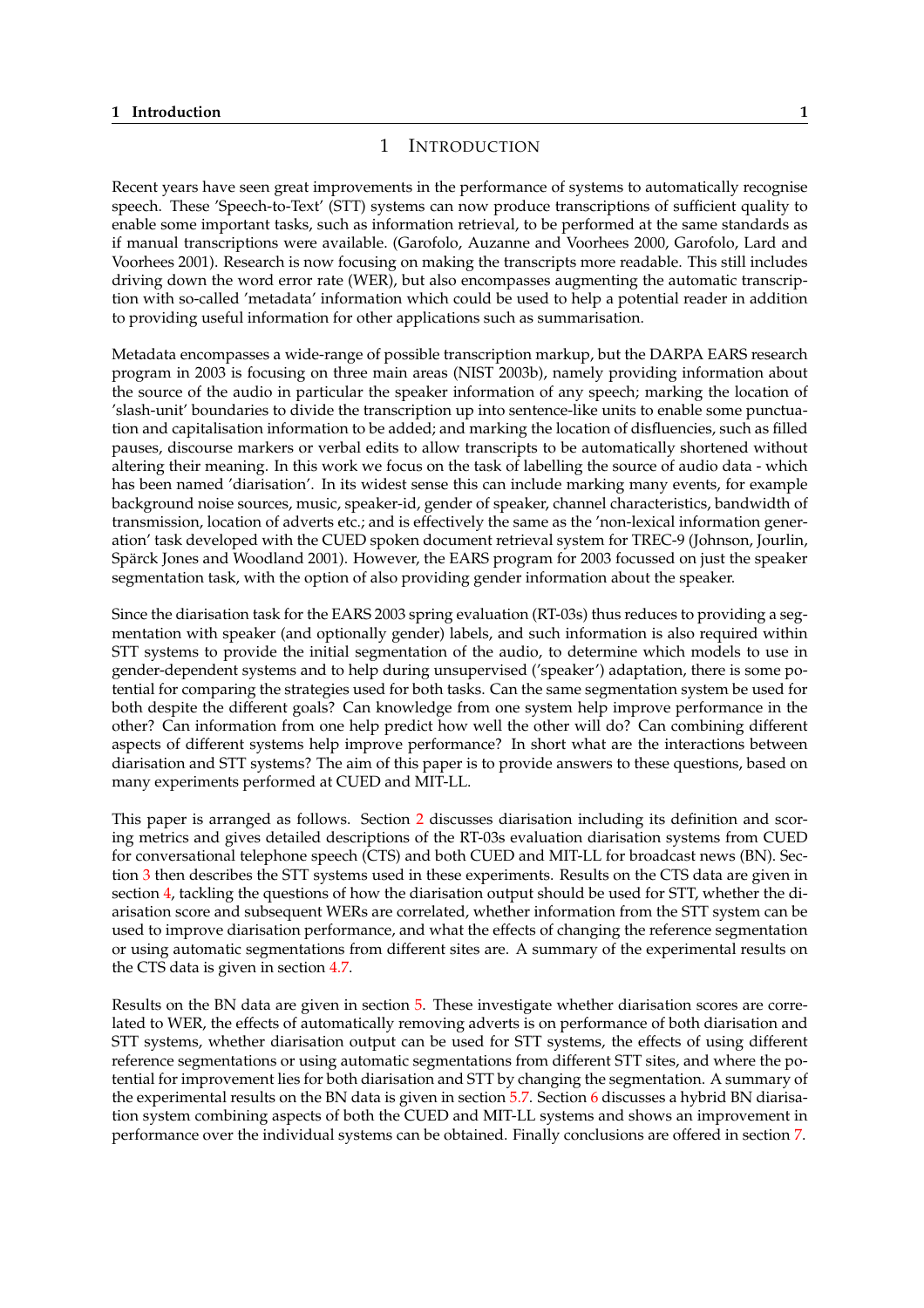# 2 DIARISATION

## <span id="page-5-0"></span>**2.1 What is Diarisation**

Diarisation is splitting up an audio stream into its main sources. In its general form this can include labelling events in the audio, such as music, speech, noise, laughter, background events etc. and associated properties or attributes ( type of music, speaker-id, gender of speaker, source of noise etc. ). For the purposes of the NIST RT-03 diarisation evaluation, the task was constrained to consider only the identification of speakers and their gender.

There are two diarisation tasks under the EARS program for 2003. The first, called "who spoke when" consists of automatically producing a series of start/end time marks with associated speaker (and optionally gender) labels. No reference is made to the words and this can be done without the need for a transcription or Speech-To-Text (STT) system. The second task, called "who said what" consists of automatically labelling the words in a transcription with a speaker (and optionally gender) id. This can be done on either an STT system output, or a manually-generated reference transcript, if one is available.

Since this work is mainly concerned with how diarisation and STT systems can interact, we consider here only the first task, namely producing a time-marked segmentation with speaker (and gender) labels, which can also be used subsequently as the input to an STT system.

## **2.1.1 The CTS Diarisation Problem**

For the English conversational telephone speech (CTS) data, it is very unusual to find more than one speaker on the same conversational side. Since the data for the channels is provided separately, the diarisation 'who spoke when' task reduces to a speech activity detection problem, and the 'who said what' task of labelling the STT word output with speaker-id becomes trivial.

There are two main applications of diarisation on the CTS data. The first is to provide an accurate record of when speech occurred in the audio stream. This could be useful for example in cases where the amount of data is critical and being able to remove information-less portions, such as silence or noise, could prove beneficial. Making further distinctions such as recognising areas of cross-talk, background noise, or non-lexical vocal noises (such as laughter, coughing etc.) could also be useful although this is currently not evaluated. The second is to provide a segmentation of the audio stream that can be used as the input to an STT system. In this case the objective is not to label the audio as accurately as possible in terms of speech/noise/silence etc. but rather to minimise the word error rate of the subsequent STT system. These aims are clearly different, and it does not follow that the best segmentation for one case will also be the best for the other.

Segmentations can be compared using the standard diarisation scoring metrics, but since the segmentation for each conversational side can be effectively represented as a binary decision as to whether the (single) speaker is talking or not, we can also use a simple graphical representation to allow a quick visual inspection of the entire side in question. This enables several types of error to be easily identified and located within the conversation, and can provide information such as whether the error comes from one large discrepancy or the accumulation of many small differences, which is not provided by the numerical diarisation scores.

An example of such a graphical representation is given in Figure 1. The horizontal strips indicate the segmentations which are being compared, with the solid parts showing where a speaker is postulated/present whilst the blank parts indicate regions with no speaker. For the case illustrated in Figure 1, the two hypotheses get the same overall diarisation scores, but the graph clearly shows the differences between the systems. For example, hyp-1 is completely [co](#page-6-0)rrect after the first 4 seconds of the side, whereas hyp-2 also gets the final segments wrong; and hyp-1 makes a few large mistakes but hyp-2 makes many smaller errors.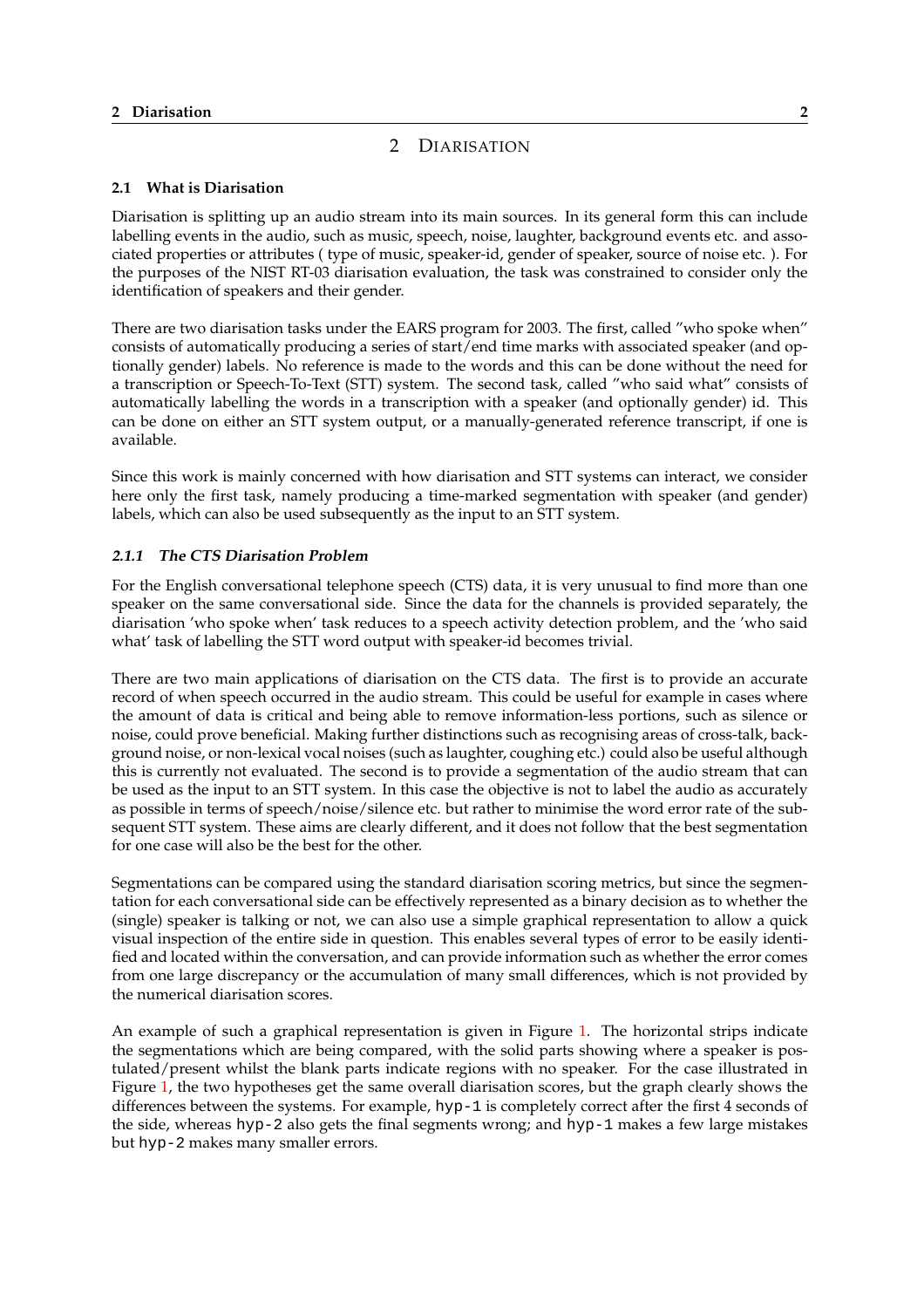<span id="page-6-0"></span>

**Figure 1:** Graphical representation of segmentations for the single-speaker CTS diarisation problem

#### **2.1.2 The Broadcast News Diarisation Problem**

The English Broadcast News (BN) data originates from US television and radio shows. The bndidev03, bndev03 and bneval03 datasets used as development and evaluation data for the RT-03s evaluation consist of episodes from 6 different broadcasters, 2 radio, namely Voice of America English News (VOA ENG) and PRI The World (PRI TWD); and four TV namely NBC Nightly News (NBC NNW), ABC World News Tonight (ABC WNT), MSNBC News with Brian Williams (MNB NBW), and CNN Headline News (CNN HDL). There are many differences between the style and content of the broadcasts, for example CNN has many short breaks between news stories, ABC has a few long commercial breaks whereas VOA does not have any adverts; but fundamentally they are all American TV or radio programs giving the news over the same time epoch.

This data presents several challenges for diarisation. This includes not only finding the areas spoken by the different speakers, but also extracting other information about the source of the audio for use in STT systems, for example, the location of music, noise or adverts, the bandwidth (report over a telephone vs studio recording), the acoustic noise conditions (background noise, channel conditions etc) and the gender of the speaker.

The RT-03s diarisation evaluation focused only on producing a segmentation with speaker (and optionally gender) labels - a task made considerably harder by not knowing the number of speakers in advance, and the wide variety in the amount of time the speakers spoke for, ranging from a single word for some interviewees to over a thousand for some anchor presenters. A distribution of the loquacity of the speakers in the RT-03s diarisation development and STT evaluation data sets is given in Figure 2.

An additional complication is the fact that commercial breaks are included within the broadcast shows. Although these regions were excluded from scoring from both STT and diarisation in the RT-03s evaluation, they can still detrimentally affect performance, both by interacting with the target data in cl[us](#page-7-0)tering for diarisation and STT speaker adaptation, and by increasing the time taken in recognition, which is critical when run-time constraints are imposed. For this reason, it may be desirable to attempt to remove the adverts automatically before recognition. As Figure 3 shows, the prevalence of adverts varies greatly between broadcasters, so a broadcaster-specific strategy may be required.

Finally, this data also contains some portions of overlapping speech, where more than one person is speaking simultaneously, although these regions were excluded in [th](#page-7-0)e primary evaluation metric.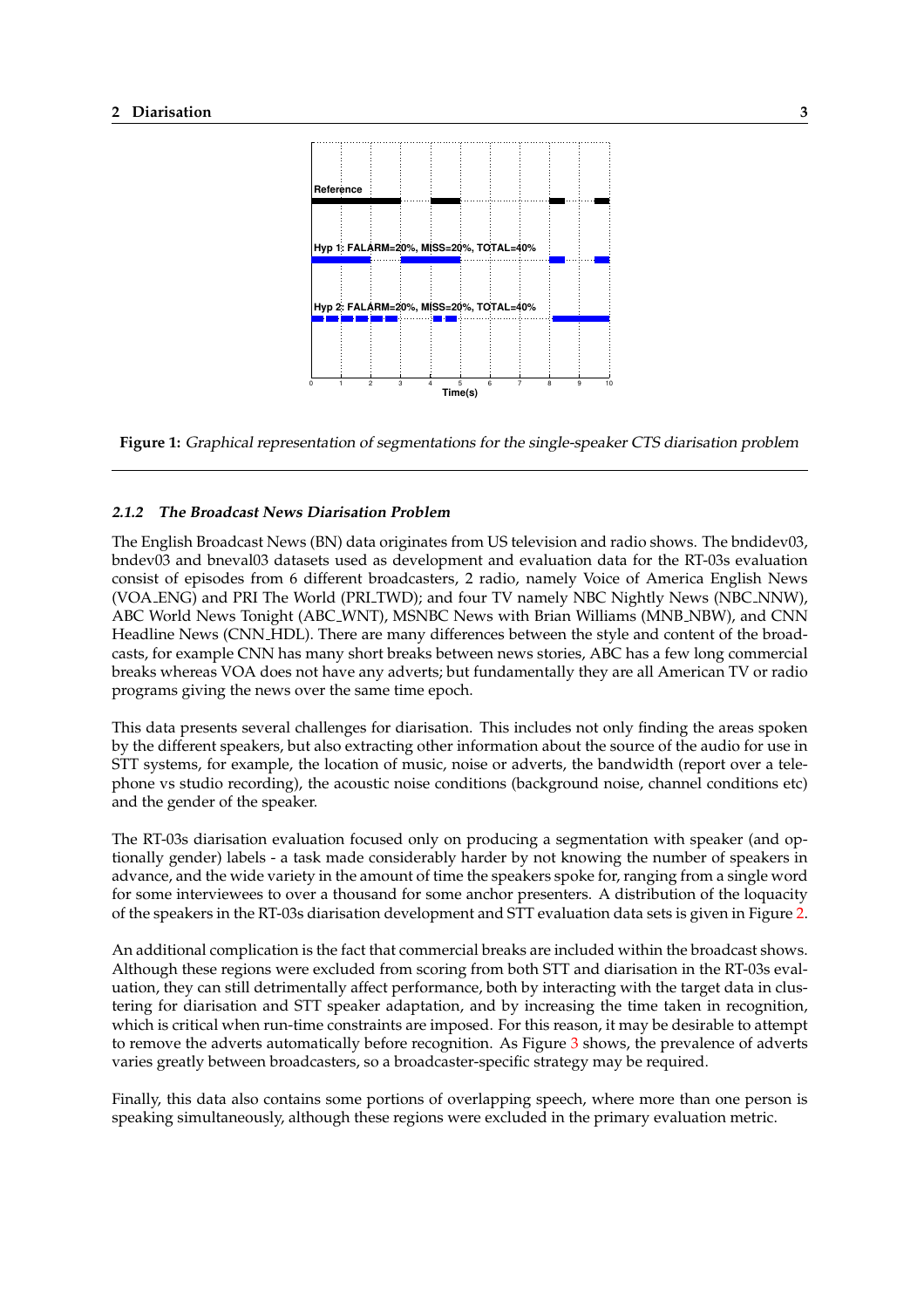<span id="page-7-0"></span>

**Figure 2:** Distribution of speakers for bndidev03 and bneval03 data



**Figure 3:** Proportion of the news shows which are adverts on the bndidev03 and bneval03 data

#### **2.2 Diarisation Scoring**

The rules for the diarisation component of the Rich Transcription Spring 2003 (RT-03s) evaluation are described in (NIST 2003c).

A reference file is generated from the word-level transcripts, giving 'ground-truth' time-marked speaker segments. A speaker turn is broken up into distinct speaker segments when either a new speaker starts talking, or the speaker pauses for more than a certain critical length of time. For the RT-03s evaluation this was fixed at 0.3s, although the December 2002 dryrun used 0.6s. The word times which were used to derive these speaker segments for the RT-03s evaluation were generated by the LDC by performing a forced alignment of the reference words in each given speaker turn. For the December 2002 dryrun, George Doddington manually marked all the start and end times of the lexical, filled-pause and fragment tokens in the dryrun data.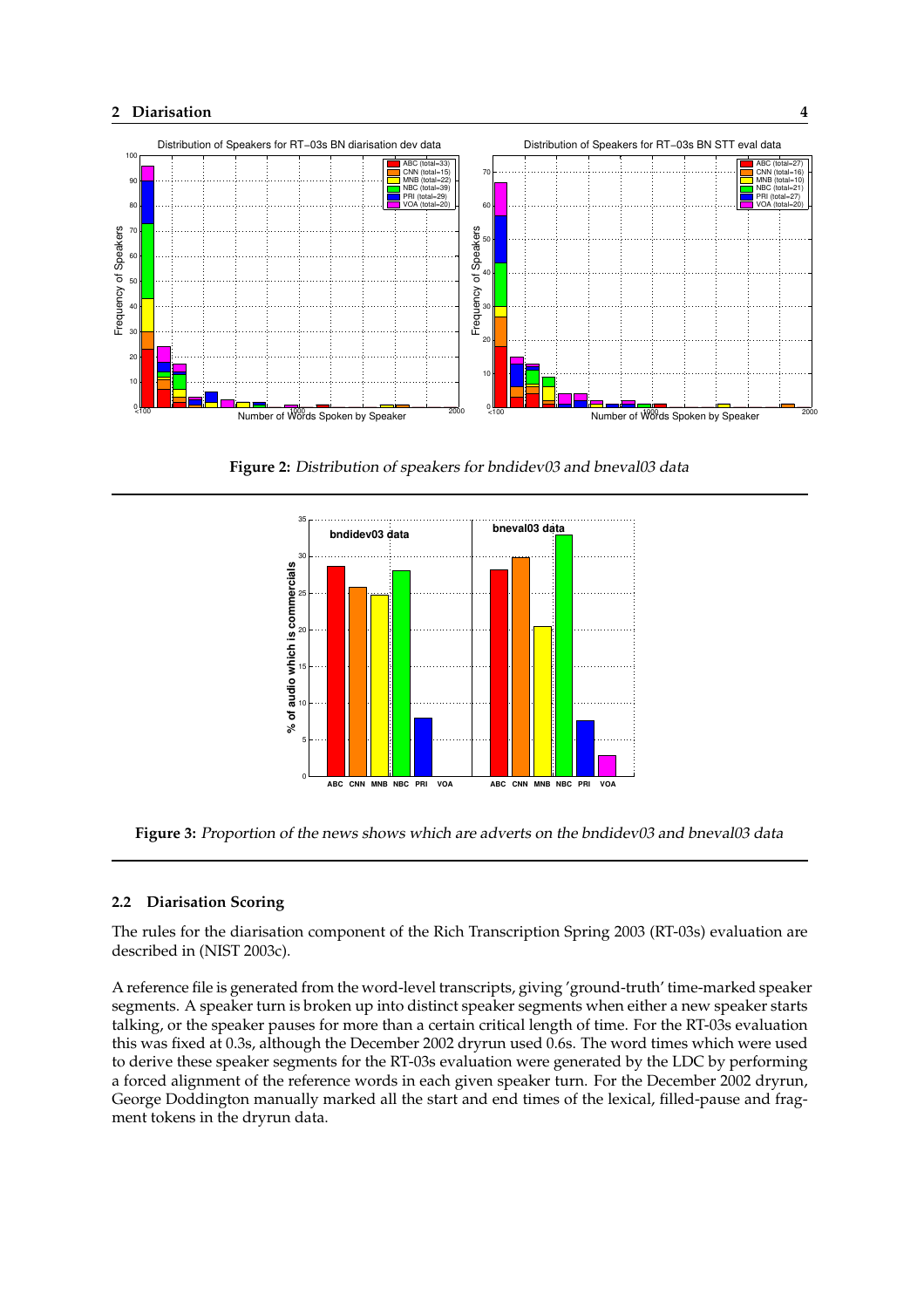In addition to the reference speaker segments, a list of regions to exclude from scoring is also provided. This corresponds to adverts in broadcast news shows, or speaker-attributable vocal noises such as cough, breath, lipsmack, sneeze and laughter. Further details of the reference generation process can be found in (NIST 2003a).

The performance of a system hypothesised speaker segment list is evaluated by first computing an optimal one-to-one mapping of reference speaker IDs to system output speaker IDs for each broadcast news show/CTS conversational side independently. This mapping is chosen so as to maximise the aggregation over all reference speakers of the time that is jointly attributed to both the reference and the (corresponding) mapped system output speaker.<sup>1</sup>

Speaker detection performance is expressed in terms of the miss (speaker in reference but not in hypothesis), false alarm (speaker in hypothesis but not in reference), and speaker-error (mapped reference speaker is not the same as the hypothesised speaker) rates. The overall diarisation score is the sum of these three components, and can be calculated using the following formula:

$$
\text{DIARY} = \frac{\sum_{allsegs} dur(seg) \cdot (\max(N_{Ref}(seg), N_{Sys}(seg)) - N_{Correct}(seg))}{\sum_{allsegs} dur(seg) \cdot N_{Ref}(seg)}
$$

where :

| is the total diarisation error                                                    |
|-----------------------------------------------------------------------------------|
| is the longest continuous piece of audio for which the reference and hypothesised |
| speakers do not change                                                            |
| is the duration of the seg                                                        |
| is the number of reference speakers in the seg                                    |
| is the number of hypothesised speakers in the seg                                 |
| is the number of mapped reference speakers which match the hypothesised speakers  |
|                                                                                   |

This formula allows the whole file to be evaluated, including regions of overlapping speech. For the primary evaluation score, where regions containing multiple simultaneous speakers are excluded, this formula reduces to $2$ 

$$
DIARY = \frac{\sum_{allsegs}dur(seg) \cdot (H_{miss} + H_{fa} + H_{spe})}{\sum_{allsegs}dur(seg) \cdot H_{ref}}
$$

where

 $H_{miss} = 1$  iff speaker is in reference but not in hypothesis, else 0  $H_{fa} = 1$  iff speaker is in hypothesis but not in reference, else 0  $H_{spe} = 1$  iff mapped reference speaker does not equal hypothesis speaker, else 0  $H_{ref} = 1$  iff seg contains a reference speaker, else 0

A word-based counterpart is also provided which corresponds to the formulae above but with errors counted over *reference* words whose midpoint occurs within the segments, instead of time. In this work we focus on the time-based scoring metrics, since they consider both false alarm and miss errors.<sup>3</sup>

Since the segments are time-weighted, this metric is biased towards getting the most prolific speakers correct. For example if the system incorrectly splits a 5-minute reference speaker into 2 equally-sized clusters, this gives a 50% higher error rate than missing 10 different speakers of 10s duration. Whilst this is a perfectly valid scoring metric, it is not clear how well it correlates with the requirements of the input to an STT system, which should not have any missed speech and may actually benefit if a large speaker is split into two clusters for purposes of speaker adaptation etc.

 $1$  This is computed over all regions of speech, including regions with overlapping speech.

<sup>&</sup>lt;sup>2</sup>Assuming systems do not output files containing overlapping speakers.

<sup>&</sup>lt;sup>3</sup>When errors are counted over reference words, it is impossible by definition to get a false alarm word error.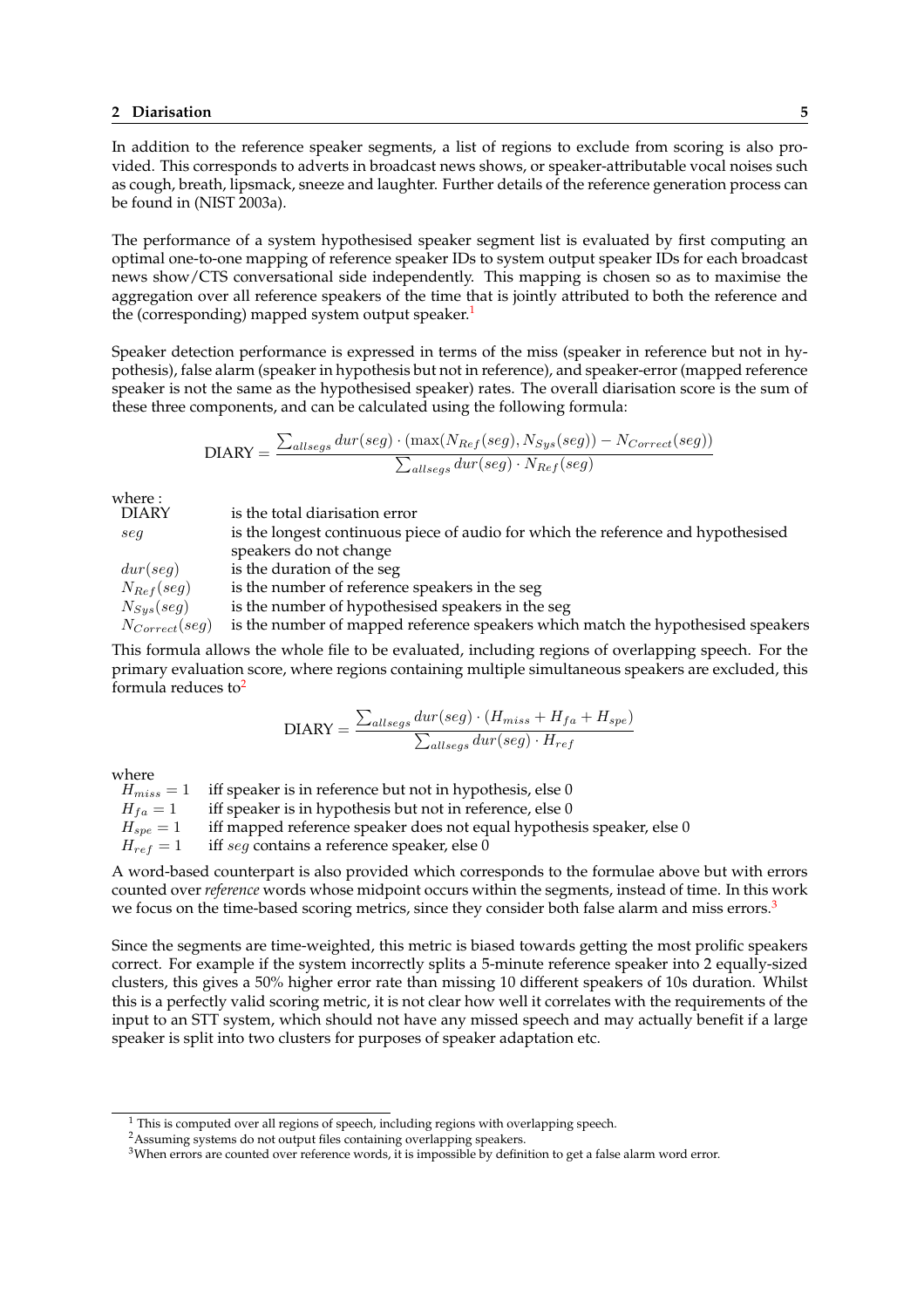#### <span id="page-9-0"></span>**2.3 The CUED RT-03s CTS Diarisation System**

The CUED RT-03s CTS diarisation system is illustrated in Figure 4. The data is first coded at a frame rate of 100Hz into 39-dimensional feature vectors consisting of the normalised log-energy and 12 Melfrequency PLP cepstral parameters along with their first and second derivatives.

The data is then labelled using a GMM classifier. The GMM contains models for male speech, female speech, and silence trained on two different data sets, making 6 in total. The topology of the GMM prevents the data-set or gender changing on any given conversational side. A pruning threshold is used to speed up the classification and an insertion penalty prevents rapid oscillation between the speech and silence models. The output from the GMM is a set of segment times for the speaker along with a gender and data-set label.

Finally areas of silence of less than a critical duration occurring between two speech segments are relabelled as speech in the silence smoother. The threshold for this smoothing is set to match the threshold used in the generation of the reference data (0.3s for the RT-03s evaluation, 0.6s for the December 2002 dryrun evaluation).



**Figure 4:** The CUED RT-03s CTS diarisation system

The two data-sets used in the GMM were s24 and sw1+s21+s22. The s24 model was derived from the cell1 data from the LDC transcriptions of the hub5train data. Three hours of data were used to build each of the male, female and silence models. The sw1+s21+s22 model was derived from switchboard-I data from the final MSU transcripts of hub5train,<sup>4</sup> the switchboard-II phase 1 subset of the 1997 STT evaluation data, and the switchboard-II phase 2 rapid transcription (CTRAN) data released by BBN for the RT-03s evaluation (Iyer, Kimball and Matsoukas 2003, Matsoukas, Iyer, Kimball, Ma, Colthurst, Prasad and Kao 2003). A breakdown of the amount of data used from each source in building the models is given in Table 1.

When extracting data to use in the models, segments labelled with noise or laughter in the transcripts were rejected. The data from the silence model was then chosen at random from the gaps between the speaker segments in the STM file. T[he](#page-10-0) data for the (male and female) speech models was extracted at random from areas containing no silence in a phone-level forced alignment. These models therefore do not contain any inter-phone silences which could lead the system to classify intra-word silences as silence rather than speech. However, the inclusion of the insertion penalty within the GMM and the final silence smoothing stage eliminated this problem. The final silence model contained 128 Gaussian mixture components, whereas the male and female models contained 256.

<sup>4</sup> see http://www.isip.msstate.edu/projects/switchboard/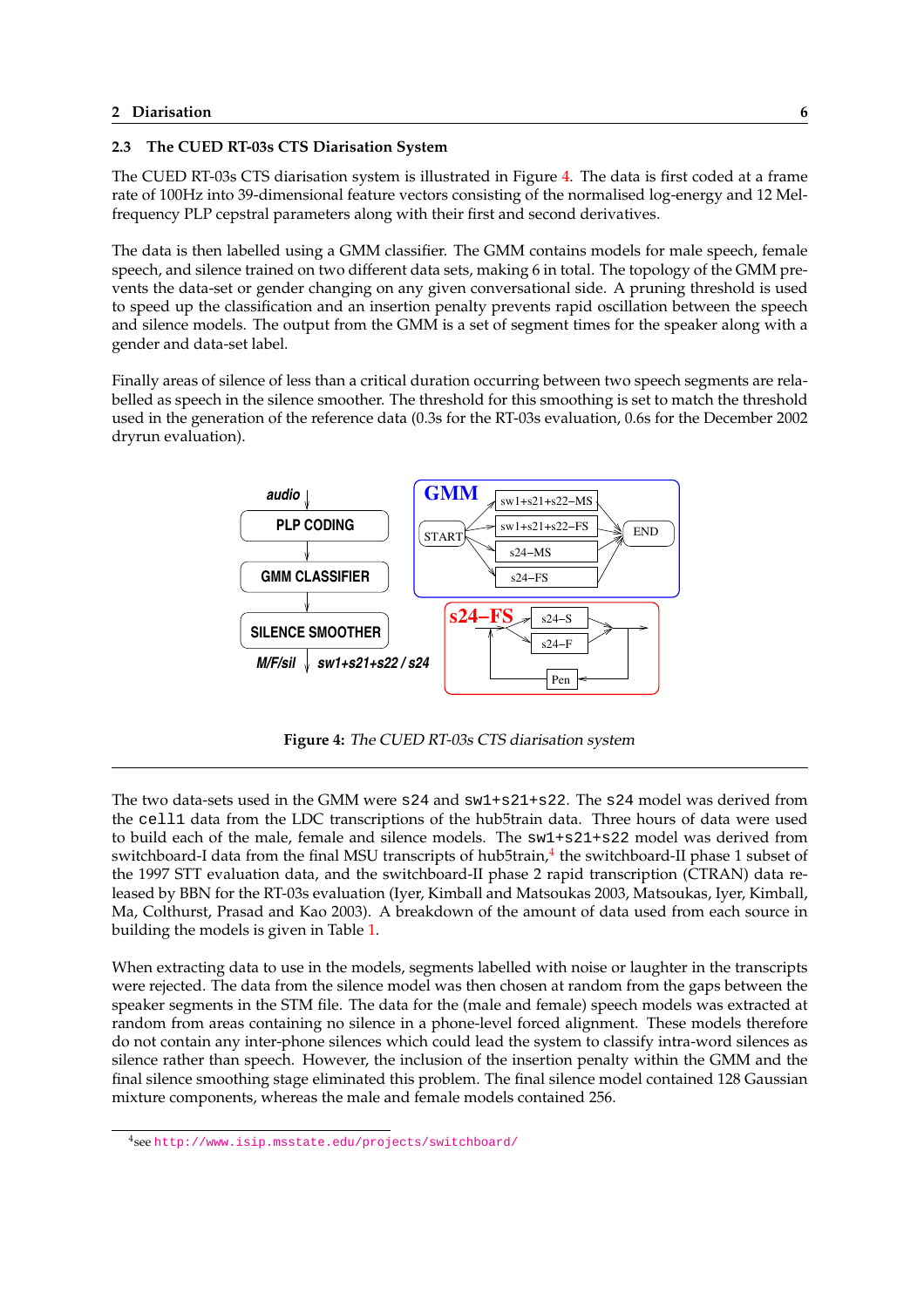<span id="page-10-0"></span>

| Model             | data source  |              | Female     | Silence    |
|-------------------|--------------|--------------|------------|------------|
| s24               | cell1        | 3 hours      | 3 hours    | 3 hours    |
| $sw1 + s21 + s22$ | <b>SWBI</b>  | 1 hour       | 1 hour     | 1 hour     |
|                   | SWBII-phase1 | $0.63$ hours | 0.58 hours | 1.69 hours |
|                   | SWBII-phase2 | 2 hours      | 2 hours    | 2 hours    |

**Table 1:** Amount of data used to build the GMM models for the CTS diarisation system

Experiments were carried out varying the combination of data sources used in the GMM, the method of building the models, the number of mixture components and the insertion penalty, the final values being chosen based on the resulting diarisation score and word error rate from a subsequent speech recognition pass on the December 2002 dryrun data.

Note that currently both sides of a conversation are processed completely independently. Since crosstalk can be a problem on some conversations, other researchers have found some benefit from processing both sides simultaneously and using for example (time-shifted) correlation information about the two sides to improve performance (Liu and Kubala 2003a). This may be incorporated into future CUED systems.

## **2.4 The CUED RT-03s BN Diarisation System**

The CUED RT-03s BN diarisation system can be split into three basic components. Firstly there is an optional stage of advert detection, namely trying to postulate where commercial breaks occur within the broadcast news shows. Next the remaining data is segmented, which aims to produce acoustically homogeneous segments of speech with bandwidth and gender labels. Finally clustering is performed to group together segments from the same speaker to produce the final speaker labels. This process is illustrated in Figure 5.



**Figure 5:** The CUED BN diarisation system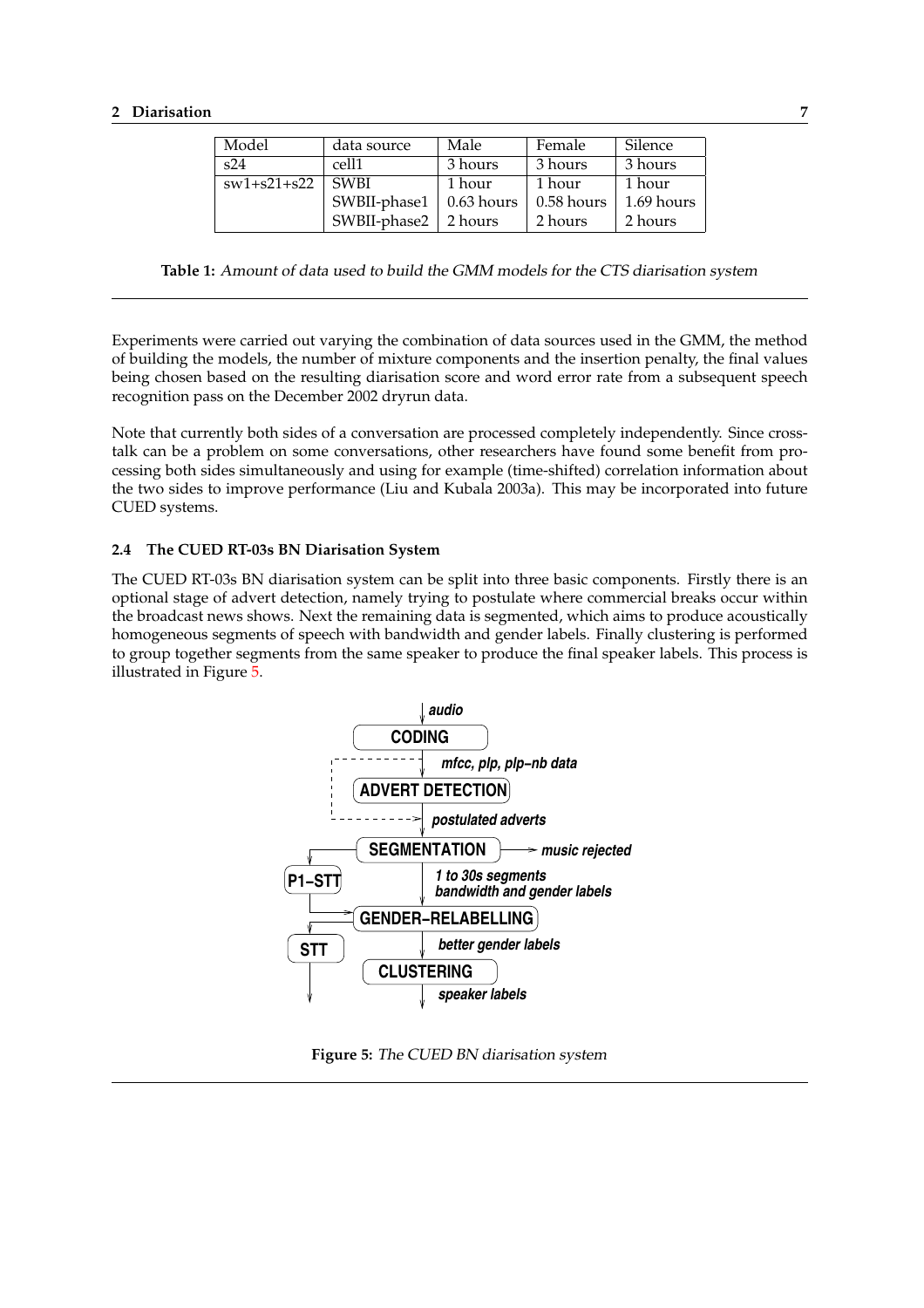#### <span id="page-11-0"></span>**2.4.1 Postulating Adverts**

The advert detection stage is similar to that used in the TREC-8 Cambridge Spoken Document Retrieval system (Johnson, Jourlin, Spärck Jones and Woodland 2000). It uses a direct search of the audio, as described in (Johnson and Woodland 2000) to find exact matches which represent re-broadcast (prerecorded) portions of the news shows. These repeats are then converted into postulated advert breaks by applying a series of rules relating to the number of times the audio is repeated and the gaps between labelled repeats.

A library of broadcast news shows was made using the English TDT-4 training data, excluding the shows from both the STT and diarisation RT-03s development sets.<sup>5</sup> A breakdown of the number of shows used in the library for each broadcaster is given in Table 2.

| <b>Broadcaster</b> | Oct 2000 | <b>Nov 2000</b> | Dec 2000 | Jan 2001 | Total |
|--------------------|----------|-----------------|----------|----------|-------|
| ABC_WNT            |          | 18              | 16       | 23       | 57    |
| CNN_HDL            |          |                 | 32       | 37       | 69    |
| MNB_NBW            |          | 19              | 13       |          | 41    |
| NBC_NNW            |          | 19              | 11       | 20       | 50    |
| PRI_TWD            |          | 15              | 15       | 11       |       |
| VOA_ENG            |          | 17              | 16       | 16       | 49    |

**Table 2:** Breakdown of the number of shows used in the library for advert detection

The data for both the library and the evaluation shows is first coded at a frame rate of 100Hz into 39 dimensional feature vectors consisting of the normalised log-energy and 12 Mel-frequency PLP cepstral parameters along with their first and second derivatives.

Overlapping windows are generated on the data; 5 seconds long with a 1 second shift for the ABC, CNN, MNB and NBC shows, and 2.5 seconds long with a 0.5 second shift for the VOA and PRI shows. The difference in these values reflects the nature of the shows, the radio shows in general having fewer well-defined commercial breaks, but still including other repeated material such as station jingles which could be removed automatically. The windows are then represented by a diagonal correlation matrix. (It was found that using the correlation matrix instead of the covariance matrix gave better results due to the retention of the mean information.)

The Arithmetic Harmonic Sphericity (AHS) distance (Bimbot and Mathan 1993) is then calculated for each evaluation window compared to each library window. This is marked as a repeat if this distance metric falls below a small threshold. For a perfect match the distance would be zero, but since the granularity of the windows means there may be a delay of upto half the window shift between corresponding events in the two audio streams, causing a slight mismatch in the data, a threshold is required. This is set conservatively so that there should not be any false matches whose distance metric is lower than the threshold.

To guard against the possibility of a news-story being repeated on different shows, an evaluation window must match at least  $N_{win}$  different library windows whilst also matching over at least  $M_{show}$ different library broadcasts. The values of  $N_{win}$  and  $M_{show}$  can be set depending on the relationship of the library data to the evaluation data. For the RT-03s evaluation, all the BN evaluation data was broadcast in February 2001, whereas the library only went upto January 2001, so the probability of a news story from the library being rebroadcast in the evaluation shows was felt to be small. Hence for the evaluation system,  $N_{win}$  was set to 2 and  $M_{show}$  to 1. Since the diarisation development shows occurred concurrently with the library shows, these values are probably not optimal when considering the diarisation development data. However, they were kept for consistency, and a second library was

<sup>5</sup>Further details of these data sets can be found in appendix A.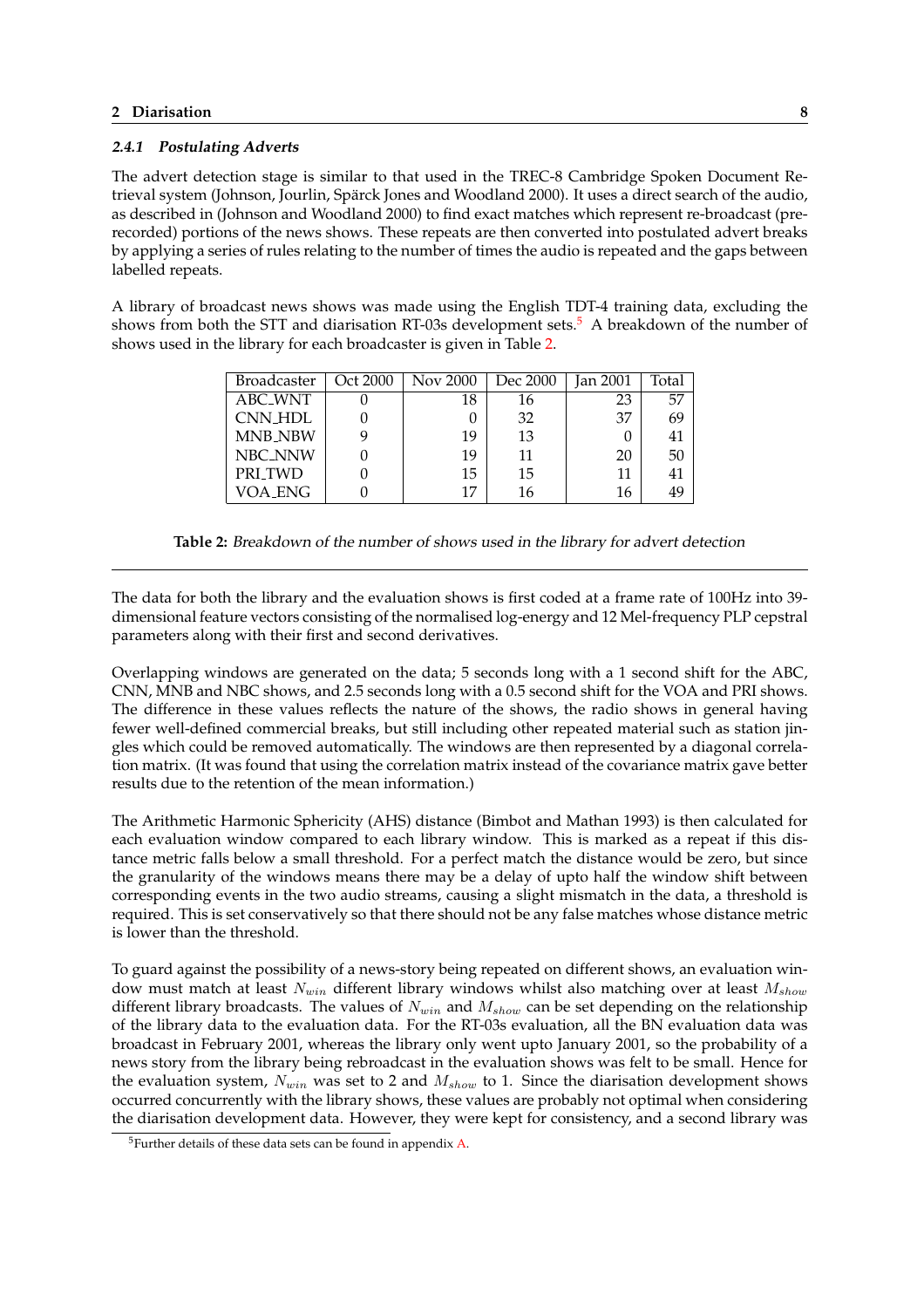built for use with the diarisation development data which excluded the calendar month of the development broadcast, to more accurately simulate the evaluation conditions.<sup>6</sup> Experiments using this are called CU EVAL, whereas those using the library described in Table 2 are called CU TDT4.

After finding the repeats, smoothing was carried out between the areas labelled as repeats in order to identify the commercial breaks. The smoothing relabelled any audio of less than a certain duration which occurred between two repeats as part of the adverts unless [th](#page-11-0)is made the overall commercial break exceed a maximum duration. These values were chosen on a broadcaster-specific basis to reflect the overall properties of the broadcasts, but in general the maximum permitted duration was around 3 minutes, and the smoothing for the TV shows was just over 1 minute, with minimal smoothing for the radio shows. It was found that many of the adverts were between 30 and 32 seconds long, so picking 65s smoothing allowed 2 previously unseen adverts to be removed from a commercial break providing some repeats had been identified on either side of them. CNN had less smoothing than the other TV sources due to the frequent occurrence of 20 to 30s long sports reports between adverts and station jingles.

Finally the boundaries of the postulated commercial breaks were refined to take into account the granularity of the initial windowing. A summary of the broadcaster-specific parameters used in the system is given in Table 3.

| Broadcaster        | Window | Window | Smoothing | Max length | Boundary   |  |
|--------------------|--------|--------|-----------|------------|------------|--|
|                    | Length | Shift  | of Gaps   | Permitted  | Adjustment |  |
| ABC_WNT            | 5s     | 1s     | 65s       | 185s       | 0.5s       |  |
| <b>CNN_HDL</b>     | 5s     | 1s     | 20s       | 200s       | 0.5s       |  |
| <b>MNB_NBW</b>     | 5s     | 1s     | 65s       | 210s       | 0.5s       |  |
| NBC_NNW            | 5s     | 1s     | 65s       | 185s       | 0.5s       |  |
| PRI <sub>TWD</sub> | 2.5s   | 0.5s   | 5s        | 180s       | 0.1s       |  |
| VOA_ENG            | 2.5s   | 0.5s   | 5s        | 180s       | 0.1s       |  |

**Table 3:** Parameters used in advert detection for the RT-03s system

The results on the RT-03s BN diarisation development data (bndidev03) and RT-03 BN evaluation data (bneval03) are given in Table 4.<sup>7</sup>

The results show that when the library data is sufficiently close in epoch to the test data<sup>8</sup> the advert detection is very successful for some broadcasters. For example, 98% of the adverts were removed automatically for MNB and 90[% f](#page-13-0)or ABC on the bndidev03 data with a loss of only 1% of news data. The high loss of news for the CNN bndidev03 data could be reduced by reverting to a more conservative configuration of  $N_{win} = 3, M_{show} = 2$ .

For the case where there is a gap between the library data and the test data the system is not as productive, due to the adverts having changed in the intervening period. This is clearly shown by the drop in the amount of audio removed from 1981s to 726s when excluding the month of the current bndidev03 broadcast from the library. Therefore it would be advantageous to this system if contemporaneous broadcast news data were available, although this does not need any word (or even segment-level) markup and therefore incurs no additional manual annotation cost.

 $6$ See Appendix A for details of the dates of the broadcasts in the data sets.

<sup>7</sup>The reference for the advert detection experiments was derived from the UTF files and so anything which is not explicitly labelled as a commercial was called 'News'. This means that there may be portions of the audio, such as jingles, which we want to remove, but which are classified as 'News' in the reference. There is also some inconsistency in the way pre-recorded announcements (e.g. 'This is the news from ABC' ) are transcribed in the reference, which affects whether they are considered as adverts or new[s du](#page-46-0)ring scoring.

<sup>&</sup>lt;sup>8</sup>See Appendix A for details of the dates of the broadcasts in the data sets.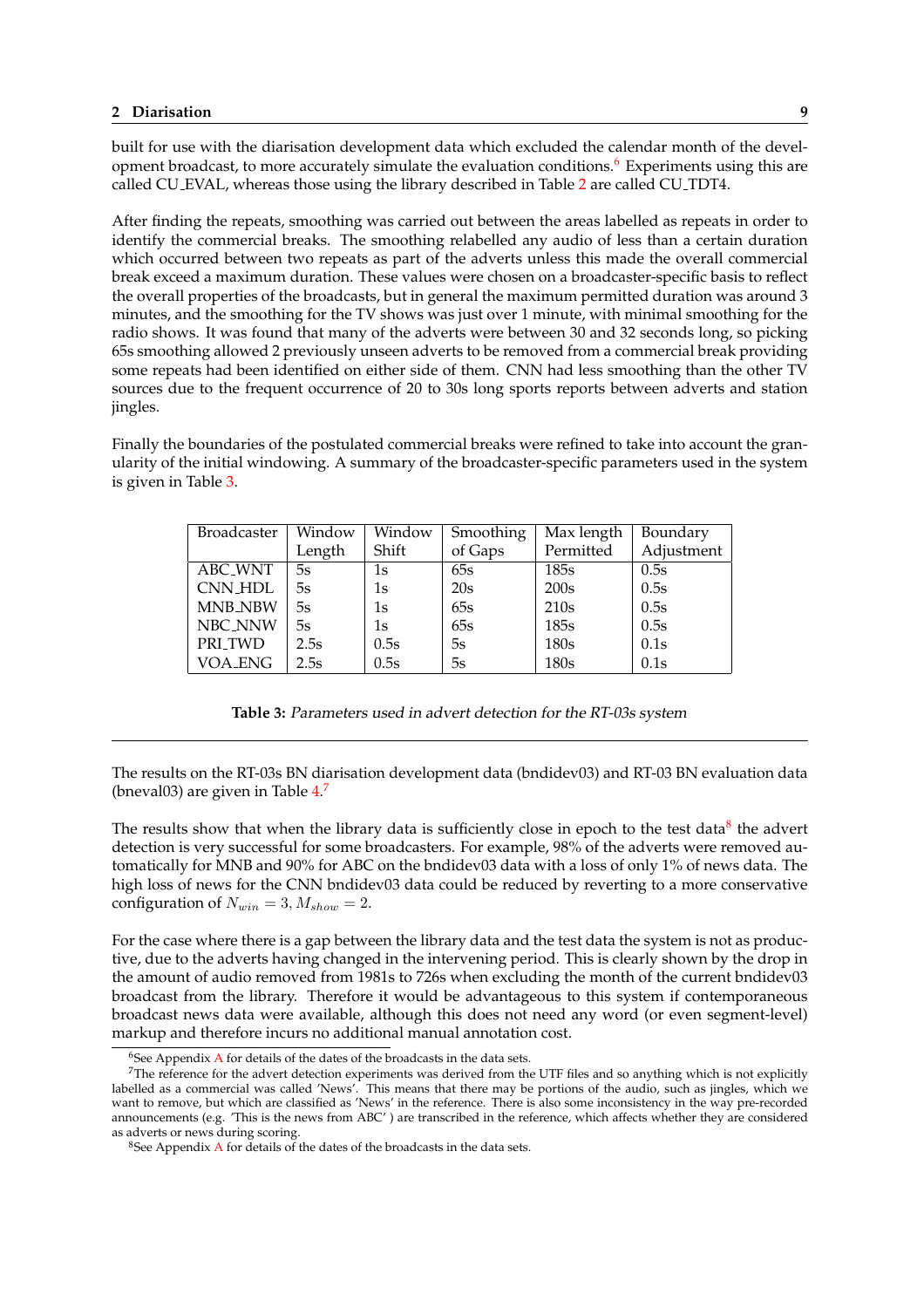<span id="page-13-0"></span>

| Data Set  | Scheme              | Broadcaster          |       | Audio                     | Adverts |                | 'News'           |           |
|-----------|---------------------|----------------------|-------|---------------------------|---------|----------------|------------------|-----------|
|           |                     |                      |       | Removed                   |         | Removed        |                  | Removed   |
| bndidev03 | CU <sub>TDT4</sub>  | <b>ABC_WNT</b>       | 442s  | $= 26.4\%$                | 431s    | $= 89.8\%$     | 11s              | $= 0.9\%$ |
|           |                     | <b>CNN_HDL</b>       | 529s  | $= 30.7\%$                | 410s    | $= 92.2\%$     | 119s             | $= 9.3\%$ |
|           |                     | <b>MNB_NBW</b>       | 505s  | $= 25.1\%$                | 488s    | $= 98.2\%$     | 17s              | $= 1.1\%$ |
|           |                     | NBC_NNW              | 385s  | $= 21.8\%$                | 385s    | $= 77.3\%$     | $1s$             | $= 0.0\%$ |
|           |                     | PRI_TWD              | 92s   | 5.1%<br>$=$               | 69s     | $= 47.3\%$     | 24s              | $= 1.4\%$ |
|           |                     | VOA_ENG              | 27s   | 1.5%<br>$=$               | 0s      | $=$ (0 ref)    | 27s              | $= 1.5\%$ |
|           |                     | <b>TOTAL</b>         | 1981s | $=18.41\%$                | 1783s   | $= 86.33\%$    | 198s             | $=2.28%$  |
| bndidev03 | <b>CU_EVAL</b>      | ABC_WNT              | 101s  | 6.1%<br>$\qquad \qquad =$ | 90s     | $= 18.8\%$     | 11s              | $= 0.9\%$ |
|           |                     | <b>CNN_HDL</b>       | 215s  | $= 12.5\%$                | 138s    | $= 30.9\%$     | 77s              | $= 6.1\%$ |
|           |                     | <b>MNB_NBW</b>       | 225s  | $= 11.2\%$                | 209s    | $= 42.1\%$     | 16s              | $= 1.1\%$ |
|           |                     | NBC_NNW              | 87s   | $4.9\%$<br>$=$            | 87s     | $= 17.5\%$     | 0s               | $= 0.0\%$ |
|           |                     | PRI_TWD              | 71s   | $3.9\%$<br>$=$            | 59s     | $= 40.3\%$     | 13s              | $= 0.8\%$ |
|           |                     | <b>VOA_ENG</b>       | 27s   | 1.5%<br>$=$               | 0s      | $=$ (0 ref)    | 27s              | $= 1.5\%$ |
|           |                     | <b>TOTAL</b>         | 726s  | $= 6.75\%$                | 582s    | $=28.19%$      | 144s             | $=1.66\%$ |
| bneval03  | CU <sub>-TDT4</sub> | ABC <sub>-</sub> WNT | 263s  | $= 15.6\%$                | 251s    | $= 53.0\%$     | 11s              | $= 1.0\%$ |
|           |                     | <b>CNN_HDL</b>       | 189s  | $= 10.8\%$                | 189s    | $= 36.0\%$     | 0s               | $= 0.0\%$ |
|           |                     | <b>MNB_NBW</b>       | 58s   | $3.3\%$<br>$=$            | 58s     | $= 16.3\%$     | 0s               | $= 0.0\%$ |
|           |                     | <b>NBC_NNW</b>       | 349s  | $= 19.4\%$                | 338s    | $= 56.9\%$     | 11s              | $= 0.9\%$ |
|           |                     | PRI_TWD              | 35s   | $1.9\%$<br>$=$            | 8s      | $5.8\%$<br>$=$ | 26s              | $= 1.6\%$ |
|           |                     | <b>VOA_ENG</b>       | 43s   | 2.5%<br>$=$               | 22s     | $= 42.6\%$     | 21s              | $= 0.8\%$ |
|           |                     | TOTAL(bneval03s)     | 136s  | $= 2.55\%$                | 88s     | $=16.10\%$     | $\overline{47s}$ | $=1.00\%$ |
|           |                     | TOTAL(bneval03)      | 937s  | $= 8.87\%$                | 867s    | $=40.49\%$     | 70s              | $=0.83\%$ |

**Table 4:** Proportion of adverts and news removed automatically on the bndidev03 and bneval03 data

### **2.4.2 Segmentation**

The segmentation was done with a system similar to that used in the CU-HTK Hub-4 1998 10xRT STT system (Woodland, Hain, Moore, Niesler, Povey, Tuerk and Whittaker 1999, Woodland 2002) which is based on the technique described in (Hain, Johnson, Tuerk, Woodland and Young 1998).

The data is first coded at a frame rate of 100Hz into 39-dimensional feature vectors consisting of the normalised log-energy and 12 MFCC coefficients along with their first and second derivatives. This data is then run through a GMM classifier which has models for wideband speech  $(S)$ , telephone speech (T), speech with music/noise (MS) and pure music/noise (M). The MS segments are relabelled as S and the M portions discarded, leaving bandwidth labelled data. An inter-class transition penalty is used which forces the classifier to produce longer segments and an additional penalty on leaving the M model reduces the number of misclassifications of speech as music. The classification also includes an adaptation stage, using MLLR to adapt both the means and variances of the models using the first stage classification as supervision.

A phone recogniser, which has 45 context independent phone models per gender plus a silence/noise model with a null language model is then run for each bandwidth separately. The output of the phone recogniser is a sequence of phones with male, female or silence tags. The phone identifiers are ignored but the phone sequences with the same gender are merged and some heuristic smoothing rules applied to produce a series of small segments, using the silence tags to help define the boundary locations.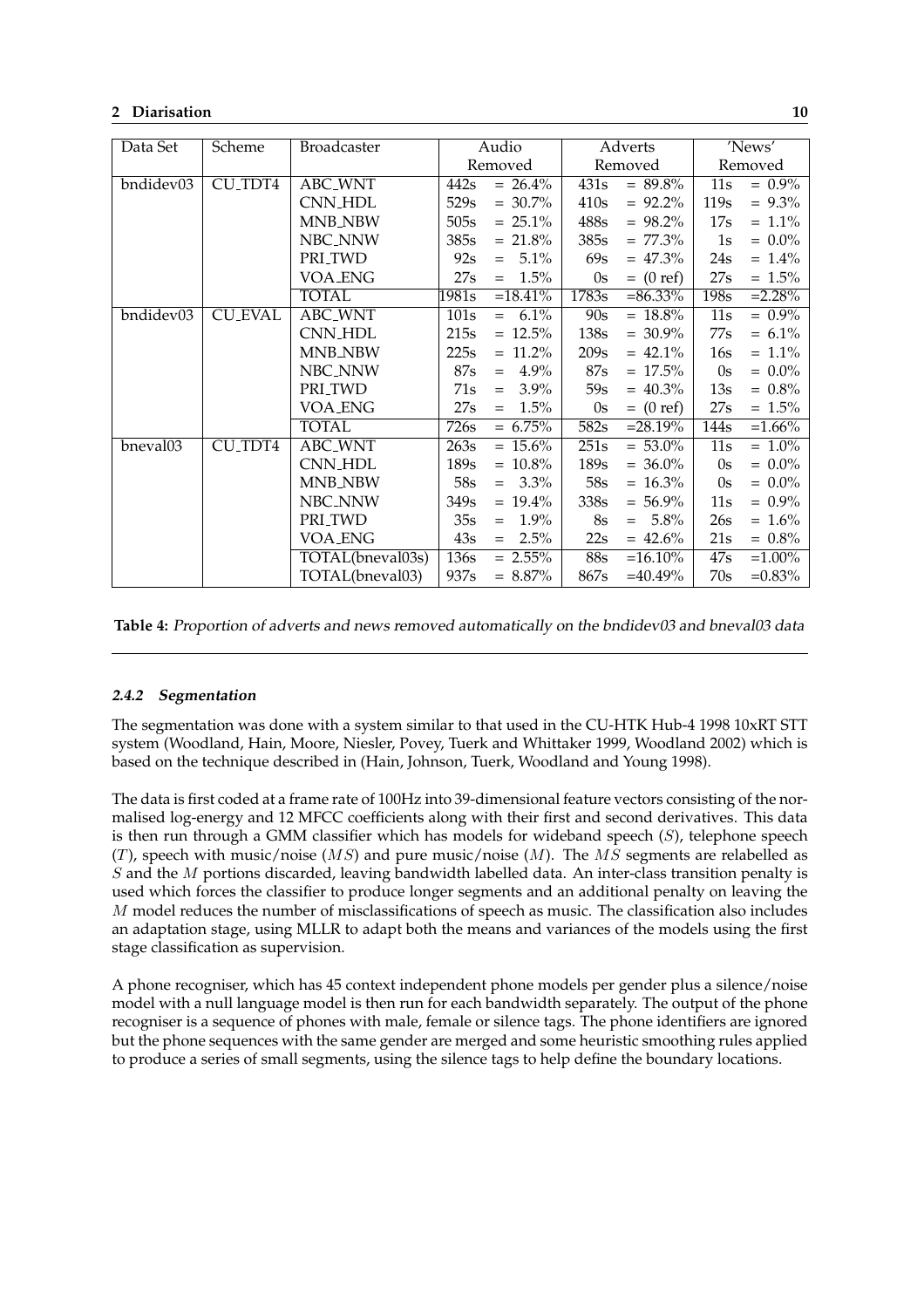Finally clustering and merging of similar temporally adjacent segments is performed using the GMM classifier output to restrict the boundary locations, to produce the final segmentation with bandwidth and putative gender labels. The final gender labels are produced by aligning the output of the firstpass of the STT system (described in section 3.2) with gender dependent models. The segments are then assigned to the gender which gives the highest likelihood.

Improvements to the segmenter for the RT-03s evaluation included building a new music model which incorporated some English TDT-4 data, and [alter](#page-20-0)ing the final clustering/merging procedure and parameters, to incorporate an additional step to deal with very small segments before the main merging step. To evaluate the effect of these changes, two measures of 'segment purity' were defined.

The first, the gender error  $(GE)$ , represents the proportion of time that male speech has been labelled as female and vice versa. This therefore gives an indication of gender purity. This is equivalent to the speaker-error, as described in section 2.2, if all segments are represented by their gender.<sup>9</sup> We prefer this metric to the one that NIST report (which includes miss and false alarm errors too) since it concentrates on the best possible gender-classification given a segmentation.

The second purity measure is the diar[isati](#page-7-0)on score given optimal ('perfect') clustering of the segments. This gives an upper bound on the best possible diarisation score given the segmentation, and also represents a measure of how 'pure' the segments are. Since obviously increasing the number of segments should reduce this error rate, the number of segments produced by the system was held roughly constant.

The results on the RT-02 Broadcast News evaluation data are given in Table 5. The reference is derived from the manually generated word times, using 0.3s silence smoothing. The gender error has been reduced from 2.4% to 0.5%, whilst the perfect clustering diarisation error rate has gone down from 17.9% to 14.4% without a large change in the number of segments.<sup>10</sup>

| Segmentation Method                | Segmentation |       | 'Perfect'-clustering given the segmentation |          |                 |       |
|------------------------------------|--------------|-------|---------------------------------------------|----------|-----------------|-------|
| + changes within the segmenter     | # of Segs    | GE(%) | MS (%)                                      | FA $(%)$ | $DIARY$ $(\% )$ | GE(%) |
| <b>Baseline</b>                    | 248          | 2.4   | 0.1                                         | 12.8     | 17.90           | 1.5   |
| + new final-clustering             | 276          | 1.6   | 0.1                                         | 12.8     | 15.30           | 0.4   |
| + new music model                  | 266          | 1.6   | 0.1                                         | 12.5     | 14.74           | 0.5   |
| + new smooth-clustering            | 282          | 0.7   | 0.1                                         | 12.5     | 14.31           | 0.7   |
| + a different new final-clustering | 276          | 0.5   | 0.1                                         | 12.5     | 14.44           | 0.5   |

**Table 5:** Results showing the improvement in segment purity on the bnrt02 (=bndry03) data

## **2.4.3 Segment Clustering**

Segment clustering is performed on the segments separately for each bandwidth and gender, making the assumptions that the gender and location of a speaker will not change within a broadcast; and that these properties can be labelled with sufficient accuracy to aid clustering performance.

Each segment is represented by a full *correlation* matrix of the 13-dimensional PLP vectors (*without* first or second derivatives) and the distance metric used is the Arithmetic Harmonic Sphericity (AHS). (Bimbot and Mathan  $1993$ <sup>11</sup> The clustering is performed top-down using the method described in (Johnson 1999).

<sup>&</sup>lt;sup>9</sup>Whilst restricting the male/female hypothesis category to only match the corresponding reference category.

 $10$ The aim during this development work was to try to keep the number of segments within approximately 10% of the original value.

<sup>11</sup>The clustering in the RT-03s BN *STT* system used the Gaussian Divergence metric on the full *covariance* matrix, but the clustering algorithm is the same.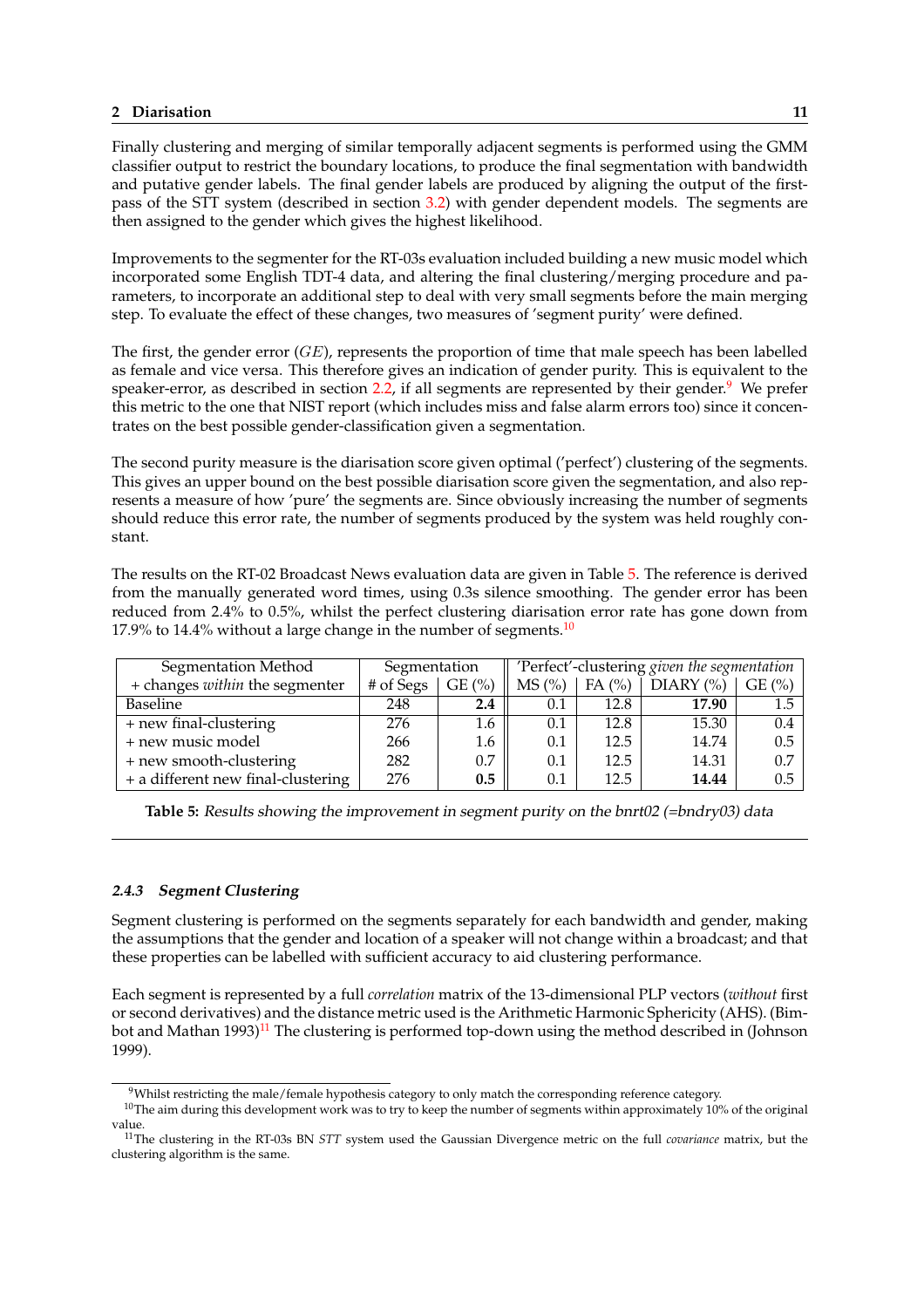The splitting process first assigns the segments in a cluster to four putative child-nodes. This initialisation maintains the segment ordering so temporally close segments start in the same child-node. The segments are then re-assigned to the child node with the closest centre, and the properties of the childnodes are recalculated. This process is repeated until equilibrium is reached or a maximum number of iterations is exceeded. If the resulting child nodes do not violate any of the stopping criteria, the split goes ahead, otherwise the process is repeated trying to form 3 (and if this is also invalid then 2) child nodes. If no valid split is possible the parent node becomes a leaf-node. This process continues until all the active nodes become leaf-nodes.

The stopping criteria are critical in determining the final clusters. Since STT systems use the clustering for unsupervised adaptation, where it is important to have a certain amount of data which is 'similar' (rather than necessarily having the clusters represent individual speakers), the clustering for STT (denoted *STT-based clustering*), uses only a single stopping criterion based on a minimum occupancy constraint. Thus all splits are valid unless this means a child node will contain less than a certain amount of data.<sup>12</sup> This was set at 40s for the Cambridge RT-03s English BN STT system. (Kim, Evermann, Hain, Mrva, Tranter, Wang and Woodland 2003b)

For the purposes of diarisation, in contrast to STT, the aim is to try to make a single cluster for each speaker. Since the metric is time-weighted it is much more important to get the most loquacious speakers correct. Emphasis must therefore be put on trying to get the first few decisions on whether to split high-level nodes correct.

Different stopping criteria are used for the diarisation system to reflect the different aim of the clustering. Ideally there would be no minimum occupancy constraint, since a speaker could talk for an arbitrarily short time, but we still impose a minimum of 10s since any speaker of less than this duration will not influence the scoring significantly anyway. In addition we prevent a node being split if the numerical gain from splitting does not exceed a proportion of the global cost of the segmentation, or if the ratio of the inter:intra child cost does not exceed a certain threshold. A final parameter controls the behaviour of single-segment clusters, which cannot be treated in the usual way since they have an intra-child cost of zero. These three parameters thus control the final clustering output.

Results on the RT-03s BN diarisation development data (bndidev03) are given in Table 6 for clustering that is purely occupancy based, and the final diarisation system. The results show a 50% relative improvement in diarisation performance by changing the stopping criterion as described above.

| <b>System Description</b>                   | Stopping Criteria | <b>DIARY</b>                           |               |
|---------------------------------------------|-------------------|----------------------------------------|---------------|
|                                             |                   | Min. Occupancy   Diarisation Criteria? | score $(\% )$ |
| Dec 2002 DryRun [STT-based] system          | 25s               |                                        | 65.95         |
| RT-03s BN-STT system                        | 40s               |                                        | 56.21         |
| Best occupancy-only [STT-based] system      | 150s              |                                        | 48.46         |
| RT-03s BN diarisation system                | 10s               |                                        | 33.29         |
| ditto with CU_EVAL advert-removal           | 10s               |                                        | 33.58         |
| ditto with CU_TDT4 advert-removal           | 10s               |                                        | 34.06         |
| Perfect clustering (given the segmentation) |                   | N/A                                    | 11.62         |

**Table 6:** Diarisation results for different clustering strategies on the bndidev03 data with automatic segmentation

 $12$ Due to the clustering algorithm this has the effect of generally limiting the maximum occupancy to twice the minimum and the average occupancy is therefore generally 1.5x the minimum.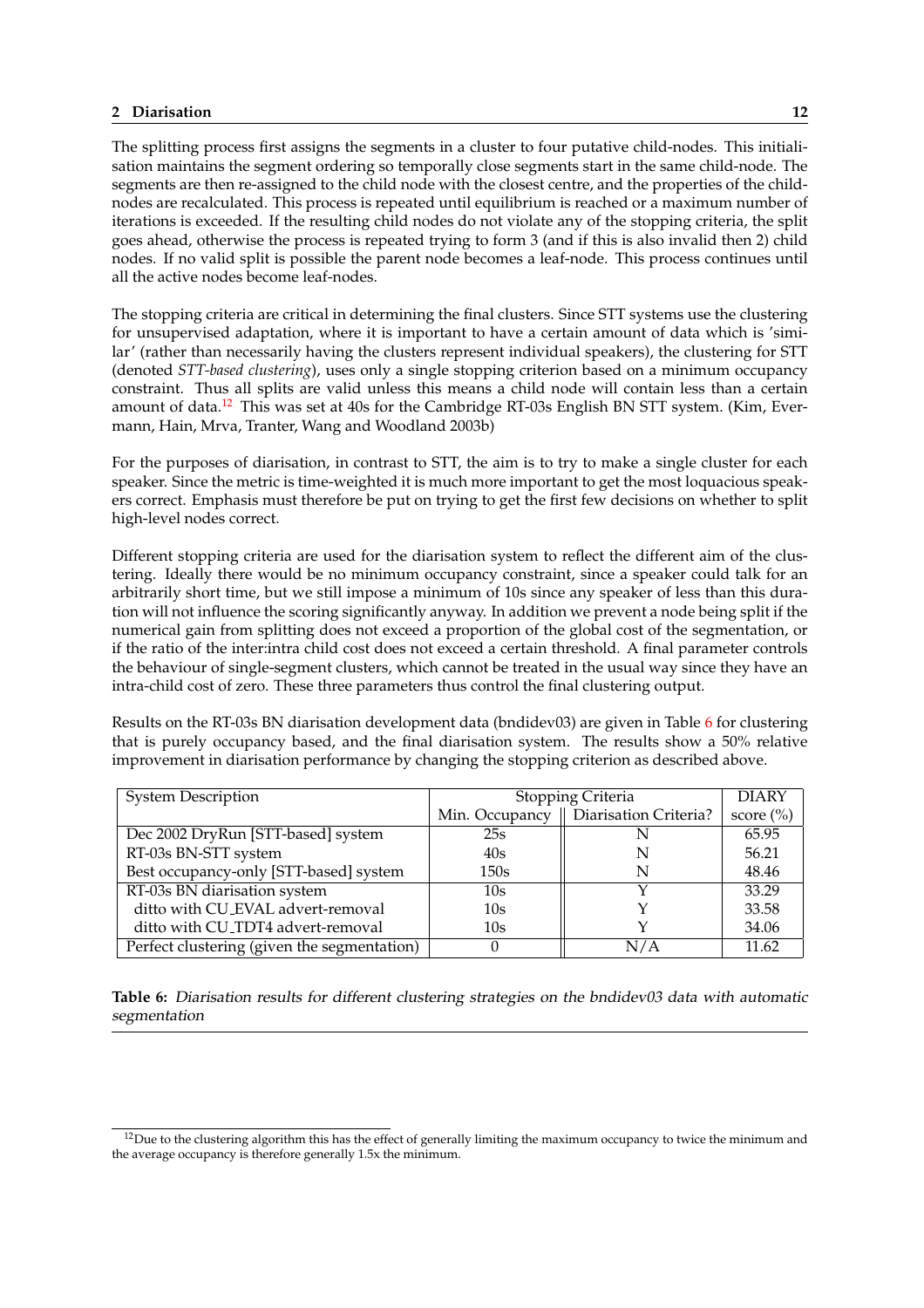## <span id="page-16-0"></span>**2.5 The MIT-LL RT-03s BN Diarisation System**

The MIT-LL RT-03s BN diarisation system, shown in Figure 6 consists of three main components: An initial segmentation to detect putative change points in the audio stream, a classification of these segments as speech or non-speech, and a clustering stage to associate speech segments with each speaker present in the audio file. In addition to the main components, there is also a speech activity detection (SAD) gating stage and a gender classification on the final segmentations. The MIT-LL rt03base baseline system is identical to this system except that the SAD-gating stage is omitted.



**Figure 6:** The MIT-LL BN diarisation system

## **2.5.1 Initial Segmentation**

The initial segmentation is based upon a Bayesian Information Criterion (BIC) change point detection algorithm (Chen and Gopalakrishnam 1998). The audio signal is first converted into a stream of feature vectors at a frame rate of 100Hz consisting of 30 MFCC coefficients extracted over the full 8kHz bandwidth. No channel compensation is applied so as to exploit differences in channels to aid in detection of change points in the audio signal. For a window of N feature vectors,  $\{x_1, x_2, ..., x_i, ..., x_N\}$ , the BIC statistic, essentially a penalised likelihood ratio, is computed for all possible change points  $i$  in the window :

$$
BIC(i) = -\log \frac{p(X/\lambda)}{p(X1/\lambda_1)p(X2/\lambda_2)} - \alpha P, \qquad P = \frac{\log N}{2} \left( d + \frac{d(d+1)}{2} \right)
$$

where  $X = \{x_1, ..., x_N\}, X_1 = \{x_1, ..., x_i\}, X_2 = \{x_{i+1}, ..., x_N\}, X_3$  is a full covariance Gaussian model trained with X,  $\lambda_1$  a model trained with X1 and  $\lambda_2$  a model trained with X2, P is the penalty factor, d the dimension of the feature vectors and  $\alpha$  is the penalty weight, usually set to 1. A change point is detected when  $BIC(i) > 0$ . If no change point is found in the current window, the window length is increased and the search is repeated. Once a maximum search window length is reached and no change is found, a change point is declared and the process is restarted. When a change point is found, a new search window is begun one vector after the detected change point.

To help minimise the cost of computing the BIC statistics at every point, a faster Hotelling's  $T^2$  test is first used to identify the potential change point in a search window (Zhan, Wegmann and Gillick 1999). The full BIC statistic is then computed for the point with the maximum Hotelling's  $T^2$  value in the window.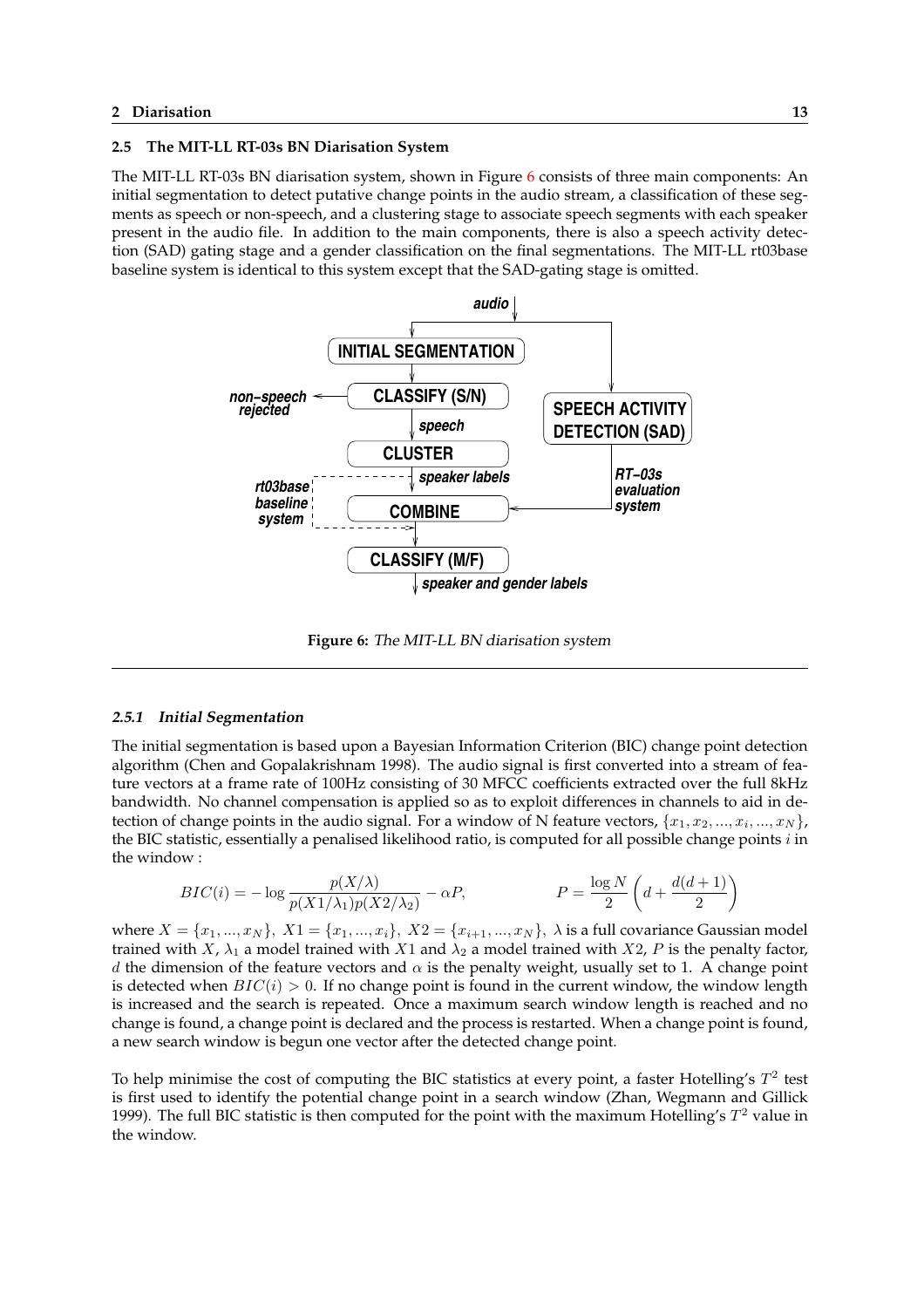After the above process is run on the entire audio sequence, a second-pass BIC test is run on each detected change point to determine if adjacent segments should be merged. This second-pass mainly helps in eliminating very short segments and artificial change points due to reaching the maximum search window length.

Based on experimentation, the following settings are used for the change point detection algorithm: An initial search window size of 100 frames, a search window increment of 50 frames, a maximum search window size of 1500 frames, and  $\alpha$ =1.0.

When advert detection is used (as discussed in Section 2.4.1), detected advert regions are skipped during the change point detection.

### **2.5.2 Speech/Non-Speech Classifier**

The segments from the initial segmentation are next clas[sified](#page-11-0) as speech or non-speech, with the aim of only passing on the speech segments for clustering. The speech/non-speech classifier is a classic Gaussian mixture model (GMM) based maximum likelihood classifier. The five classes used are:

- 1. Speech: Trained using only pure speech segments
- 2. Speech+Music: Trained using speech occurring with music
- 3. Speech+Other: Trained using speech occurring with other (non-music) noise
- 4. Music: Trained using pure music segments
- 5. Other: Trained using other (non-music) noise.

For each class, a 128 mixture, diagonal covariance GMM was trained using data and truth marks from the Hub4 1996 'a' and 'b' training shows. For final classification, all segments that are classified as 'Music' or 'Other' are labelled as non-speech and those classified as 'Speech', 'Speech+Music' or 'Speech+Other' are labelled as speech. Only the speech segments are passed on to the clustering stage.

Table 7 shows the segment classification accuracy of the speech/non-speech classifier. These results are from the segments taken from the remaining 1996 Hub4 training shows not used to train the classifier. The speech and music detection appears to be reasonable, but the classification of the amorphous 'Other' category is problematic. Fortunately the amount of pure 'Other' segments found in BN shows is rather small and so should have minor impact on performance. See (Roy 2003) for more details regarding the classification process.

| Truth $\setminus$ Hypothesis |                | Speech  | Non-Speech |       |  |
|------------------------------|----------------|---------|------------|-------|--|
| Speech                       | $96.5\%$       | (14480) | $3.5\%$    | (528) |  |
| Speech + Music               | $91.4\%$       | (1642)  | 8.6%       | (155) |  |
| Speech + Other               | 92.1%          | (5572)  | $7.9\%$    | (478) |  |
| Music                        | $8.9\%$        | (95)    | 91.1%      | (967) |  |
| Other                        | 28.9%<br>(259) |         | $71.1\%$   | (637) |  |

**Table 7:** Segment classification accuracy of speech/non-speech classifier on <sup>1996</sup> Hub4 segments. Number of segments are given in parentheses.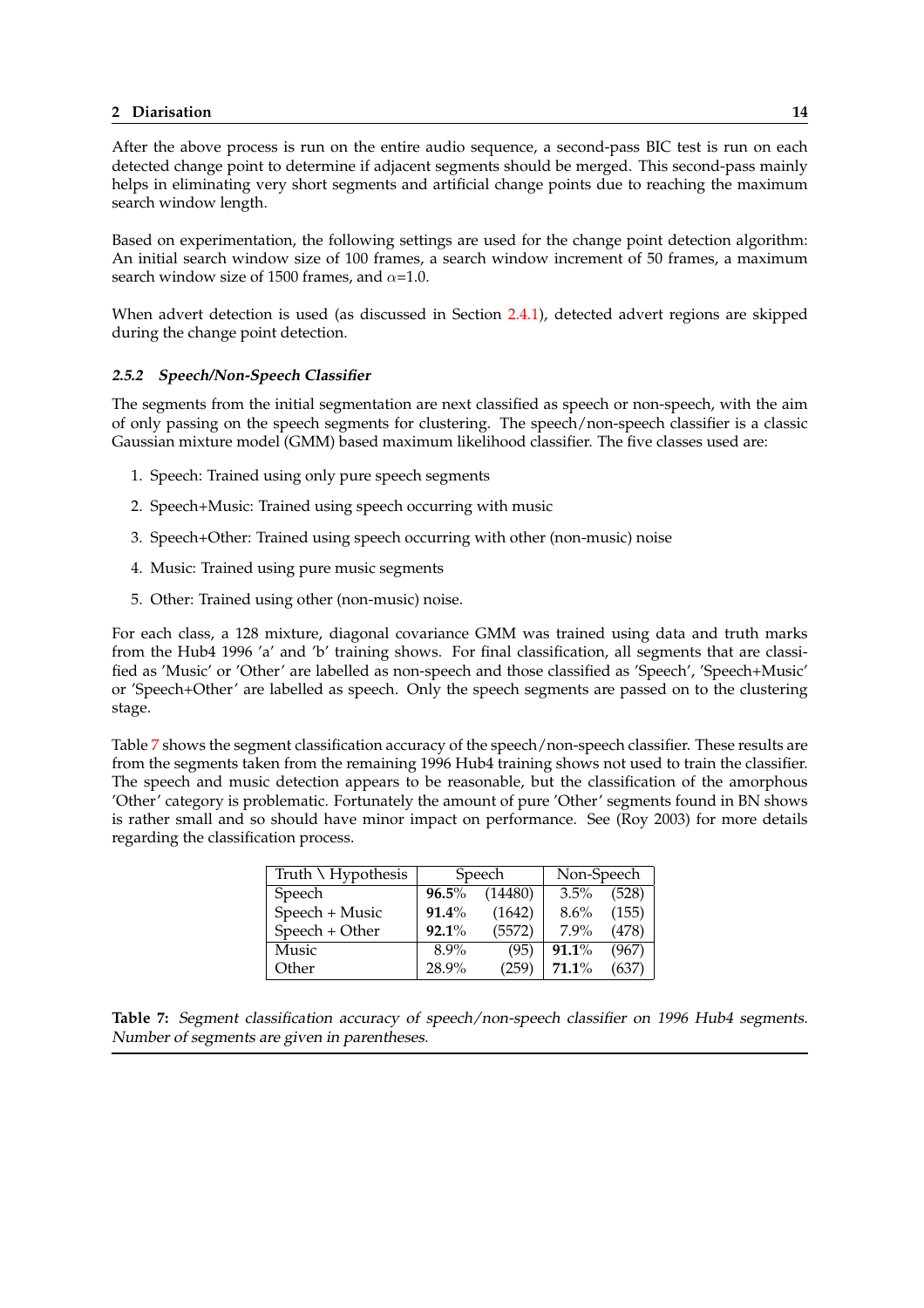#### **2.5.3 Clustering**

The speech segments are next clustered into speaker-homogeneous groups using a hierarchical agglomerative clustering approach (Wilcox, Chen, Kimber and Balasubramanian 1994) with the following steps:

- 0. Initialise leaf clusters of tree with speech segments.
- 1. Compute pair-wise distances between each cluster using a tied-mixture based generalised likelihood ratio distance.
- 2. Merge closest clusters.
- 3. Update distances of remaining clusters to new cluster.
- 4. Iterate steps 1-3 until stopping criteria is met.

The distance between clusters is :

$$
d(x, y) = -\log \frac{p(z|\lambda_z)}{p(x|\lambda_x)p(y|\lambda_y)}
$$

where x and y are the data from two different clusters, z is the union of x and y,  $\lambda_x$  is the pdf model for data x, and  $p(x|\lambda_x)$  is the likelihood of data x. The pdf model used is a tied-mixture model where the basis densities are estimated from the entire set of speech segments and the weights are estimated for each segment. Advantages of this model are the per-frame likelihoods to the basis densities need only be computed once and the weights for merged clusters are computed as a simple averaging of counts.

The clustering is stopped when the change in BIC values between successive mergers is greater than a threshold, typically zero (Chen and Gopalakrishnam 1998). For a file with  $N$  feature vectors, a tiedmixture pdf with M basis densities, the change in BIC is when merging clusters  $c_1$  and  $c_2$  is :

$$
\Delta BIC_{TGMM} = d(c_1, c_2) - \alpha \left(\frac{1}{2}M \log N\right)
$$

Again, the penalty weight,  $\alpha$ , was set to 1.0, whilst M was 128.

#### **2.5.4 Speech Activity Detection (SAD) Gating**

The purpose of this step is to detect and remove short bits of silence from the segments which can give rise to false-alarm errors in the scoring. A simple energy-based speech activity detector is run on the entire audio file to produce time marks of silence regions. Stricly speaking this is just an activity detector, since only the energy of the signal is used. The detected silence regions are gated out of the final segments prior to gender classification.<sup>13</sup>

#### **2.5.5 Gender classification**

Lastly, gender classification is applied to the final speaker clusters. A GMM-based maximum likelihood classifier is applied to the aggregation of all data from a cluster. Using this approach, rather than classifying each segment independently, ensures a single gender label for all segments from a single speaker label. The gender classifier uses adapted GMM models (Reynolds, Quatieri and Dunn 2000) trained using data from the 1996 Hub4 training data set. A maximum of 2 hours of speech with High, Medium and Low quality labels for both male and female speakers (up to 6 hours of speech per gender) is used to train a 1024 mixture base GMM. The male and female speech is then used to adapt male and female models, respectively, from the base model. Using adapted models allows for a fast scoring technique (Reynolds et al. 2000) that significantly reduces the required computation. The gender classification error rate is 2.2% on the bndidev03 diarisation development data and 1.2% on the bneval03 evaluation data.

<sup>&</sup>lt;sup>13</sup>The MIT-LL rt03base baseline system did not include this SAD-gating stage, but was identical to the MIT-LL RT-03s diarisation system in all other respects.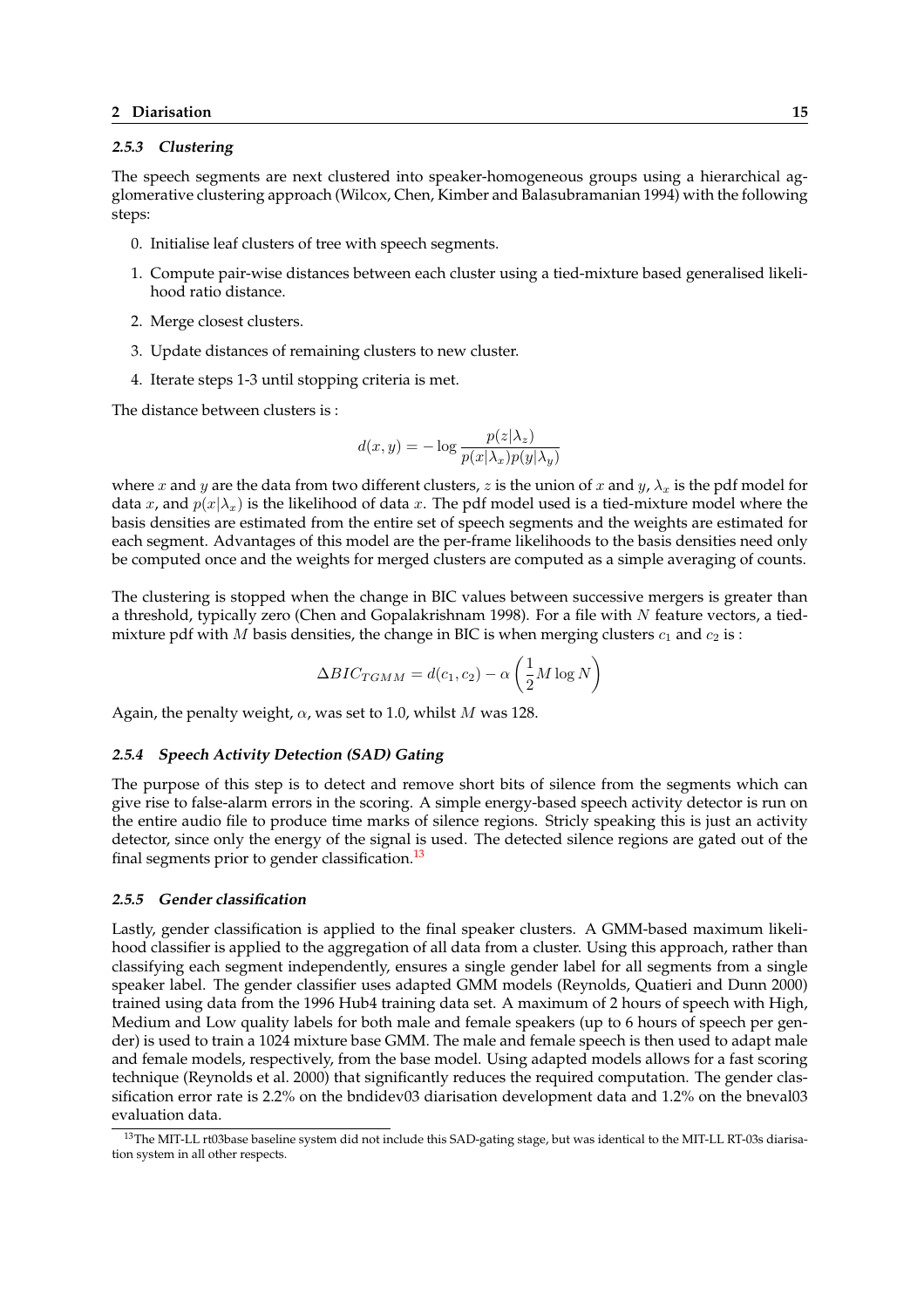## 3 SPEECH TO TEXT SYSTEMS

<span id="page-19-0"></span>In this section a high-level overview of the speech recognition systems used in all the following experiments is given. While the main focus of this paper is not the development of STT systems, it is important to give an indication of the complexity of the STT systems employed. The systems used were chosen to allow quick experimental turnaround whilst also offering reasonable performance. They both run in less than 10 times realtime on a 2.8GHz Xeon IBM x335 server (400MHz bus).

### **3.1 The CTS RT-02 10xRT STT System**

The CTS system is a single-branch, multi-pass transcription system based on the 10xRT system developed for participation in the April 2002 Rich Transcription evaluation (Woodland, Evermann, Gales, Hain, Liu, Moore, Povey and Wang 2002). This system was also used in the December 2002 STT dryrun.

The system operates in three passes:

- **P1** initial transcription
- **P2** lattice generation
- **P3** lattice rescoring

All passes used acoustic features based on PLP analysis. In the P1 pass 13 PLP coefficients (including  $c_0$ ) and their first and second order derivatives are used. For P2 and P3 the features were normalised using VTLN and also employed third derivatives, the resulting 52-dimensional feature vector was reduced to 39 dimensions using an HLDA transform.

All acoustic models are cross-word triphone models. The P1 models are fairly simple models trained using Maximum Likelihood Estimation on a subset of the available training data. The model set used in P2 and P3 was trained using Minimum Phone Error Estimation (Povey and Woodland 2002) on 296 hours of acoustic data from the Switchboard I, Call Home English and Switchboard Cellular I corpora available from the LDC.

For P2 and P3, word language models were trained based on the 54k recognition lexicon using the transcriptions of the acoustic training data and a large set of Broadcast News transcripts. The resulting language model contained 4.8 million bigrams, 6.3 million trigrams and 7.4 million 4-grams.

The system operates as follows.

- **P1** The sole purpose of the P1 pass is to provide an initial word-level transcription to use in the selection of appropriate warp factors for the VTL normalisation and as the supervision for adaptation of the P2 models. The adaptation uses global least squares regression mean transforms and MLLR variance transforms. This used the same acoustic and language models as the 1998 CUHTK CTS system. (Hain, Woodland, Niesler and Whittaker 1999)
- **P2** In the P2 pass word lattices are generated using the adapted acoustic models and the 4-gram word LM. The associated 1-best hypotheses are used in the estimation of up to two speech MLLR transforms (full-matrix for means and diagonal for variances).
- **P3** The lattices are then rescored using the adapted models and a dictionary including pronunciation probabilities. The resulting output lattices of P3 were converted into confusion networks to yield the final system output with confidence scores.

The system used for the experiments in this paper contains updated acoustic models, but essentially uses the same structure as the CTS RT-02 10xRT STT system (Woodland et al. 2002), with the addition of a forced alignment stage to modify the final word times. This is necessary when using automatically derived segmentations since a word must be in the correct STM segment in order to give no error in STT scoring, so it is important to get accurate word times near the STM segment boundaries.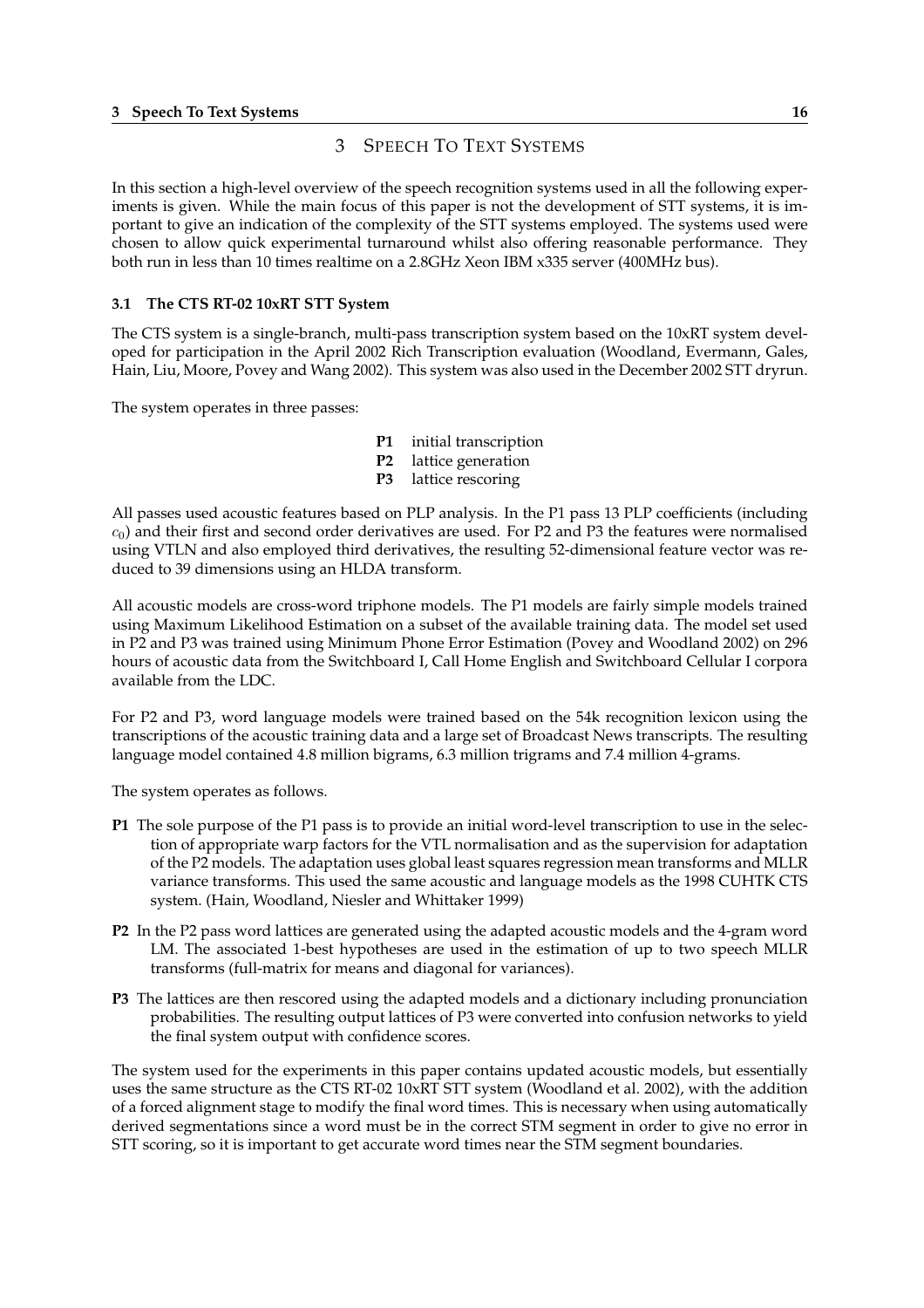### <span id="page-20-0"></span>**3.2 The BN RT-03 10xRT STT System**

The Broadcast News system used for experiments is the full 10xRT system developed for the March 2003 Rich Transcription evaluation.<sup>14</sup> It uses a similar overall design to the CTS system discussed in section 3.1 but employs multiple branches and system-combination for improved accuracy. Full details of the system structure and the models involved are given in (Kim et al. 2003b) and (Evermann and Woodland 2003).

PLP co[effic](#page-19-0)ients with first, second and third derivatives projected down to 39 dimensions using HLDA are again used as the acoustic features. The acoustic models were trained on the English BN data released by the LDC in 1997 and 1998 (143 hours in total). Since some of this training data has been transmitted over bandwidth-limited channels (e.g. telephone interviews), both narrowband and wideband spectral analysis variants of each model set were trained. All model sets were trained using MPE and for some, gender-dependent versions were derived using MPE-MAP. (Povey, Woodland and Gales 2003). A number of broadcast and newswire text corpora were used to train a word 4-gram language model and a class trigram model. Overall approximately one billion words of language model training data were used.<sup>15</sup>



**Figure 7:** BN system structure

The system structure is shown in Figure 7. The P1 and P2 stages serve the same purpose as in the CTS system, however no VTLN is performed between passes. To perform adaptation it is necessary to cluster the speech segments into clusters for which a set of transforms are estimated. The STT clustering was performed using the method described in (Johnson and Woodland 1998) based on the Gaussian divergence distance metric using a full-covariance matrix with only the static PLP coefficients, with a minimum occupancy constraint of 40 seconds.

In the third pass two separate model sets are used to rescore the P2 lattices. The P3.1 system was built using Speaker Adaptive Training (SAT) employing global constrained MLLR transforms. The P3.2 system was trained in the normal speaker-independent fashion but employed a special single pronunciation (SPron) dictionary which was generated using the approach presented in (Hain 2002). Both P3 model sets were adapted using lattice MLLR (up to 2 speech transforms) and a global full-variance transform. The final system output was derived by combining the confusion networks generated by the P2, P3.1 and P3.2 passes using Confusion Network Combination (CNC). Finally, a forced alignment of the final word-level output was used to obtain accurate word times before scoring.

 $14$ In fact the system used here includes a number of minor bug fixes relative to the CUED RT-03s 10xRT BN STT evaluation system, however these had very little impact on the STT performance.

<sup>15</sup>For the bndidev03 data, a new LM was used which excluded all shows broadcast on the same day as any development show.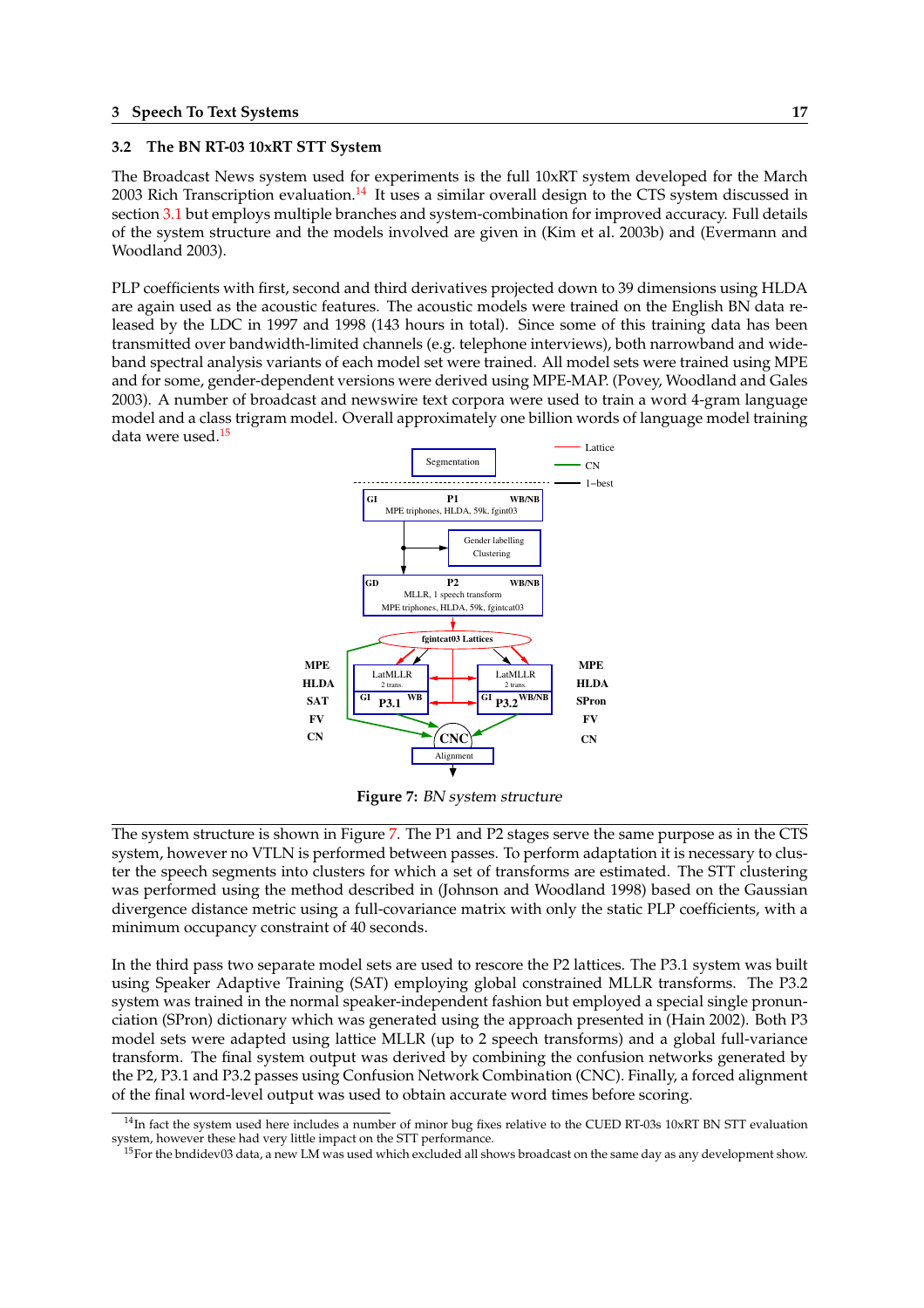# 4 CTS EXPERIMENTS

<span id="page-21-0"></span>This section reports experiments on the English CTS data with both diarisation and STT systems and in particular the interactions between them. It addresses whether similar systems can be used for diarisation and STT segmentation; whether there is any correlation between diarisation score and WER; what the best way to use diarisation output as input to STT is; whether diarisation scores can be improved by incorporating information from STT systems; whether different STT segmentations work best on their own STT systems; and whether different methods of generating the reference information can affect the scores.

Results are presented predominantly on the RT-02 English CTS data (ctseval02) or the December 2002 dryrun English CTS subset (ctsdry03), but some results are also given for the RT-03 evaluation data (ctseval03). Further details about the composition of the data can be found in Appendix A. This data is almost exclusively single-speaker per conversational side, so the segmentation task reduces to speech activity detection. A summary of all the key results is given in section 4.7.

## **4.1 How should Diarisation Output be used for STT ?**

The diarisation system described in section 2.3 takes the output of the [GM](#page-30-0)M and performs smoothing which removes areas of silence of less than a certain duration between 2 consecutive speech segments. The value of this smoothing is chosen to match that used in the reference generation for diarisation.

When using this GMM segmentation for S[TT s](#page-9-0)ystem input, it is beneficial not only to use smoothing, but also padding, namely expanding both boundaries of each speech segment by a small amount of time such as 0.2s. This relaxes the constraint on the segmentation boundaries to be perfect and ensures the first and last words of the speaker turn are not truncated.

Experiments were carried out on the CTS dryrun data (ctsdry03) to investigate the effect on WER $^{16}$  of changing the values of these smoothing and padding parameters.<sup>17</sup> The results are presented in Table  $8$ and illustrated graphically in Figure 8.

| Smoothing/Padding (s) | 0.0   | 0.1   | 0.2   | 0.3   | 0.4                      | 0.5   |
|-----------------------|-------|-------|-------|-------|--------------------------|-------|
| 0.0                   | 30.54 |       |       |       | $\overline{\phantom{0}}$ |       |
| 0.3                   |       | 29.00 |       |       |                          |       |
| 0.4                   |       | 28.94 | 28.80 |       |                          |       |
| 0.6                   |       | 28.73 | 28.30 | 28.30 |                          |       |
| 0.9                   |       | 28.66 | 28.41 | 28.49 | 28.60                    |       |
| 1.2                   |       | 28.61 | 28.53 | 28.66 | 28.63                    | 28.75 |
| 1.5                   |       | 28.73 | 28.74 | 28.76 | 28.87                    | 28.93 |

**Table 8:** Effect on WER of changing the smoothing and padding on ctsdry03 data

The results show that the optimal parameters are 0.6s smoothing and 0.2 or 0.3s padding. The same minima were found when the experiment was repeated with different numbers of Gaussian mixture components in the models. Adding this smoothing/padding reduced the WER from 30.5% to 28.3%, a 7.2% relative gain. For this reason, all subsequent experiments which involve finding WERs starting from either a reference file which has word-times marked, or our GMM segmentation output will include 0.6s smoothing and 0.2s padding unless otherwise stated.

<sup>&</sup>lt;sup>16</sup>All WER results in this section use the recognition system described in section 3.1 unless otherwise stated. For this particular experiment the final forced alignment stage was omitted, although in general this made little difference to the WER scores.

<sup>&</sup>lt;sup>17</sup>For this experiment a model based on Call Home English and Switchboard-I data (che+sw1) was used instead of the sw1+s21+s22 model.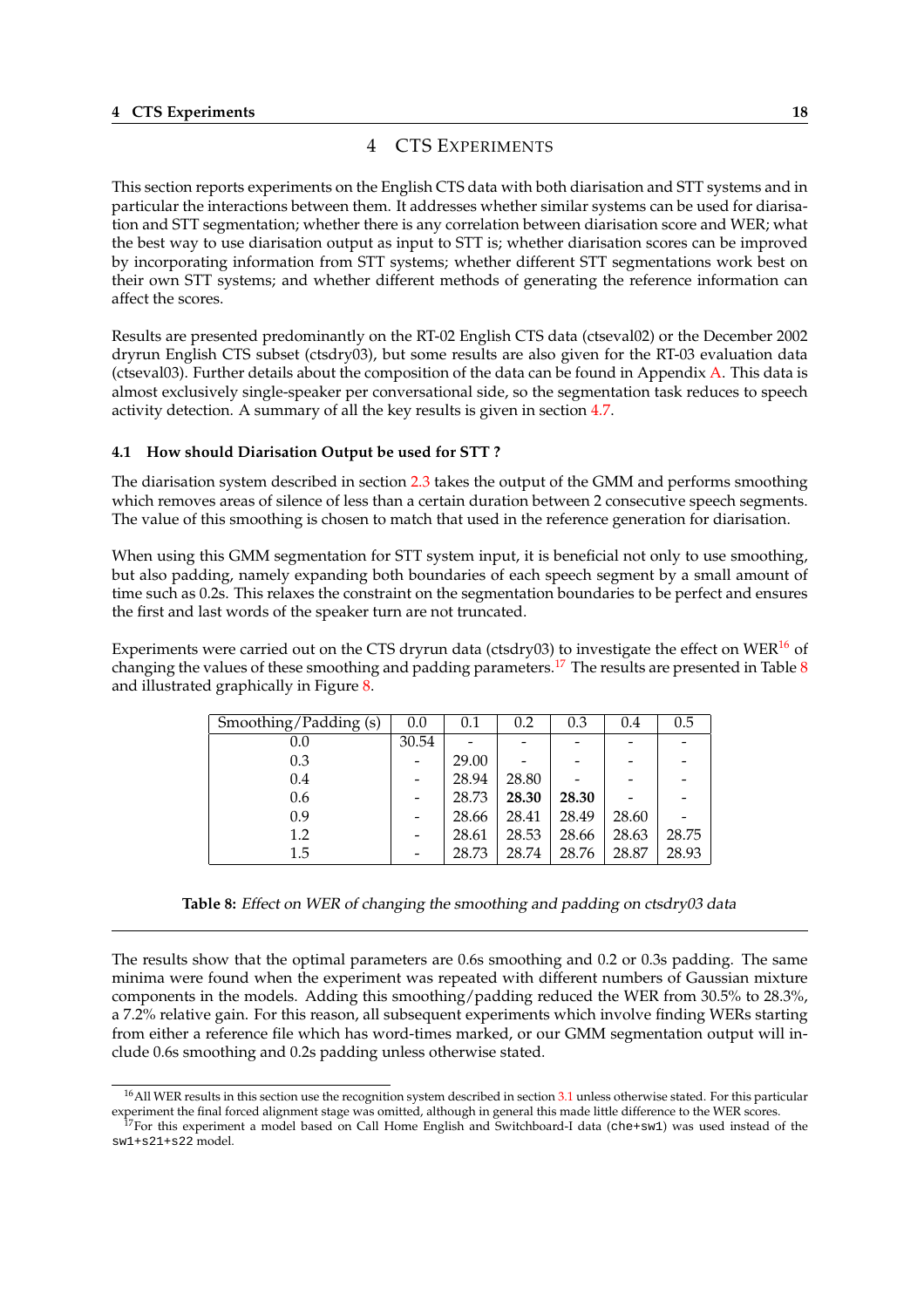.

<span id="page-22-0"></span>

**Figure 8:** Effect on WER of altering the silence smoothing and padding on the ctsdry03 data

#### **4.2 The Relationship between Segmentations and WER**

Many people have an intuitive view as to whether the diarisation score should be able to predict WER for an STT system. This is particularly true for the case of the RT-03 dryrun and evaluation data for English CTS, since there is only one speaker per conversation side, so the diarisation task reduces to simple speech-activity detection.

The common view is that if speech is missed in the segmentation (diarisation) stage, then the STT system will never be able to recover from it, but if speech is postulated where there is none (i.e. false alarm speech) then the STT system itself may produce no output for this segment, for example by matching a 'silence' acoustic model. Therefore a false-alarm error is not un-recoverable in the way that a missedspeech error is. For this reason, automatic segmentation which is designed to be used as the front-end of an STT system is often designed to try to minimise the missed-speech error, whilst allowing the false alarm error to drift (within limits), instead of directly minimising the sum of the two errors, namely the diarisation score.

Figure 9 shows different segmentations for four sides taken from the CTS RT-03 dryrun data, namely sw 31388 a, sw 46387 a, sw4386 a and sw 31032 b. The groups are labelled with the origin of the segmentation, and the corresponding WER $^{18}$  is also given for each side/segmentation pair.

Side s[w](#page-23-0)  $31388$  a shows only a few small deletions between the STM and manual word-time runs,<sup>19</sup> whereas the automatic segmentation run has several more deletions. This is reflected in the WER differences, which are 0.4% and 5.8% respectively. This suggests WER could be improved for this side by preventing the deletions, for example by reducing the insertion penalty to stop small regions being missed.

For side sw 46387 a most of the discrepancies result from whether long segments have been joined or not. In this case the automatic segmentation has the lowest word error rate, despite both insertions and deletions when compared to the reference segmentation. It may be therefore that the automatic segmentation could in general benefit by imposing a maximum length restriction within the silence smoothing stage to prevent very long segments like those occurring in the reference segmentation for this side.

Side sw4386 a shows both types of difference clearly, and yet the word error rates in this case are almost identical for the three segmentations. In contrast the sw 31032 b runs are almost visually identical but result in a 10% relative increase in WER by switching model sets.

 $^{18}$ For this experiment, the final forced alignment stage was omitted, although this made little difference to the WER scores.

 $19$ The 'Manual Word Times' segmentations are derived from adding 0.6s smoothing the word times manually produced by George Doddington. See section 4.3 for more details.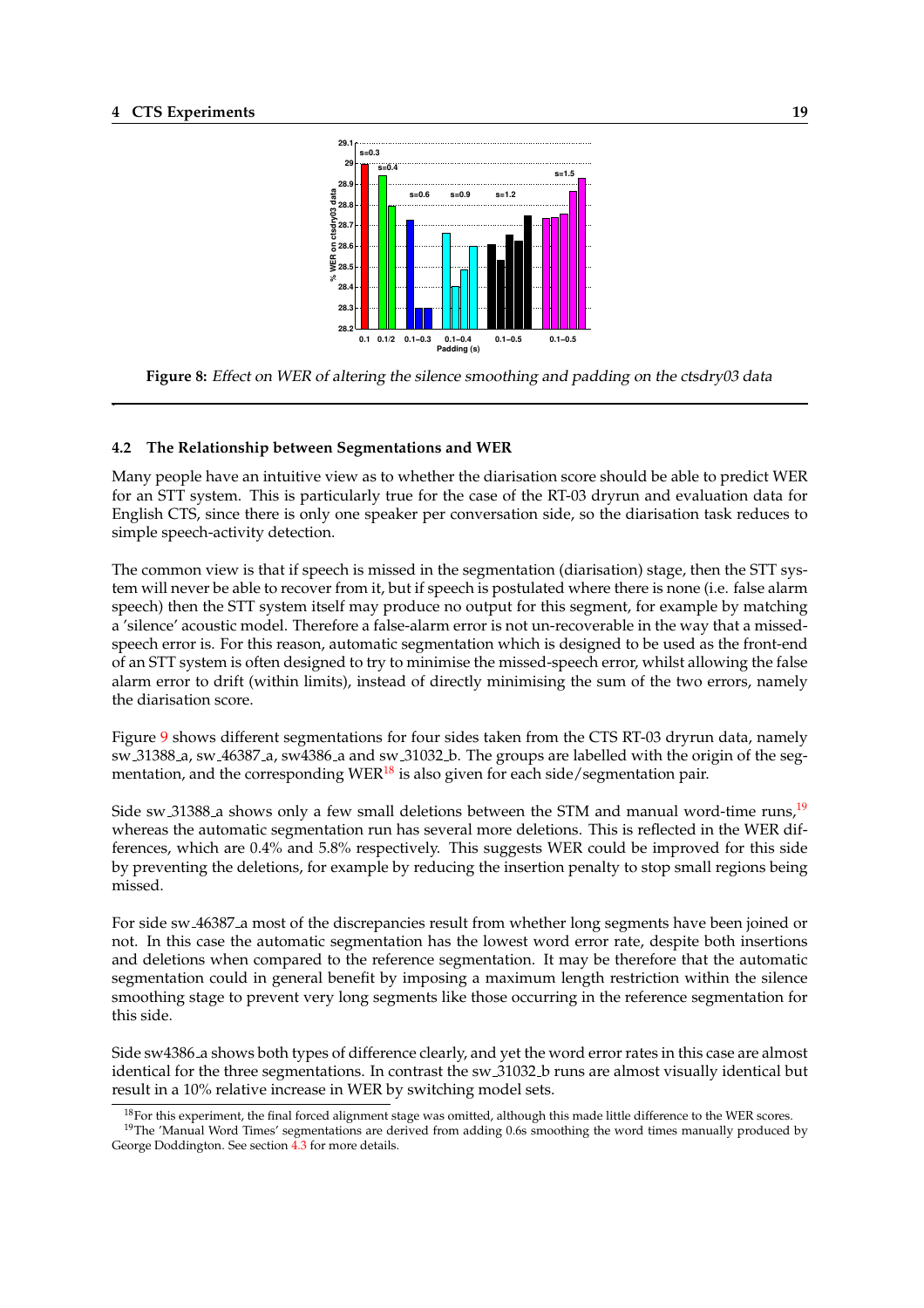<span id="page-23-0"></span>These results show therefore, that there may be cases where a visual comparison of the segmentations can help identify areas where the WER may be improved, but there are also cases where there seems to be little correlation between the difference in segmentation and the difference in WER.



**Figure 9:** Segmentations and WERs for four sides in the ctsdry03 data

#### **4.3 The Correlation between Diarisation Score and WER**

In order to further investigate the relationship between diarisation score and WER, several automatic systems with different model sets or parameters were run on the CTS eval02 data (ctseval02) or the subset of this data which made up the December 2002 dryrun (ctsdry03).<sup>20</sup> The resulting WER was then found using the STT system described in section 3.1 after applying 0.6s smoothing and 0.2s padding.

A diarisation reference was made from the word times marked manually by George Doddington, by stripping all non-lexical tokens, and then smoothing silences of < 0.6s out. A diarisation score for each run was then calculated using the metric descri[bed](#page-19-0) in section 2.2 after performing similar smoothing on the hypothesised output.<sup>21</sup>

The results are illustrated in Figure 10 and the key numbers are reproduced in section 4.7. Five types of segmentation system are included:

- 1. CUED Pre-STT : These use the pre-STT segmentation described in section 2.3 with slight variations on model sets, training [data](#page-24-0) used and/or parameters.
- 2. Manual CTM : This is a segmentation derived from George Doddington's manual time marking. There are two versions, one with non-lexical tokens stripped (which has a [diar](#page-9-0)isation score of 0 since it is identical to the reference) and one which keeps them in.
- 3. Forced-Aligned : These are segmentations derived from the word-times which were automatically generated by the LDC, LIMSI and CUED by doing a forced alignment. A segmentation from the LDC's times without stripping non-lexical tokens is also included.

 $20$ See Appendix A for more details concerning the definitions of the data sets.

<sup>&</sup>lt;sup>21</sup>No vocal-noise exclusion (.spkreval.uem) file was used in diarisation scoring.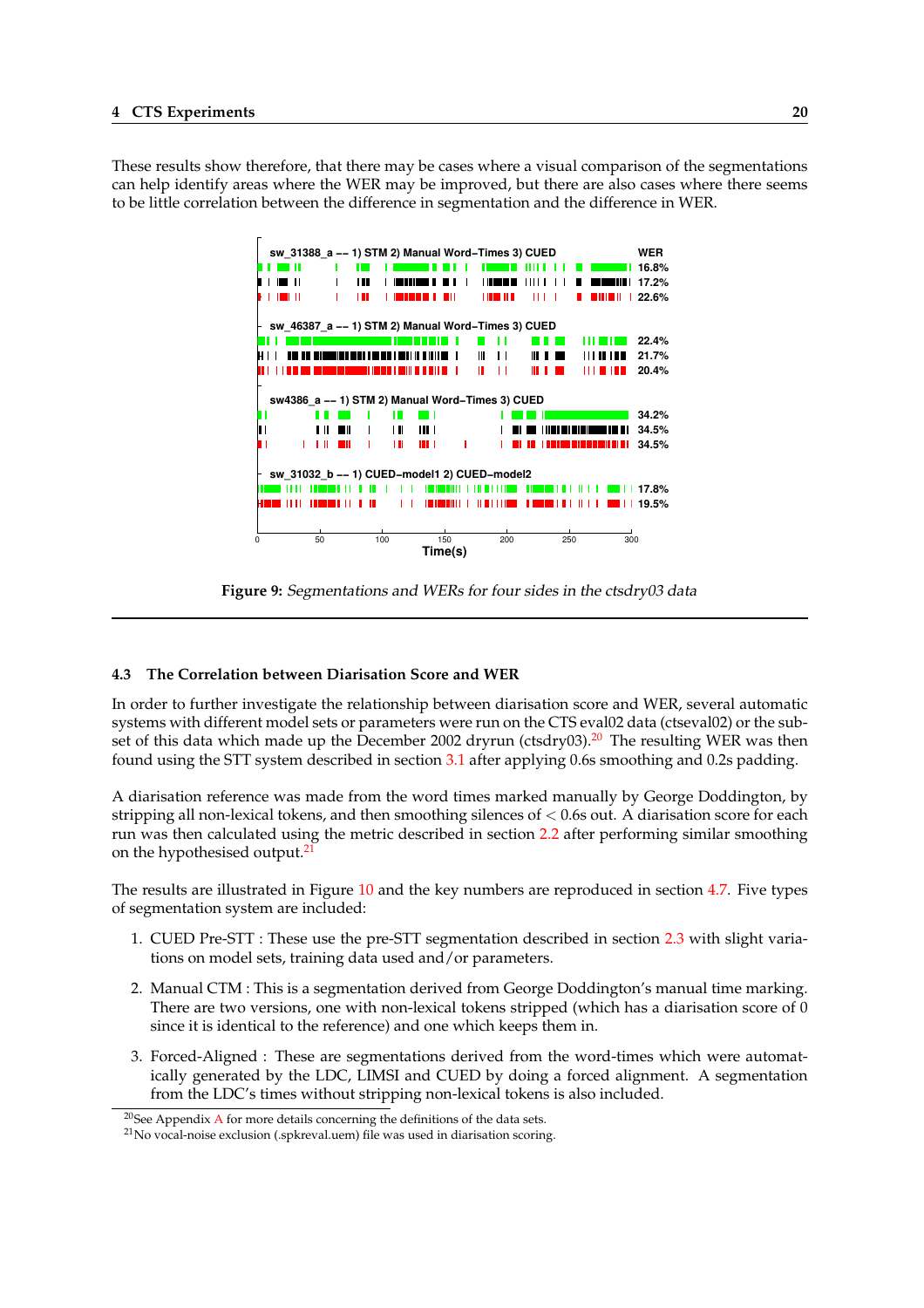- <span id="page-24-0"></span>4. CUED Post-STT : This is a segmentation derived from the word times in the STT output. There are two runs, one which uses the STT system described in section 3.1 and the other which uses the full 187xRT RT-03s CTS STT evaluation system described in (Woodland, Chan, Evermann, Gales, Hain, Kim, Liu, Mrva, Povey, Tranter, Wang and Yu 2003).
- 5. Baseline : The rt02base and rt03base baseline segmentations provi[ded b](#page-19-0)y MIT-LL.



**Figure 10:** Relationship between diarisation score on ctsdry03 and WER on ctseval02 and ctsdry03 data

At first glance there appears to be some correlation between the diarisation score and the WERs. The correlation coefficients between the miss, false alarm, diarisation score and WERs are given in Table 9. The results show that the diarisation score is highly correlated with the false alarm score. However, this is to be expected since the false alarm error is normally at least twice that of the missed speech error for these runs and the diarisation score is simply the sum of the miss and false alarm rates.

It is rather disappointing to find that the WER on the ctsdry03 data is not more correlated with the WER on the ctseval02 data, given the former is a subset of the latter, but is encouraging to note that the diarisation score is reasonably correlated with the WER on the (larger) ctseval02 data set. This suggests that predicting the ctseval02 WER from just the ctsdry03 data subset could be done with as much confidence using the diarisation score as the WER itself, provided the appropriate (matched) smoothing has been carried out before scoring.

|           |                 | MS (ctsdry03) |           | FA (ctsdry03) |        | $\overline{DIARY}$ (ctsdry03) |        | WER(ctsdry03) |        |
|-----------|-----------------|---------------|-----------|---------------|--------|-------------------------------|--------|---------------|--------|
| $N=14$    | MS (ctsdry03)   | 1.00          | (1.00)    |               |        |                               |        |               |        |
| $(N=12)$  | FA (ctsdry03)   | 0.40          | $(-0.42)$ | 1.00          | (1.00) |                               |        |               |        |
| ctseval02 | DIARY(ctsdry03) | 0.52          | $(-0.02)$ | 0.99          | (0.92) | 1.00                          | (1.00) |               |        |
| data      | WER(ctsdry03)   | 0.63          | (0.30)    | 0.93          | (0.70) | 0.96                          | (0.91) | 1.00          | (1.00) |
|           | WER(ctseval02)  | 0.44          | $(-0.14)$ | 0.98          | (0.86) | 0.98                          | (0.88) | 0.92          | (0.87) |
| $N=48$    | MS (ctsdry03)   | 1.00          | (1.00)    |               |        |                               |        |               |        |
| $(N=40)$  | FA (ctsdry03)   | 0.42          | $(-0.53)$ | 1.00          | (1.00) |                               |        |               |        |
| ctsdry03  | DIARY(ctsdry03) | 0.61          | $(-0.05)$ | 0.98          | (0.87) | 1.00                          | (1.00) |               |        |
| data      | WER(ctsdry03)   | 0.64          | (0.33)    | 0.80          | (0.42) | 0.86                          | (0.69) | 1.00          | (1.00) |

**Table 9:** Correlation Coefficients between miss, false alarm, diarisation score and WERs on the ctseval02 data and ctsdry03 subset. The numbers in parentheses are for the CUED automatic (Pre and Post-STT) runs only.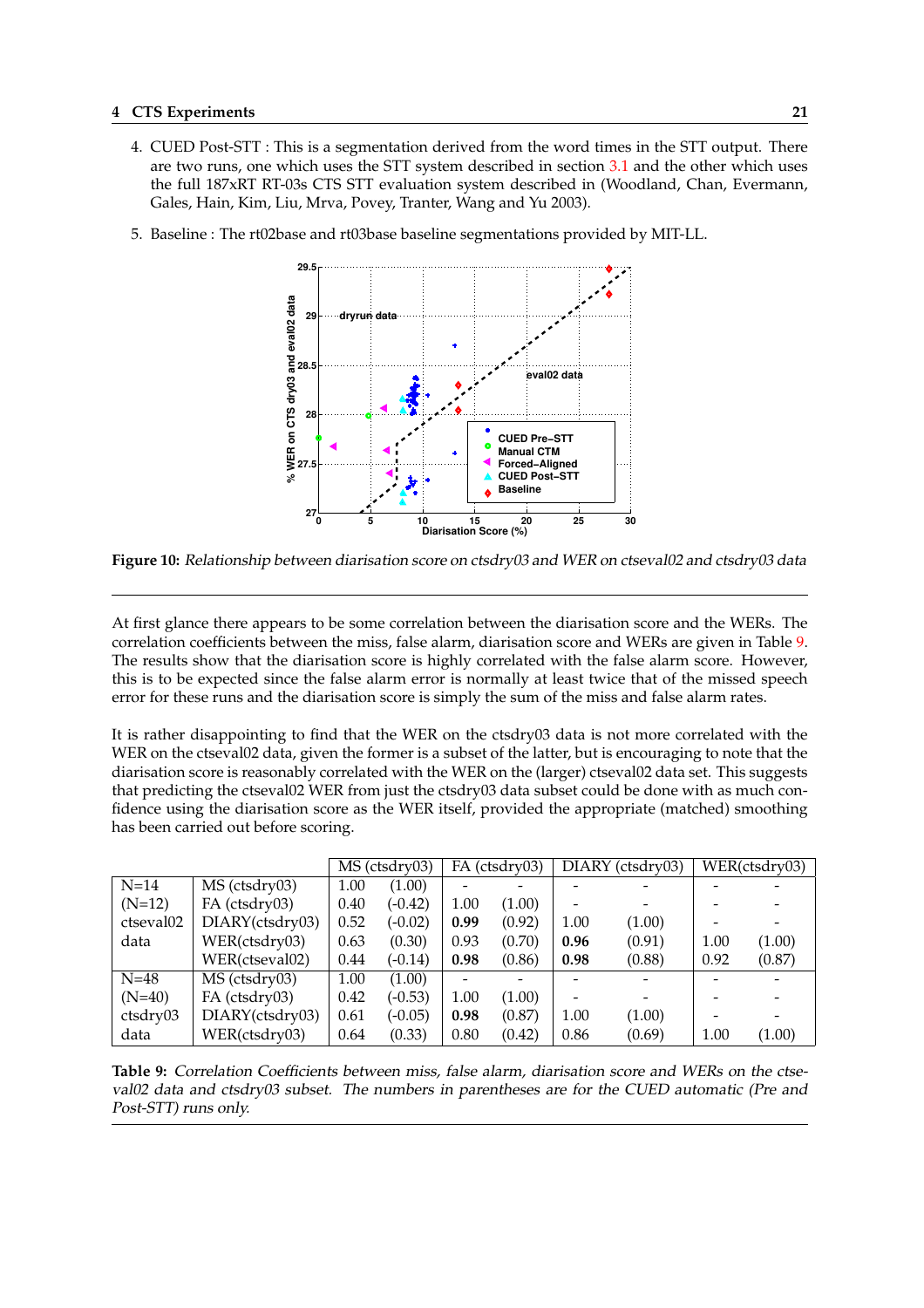## <span id="page-25-0"></span>**4.4 Can Diarisation Scores be Improved Using Information from STT ?**

Since STT systems produce a time-marked word stream output, it is possible to generate a segmentation from this by smoothing (and padding where applicable) in the normal way. An experiment was carried out to investigate whether this would improve the diarisation score over the purely acoustic (pre-STT) processing.

The 10xRT STT system described in section 3.1, was run on the RT-03s system segmentation (as described in section 2.3) on the ctsdry03 data and the resulting diarisation score after appropriate (0.6s) smoothing was found. This segmentation (after the 0.2s padding) was then used as the input to the same STT system and a new WER score was calculated for both the ctseval02 data and the ctsdry03 data subset. The process was repeated using [the](#page-19-0) full (187xRT) CUED RT-03s STT CTS English evaluation system (Woo[dlan](#page-9-0)d et al. 2003) to derive the segmentation. The results are given in Table 10.

|                    |                                                |     | ctsdry03 data | ctseval02  |            |       |
|--------------------|------------------------------------------------|-----|---------------|------------|------------|-------|
| Segmentation from: |                                                | MS. |               | $FA$ DIARY | <b>WER</b> | WER   |
|                    | Pre-STT RT-03s diarisation output (0.05xRT)    | 2.2 | 6.3           | 8.55       | 28.14      | 27.26 |
|                    | Post-STT Section 3.1 STT system output (10xRT) | 1.9 | 6.2           | 8.10       | 28.03      | 27.20 |
|                    | Post-STT RT-03s STT system output (187xRT)     | 4.0 | 4.1           | 8.05       | 28.15      | 27.10 |

**Table 10:** Effect of rese[gmen](#page-19-0)ting using information from the STT output. The diarisation reference is derived from the manual word times with non-lex stripped and 0.6s smoothing.

These results show that both the diarisation score and the subsequent WER can be slightly reduced by using the STT output to form a new segmentation on the ctsdry03 and ctseval02 data. (Since the ctsdry03 data is a small subset of the ctseval02 data, the WER numbers are more reliable on the latter.)

The experiment was repeated on the RT-03 STT evaluation data (ctseval03). The diarisation reference was generated from the word times provided by the forced alignment by the LDC, with non-lexical tokens removed and 0.6s silence smoothing.<sup>22</sup> The results given in Table 11, confirm the findings on the development data, with the post-STT run giving a lower diarisation score and word error rate.

| Segmentation from: |                                                                             |  | MS   FA   DIARY    GE    WER |  |
|--------------------|-----------------------------------------------------------------------------|--|------------------------------|--|
|                    | Pre-STT RT-03s diarisation op (0.05xRT)   8.0   4.6   12.58    2.9    26.33 |  |                              |  |
|                    | Post-STT RT-03s STT system op (187xRT)   8.9   2.5   11.43    1.7    26.03  |  |                              |  |

**Table 11:** Effect of resegmenting using information from the STT output on the ctseval03 data. The diarisation reference is derived from the LDC forced alignment times with non-lex stripped and 0.6s silence smoothing.

A gender classification error (GE) is also reported in Table 11 on the ctseval03 data. This represents the confusability between male/female speakers, and (unlike the score NIST reports) *does not* also include the miss and false alarm errors. The pre-STT gender labels were taken straight from the GMM output, whilst the post-STT gender labels were generated by performing a forced alignment of the STT output on basic MLE gender-dependent cross-word triphone models and taking the most likely. The GMM misclassified males as females on 4 sides of the ctseval03 data, whilst the post-STT gender relabelling only misclassified two sides in total, again mislabelling male speakers as female on two of the sides that the GMM also got incorrect.

 $22$ Note the diarisation reference used for the ctseval03 data experiments in this paper differs from that used in the RT-03s evaluation in three main areas. Firstly, it uses the whole ctseval03 data set, not just the ctseval03s half; secondly it uses 0.6s silence smoothing instead of 0.3s; and thirdly it does not use a 'SPKREVAL.UEM' file to define regions which should be excluded from scoring. This effectively means that vocal noise (such as coughing) and the surrounding silence is treated as silence in the reference rather than being excluded from scoring.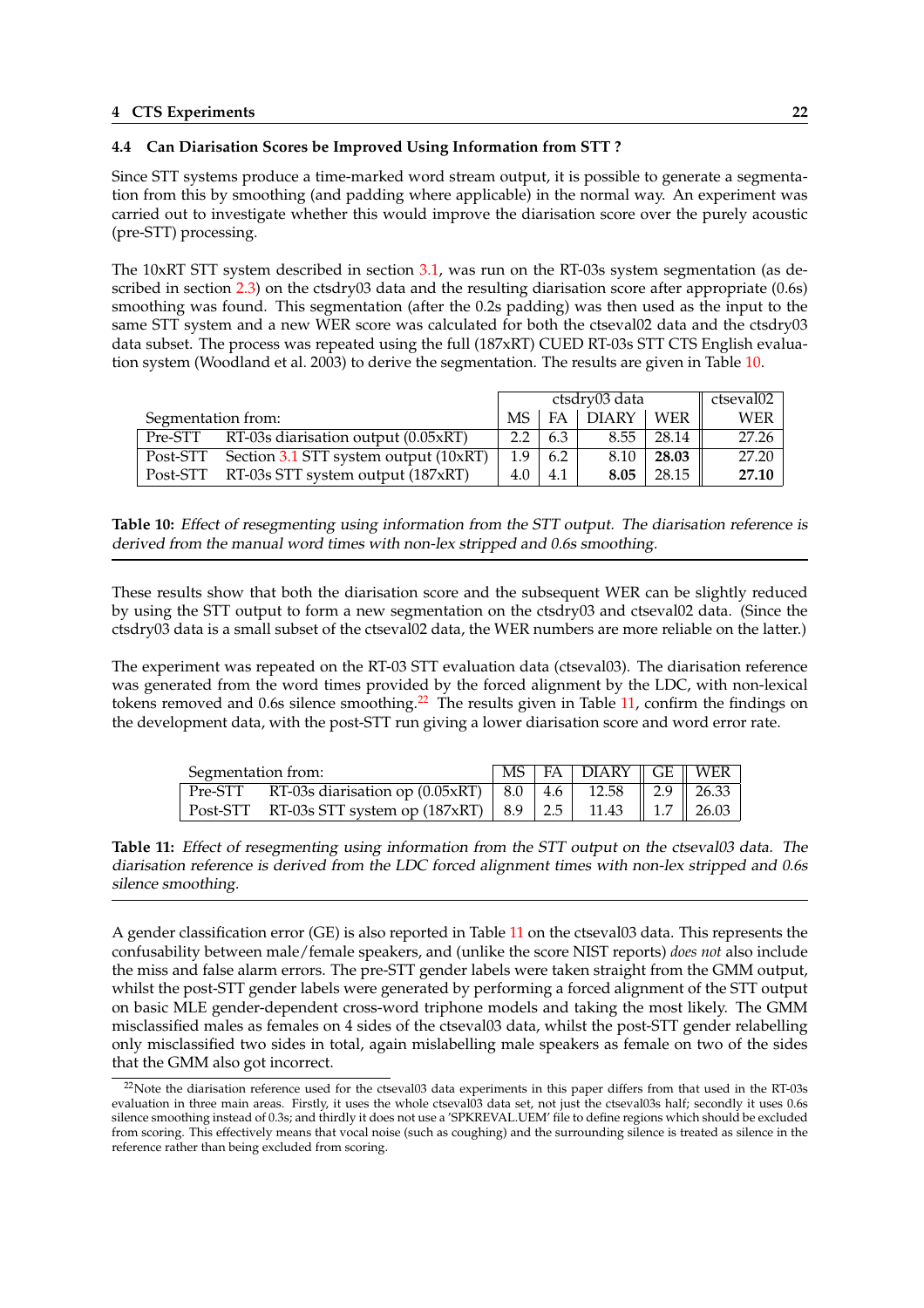## <span id="page-26-0"></span>**4.5 Variation in Reference Generation**

On the ctsdry03 data, the diarisation reference was generated from the manual word times with nonlex (and misc) tokens stripped out, applying 0.6s silence smoothing. Since generating word-level times manually is not feasible in real world situations, to be practical word times must be generated automatically using a forced alignment of the reference words to the audio. The quality of the forced alignment therefore affects the standard of the reference and thus the reliability of the results. An experiment was therefore carried out to determine the diarisation error rates that would result from using segmentations derived from different forced alignments of the reference data.

Forced alignments of the ctsdry03 and ctseval03 data generated by the LDC, CUED and LIMSI<sup>23</sup> were taken, non-lex (and misc) tokens stripped, and 0.6s smoothing (and 0.2s padding where applicable) were performed in the usual way to generate segmentations which were then used to obtain diarisation and WER scores. $^{24}$  The results are given in Table 12. A run with the (STT-reference) STM-file segmentation with no smoothing or padding is also given as a contrast.

|              |                          |     |      | ctsdry03 data |            | ctseval03 data           |      |              |      |
|--------------|--------------------------|-----|------|---------------|------------|--------------------------|------|--------------|------|
| Segmentation |                          |     | FA   | <b>DIARY</b>  | <b>WER</b> | MS                       | FA   | <b>DIARY</b> | WER  |
| Automatic    | CUED RT-03s diary system | 2.2 | 6.3  | 8.55          | 28.2       | 8.0                      | 4.6  | 12.58        | 26.3 |
| Diary-Ref    | Manual word times        | 0.0 | 0.0  | 0.00          | 27.8       | $\overline{\phantom{0}}$ |      |              |      |
| Diary-Ref    | LDC Forced-alignment     | 0.9 | 0.5  | 1.48          | 27.7       | 0.0                      | 0.0  | 0.00         | 25.7 |
| Diary-Ref    | LIMSI Forced-alignment   | 0.7 | 5.9  | 6.60          | 27.7       | 6.4                      | 2.3  | 8.64         | 25.4 |
| Diary-Ref    | CUED Forced-alignment    | 1.4 | 5.5  | 6.88          | 27.4       | 6.7                      | 2.3  | 9.09         | 25.4 |
| STT-Ref      | $STM$ (no pad/smoothing) | 0.0 | 39.9 | 39.89         | 27.7       | 2.1                      | 11.3 | 13.38        | 25.6 |

**Table 12:** Effect of using different reference segmentations on diarisation score and WER. References were generated stripping non-lex tokens and adding 0.6s silence smoothing.

It is disturbing to note that the diarisation scores for the CUED and LIMSI forced alignments of the reference are not that dissimilar to those of the automatic system. This raises a question about the accuracy of all the diarisation scores reported when a forced-alignment is used to generate the reference. In order to try to investigate the magnitude of this problem on the ctseval03 data, the segmentations were rescored using the LIMSI and CUED forced alignments to generate the reference. The results are given in Table 13. A graph of the diarisation scores against the corresponding word error rates is given in Figure 11.

| Hypothesis \ Reference        |     | LDC-FA reference |              |     | LIMSI-FA reference |              |     | <b>CUED-FA</b> reference |              |  |
|-------------------------------|-----|------------------|--------------|-----|--------------------|--------------|-----|--------------------------|--------------|--|
|                               | MS  | FA               | <b>DIARY</b> | MS  | FA                 | <b>DIARY</b> | MS  | FA                       | <b>DIARY</b> |  |
| CUED RT-03s pre-STT system    | 8.0 | 4.6              | 12.58        | 4.1 | 4.8                | 8.89         | 3.9 | 4.9                      | 8.76         |  |
| CUED RT-03s post-STT system   | 8.9 | 2.5              | 11.43        | 4.4 | 1.9                | 6.30         | 3.8 | $1.7\,$                  | 5.53         |  |
| Baseline - rt02base           | 6.1 | 10.6             | 16.70        | 3.4 | 12.4               | 15.86        | 3.3 | 12.6                     | 15.90        |  |
| Baseline - rt03base           | 6.4 | 8.3              | 14.67        | 3.1 | 9.5                | 12.56        | 2.8 | 9.5                      | 12.30        |  |
| LDC Forced-alignment          | 0.0 | 0.0              | 0.00         | 2.3 | 6.7                | 9.01         | 2.4 | 7.1                      | 9.50         |  |
| <b>LIMSI</b> Forced-alignment | 6.4 | 2.3              | 8.64         | 0.0 | 0.0                | 0.00         | 1.8 | 2.1                      | 3.97         |  |
| <b>CUED</b> Forced-alignment  | 6.7 | 2.3              | 9.09         | 2.1 | 1.8                | 3.95         | 0.0 | 0.0                      | 0.00         |  |
| STM (no pad/smoothing)        | 2.1 | 11.3             | 13.38        | 1.7 | 15.6               | 17.38        | 1.8 | 16.0                     | 17.80        |  |

**Table 13:** Diarisation scores on the ctseval03 data when using different forced alignments to generate the reference (stripping non-lex tokens and adding 0.6s silence smoothing).

<sup>&</sup>lt;sup>23</sup>Thanks to Lori Lamel for supplying forced alignments from LIMSI on both the dry03 and eval03 data.

<sup>&</sup>lt;sup>24</sup>Regions of vocal noise were not excluded from scoring for any of the CTS diarisation experiments.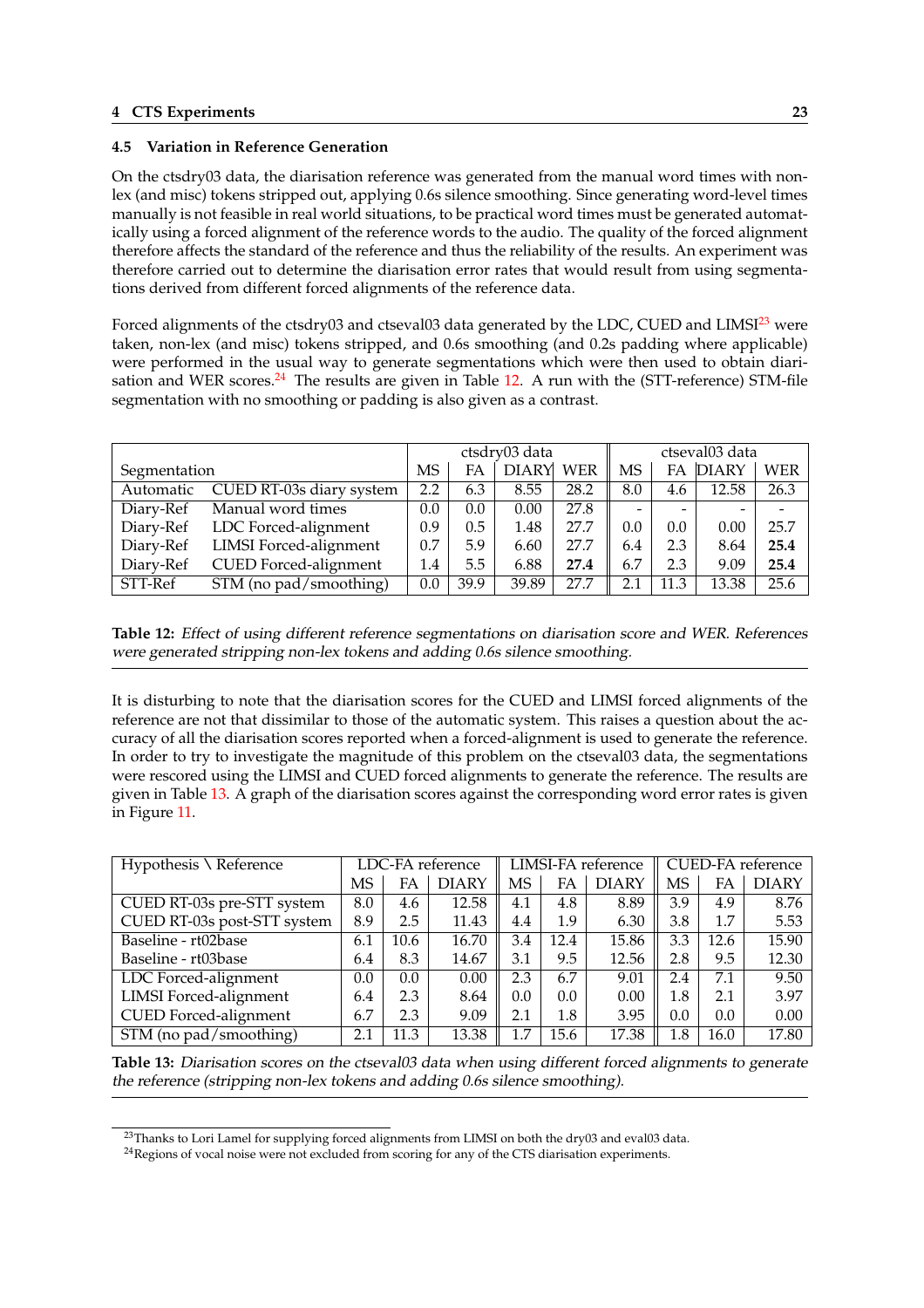<span id="page-27-0"></span>



The results show that the automatic systems are ranked consistently with their WER whichever forced alignment is used to generate the reference. The scores for the segmentations derived from the forced alignments are slightly less predictable, with the LDC-FA segmentation producing an unforeseen diarisation score for all three references, whilst the CUED-FA segmentation vs the LIMSI-FA reference, and vice-versa give higher diarisation scores than their WER might suggest. However, the correlation coefficients are still relatively high, being  $\geq$  0.9 over all 7 points, rising to  $>$  0.999 if only the automatic and scoring reference forced alignments are used (5 points) for the LIMSI-FA or CUED-FA references.

Comparisons of word-level times given in Appendix  $B$  show that both the LIMSI and CUED times are much more similar on average to the corresponding manual times on the ctsdry03 data than those from the LDC and that the LIMSI and CUED forced alignments are the most similar on the ctseval03 data. For these reasons the metadata tasks in the RT-03 Fall 2003 evaluation(NIST 2003b), where individual word-level times are more critical, will use the LIM[SI f](#page-47-0)orced alignments for the reference. However, when looking at the most critical times for the diarisation scores, namely the start of the first word and the end of the last word in each segment, the LDC forced alignments are more accurate on the ctsdry03 data, a fact confirmed by the lower diarisation score when compared to the manual times.<sup>25</sup>

The WER itself and the correlation between diarisation score and WER on the ctseval03 data are both better when using the LIMSI or CUED forced alignments, although since the CUED forced alignment segmentation also outperforms the one derived from the manual times on the ctsdry03 data, this may be down to a system-interaction effect. This issue is discussed further in section 4.6. In summary, the diarisation scores on the ctsdry03 data suggest that the LDC forced alignment is more accurate for diarisation scoring, but when trying to predict WER for the CUED STT system, results on ctseval03 suggest it is better to use the LIMSI or CUED forced alignments. We also note care must be taken when drawing conclusions from diarisation scores derived from forced alignments.

#### **4.6 Using Different Sites' STT segmentations**

Researchers from LIMSI and BBN have found that for Broadcast News, they get a lower WER when using their own STT segmentation than when using that generated by the other site. (Gauvain 2003) This implies that there is clearly an interaction between the segmentation and the overall STT system, and that there may be no such thing as an 'optimal STT segmentation' since relative performance depends on the details of the subsequent STT system.

<sup>&</sup>lt;sup>25</sup>The CUED and LIMSI forced alignments were generated using the segment times from the STM file. These normally have some silence padding added to them before distribution. At time of writing it is not clear if the LDC forced alignments were constrained using the original more accurate segment times. This might explain why the first and last times in a segment are more accurately pinpointed using the LDC forced alignment despite the poorer word-level times overall.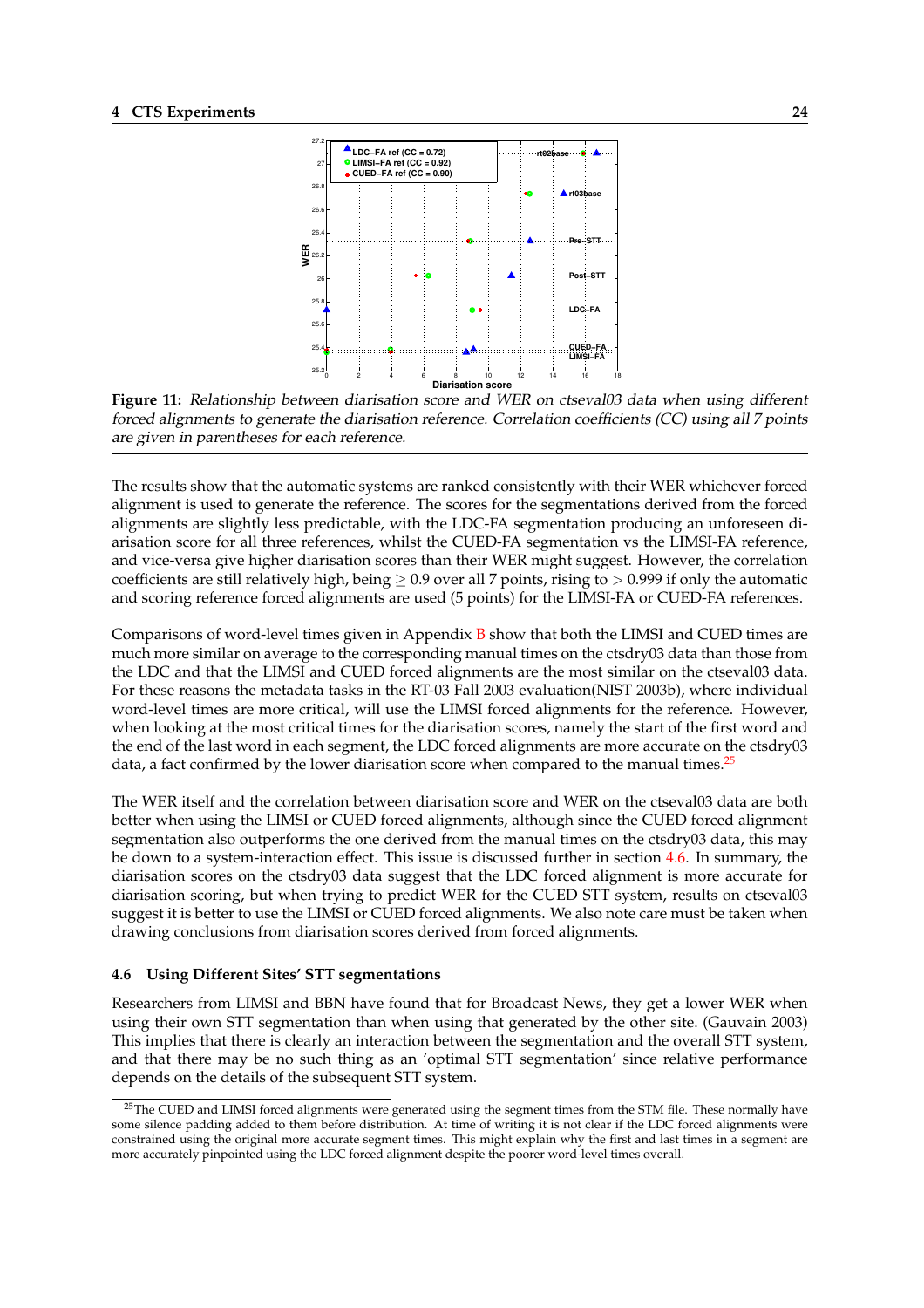To investigate this effect further, segmentations generated by the RT-03s CTS STT systems were obtained<sup>26</sup> from BBN (Liu and Kubala 2003b), IBM (Saon, Zweig, Kingsbury and Mangu 2003) and SRI (Stolcke, France, Gadde, Graciarena, Precoda, Venkataraman, Vergyri, Wang, Zheng, Huang, Peskin, Bulyko, Ostendorf and Kirchhoff 2003). A further segmentation from an improved SRI system built in August 2003 was also obtained (Franco, Gadde, Graciarena, Stolcke, Vergyri, Wang and Zheng 2003). These were then run 'as found' (with no smoothing or padding) through the STT system described in section 3.1 on the ctseval02 data, the ctsdry03 subset and the ctseval03 data. The baseline segmentations provided by MIT-LL were also obtained and run through the recogniser after adding 0.6s smoothing and 0.2s padding. An additional forced-alignment (identical to the one normally used after P3) was added just before scoring P1 and P2 to obtain more accurate word times.<sup>27</sup> The WERs broken down by s[tage](#page-19-0) are given in Table 14 and the final WERs illustrated in Figure 12.

The results show that there is little difference between the BBN and CUED segmentations in terms of final WER - the former giving 0.1% better on ctseval03 data, but the same on the ctseval02 data, and 0.5% worse on the smaller ctsdry03 subset, and these segmentations provide the lo[west](#page-29-0) WER of all the automatic segmentations. It is also interesting to note that the reference derived from the CUED forced alignment gives the lowest WER on both data sets.

|      | Segmentation from:        |           |                              |                                  |                |                | ctsdry03 subset  |                       |  |                                      |                | ctseval02 data |                       |  |
|------|---------------------------|-----------|------------------------------|----------------------------------|----------------|----------------|------------------|-----------------------|--|--------------------------------------|----------------|----------------|-----------------------|--|
|      |                           |           |                              | P <sub>1</sub>                   | P <sub>2</sub> |                |                  | P3 [Del/Ins/Sub]      |  | P <sub>1</sub>                       | P <sub>2</sub> |                | P3 [Del/Ins/Sub]      |  |
| Ref  | <b>Manual Word Times</b>  |           |                              | 44.3                             | 29.1           |                |                  | 27.8 [6.7/3.1/17.9]   |  | $\overline{a}$                       |                |                |                       |  |
| Ref  |                           |           | <b>CUED-Forced Alignment</b> | 44.4                             | 29.0           |                |                  | 27.4 [6.6/3.0/17.8]   |  |                                      |                |                |                       |  |
| Ref  | STM (no pad)              |           |                              | 45.7                             | 29.4           |                |                  | 27.7 [6.3/3.4/18.0]   |  | 45.2                                 | 28.5           |                | $26.7$ [6.1/3.4/17.2] |  |
| Auto |                           |           | CUED RT-03s STT system       | 45.1                             | 30.0           |                |                  | $28.1$ [6.8/3.4/17.9] |  | 44.8                                 | 29.0           |                | $27.3$ [6.7/3.6/17.0] |  |
| Auto | BBN RT-03s STT system     |           |                              | 45.7                             | 30.4           |                |                  | 28.6 [7.1/3.7/17.9]   |  | 44.9                                 | 29.2           |                | $27.3$ [6.6/3.6/17.1] |  |
| Auto | SRI RT-03s STT system     |           |                              | 46.5                             | 30.3           |                |                  | 28.5 [6.9/3.9/17.7]   |  | 45.5                                 | 29.3           |                | 27.4 [6.7/3.7/17.0]   |  |
| Auto | SRI Aug'03 STT system     |           |                              | 45.7                             | 30.1           |                |                  | 28.4 [6.9/3.6/17.8]   |  | 45.0                                 | 29.1           |                | 27.3 [6.9/3.5/16.9]   |  |
| Auto | IBM RT-03s STT system     |           |                              | 45.8                             | 30.4           |                |                  | 28.5 [7.2/3.5/17.9]   |  | 45.1                                 | 29.5           |                | 27.6 [7.0/3.6/17.0]   |  |
| Auto |                           |           | MIT-LL rt02base baseline*    | 47.6                             | 31.1           |                |                  | 29.5 [8.0/3.7/17.8]   |  | 46.9                                 | 31.0           |                | 29.2 [8.5/3.7/17.0]   |  |
| Auto | MIT-LL rt03base baseline* |           |                              | 45.7                             | 30.0           |                |                  | 28.3 [6.7/3.7/17.9]   |  | 45.5                                 | 29.8           |                | 28.0 [7.2/3.7/17.1]   |  |
|      | Segmentation from:        |           |                              |                                  |                | ctseval03 data |                  |                       |  |                                      |                |                |                       |  |
|      |                           |           |                              | P <sub>2</sub><br>P <sub>1</sub> |                |                | P3 [Del/Ins/Sub] |                       |  |                                      |                |                |                       |  |
|      | Reference                 |           | <b>CUED-Forced Alignment</b> |                                  |                |                | 42.3             | 27.1                  |  | $25.4$ [6.7 / 2.4 / 16.3]            |                |                |                       |  |
|      | Reference                 |           | STM (no pad)                 |                                  |                |                | 42.8             | 27.3                  |  | $25.6$ [6.9 / 2.5 / 16.2]            |                |                |                       |  |
|      | Automatic                 |           | CUED RT-03s STT system       |                                  |                |                | 43.5             | 28.1                  |  | $26.3$ [7.2 / 2.9 / 16.2]            |                |                |                       |  |
|      | Automatic                 |           | BBN RT-03s STT system        |                                  |                |                | 43.6             | 27.9                  |  | 26.2 $[7.2 / 2.7 / 16.3]$            |                |                |                       |  |
|      | Automatic                 |           | SRI RT-03s STT system        |                                  |                |                | 44.3             | 28.4                  |  | $26.7$ [7.3 / 3.1 / 16.3]            |                |                |                       |  |
|      | Automatic                 |           | SRI Aug 2003 STT system      |                                  |                |                | 43.9             | 28.4                  |  | $26.5$ [7.5 / 2.9 / 16.1]            |                |                |                       |  |
|      | Automatic                 |           | IBM RT-03s STT system        |                                  |                |                | 44.3             | 28.7                  |  | 27.0 [7.9 / 2.9 / 16.2]              |                |                |                       |  |
|      |                           | Automatic | MIT-LL rt02base baseline*    |                                  |                |                | 44.6             | 28.8                  |  | $\overline{27.1}$ [7.9 / 3.0 / 16.2] |                |                |                       |  |
|      | Automatic                 |           | MIT-LL rt03base baseline*    |                                  |                |                | 44.5             | 28.5                  |  | $26.7$ [7.3 / 3.1 / 16.3]            |                |                |                       |  |

<sup>∗</sup> MIT-LL baselines have 0.6s smoothing/0.2s padding added

**Table 14:** Effect of using segmentations from different STT sites on CTS dry03, eval02 and eval03 data

Results were also provided by Daben Liu and Andreas Stolcke using a BBN and SRI recognition system respectively. The results using the BBN RT-02 ML-based recognition system (Matsoukas, Colthurst, Kimball, Solomonoff and Gish 2002) (with some transcription cleanup) on the ctseval02 data are given in Table 15 along with results from using BBN's B1 CTS RT-03s unlimited time system (Matsoukas et al. 2003) on the ctseval03 data. (Liu 2003) The RT-02 system used has two passes, an unadapted decode (UDEC) and one-pass MLLR adaptation (ADEC); whilst the RT-03s system has two adapted decode passes (ADEC-0, ADEC-1) after the unadapted decode (UDEC).

<sup>26</sup>Thank[s to](#page-29-0) Daben Liu, George Saon and Andreas Stolcke for exchanging these segmentations

<sup>27</sup>This is only necessary because of the use of the STM boundary times in WER scoring. See Section 3.1 for further explanation.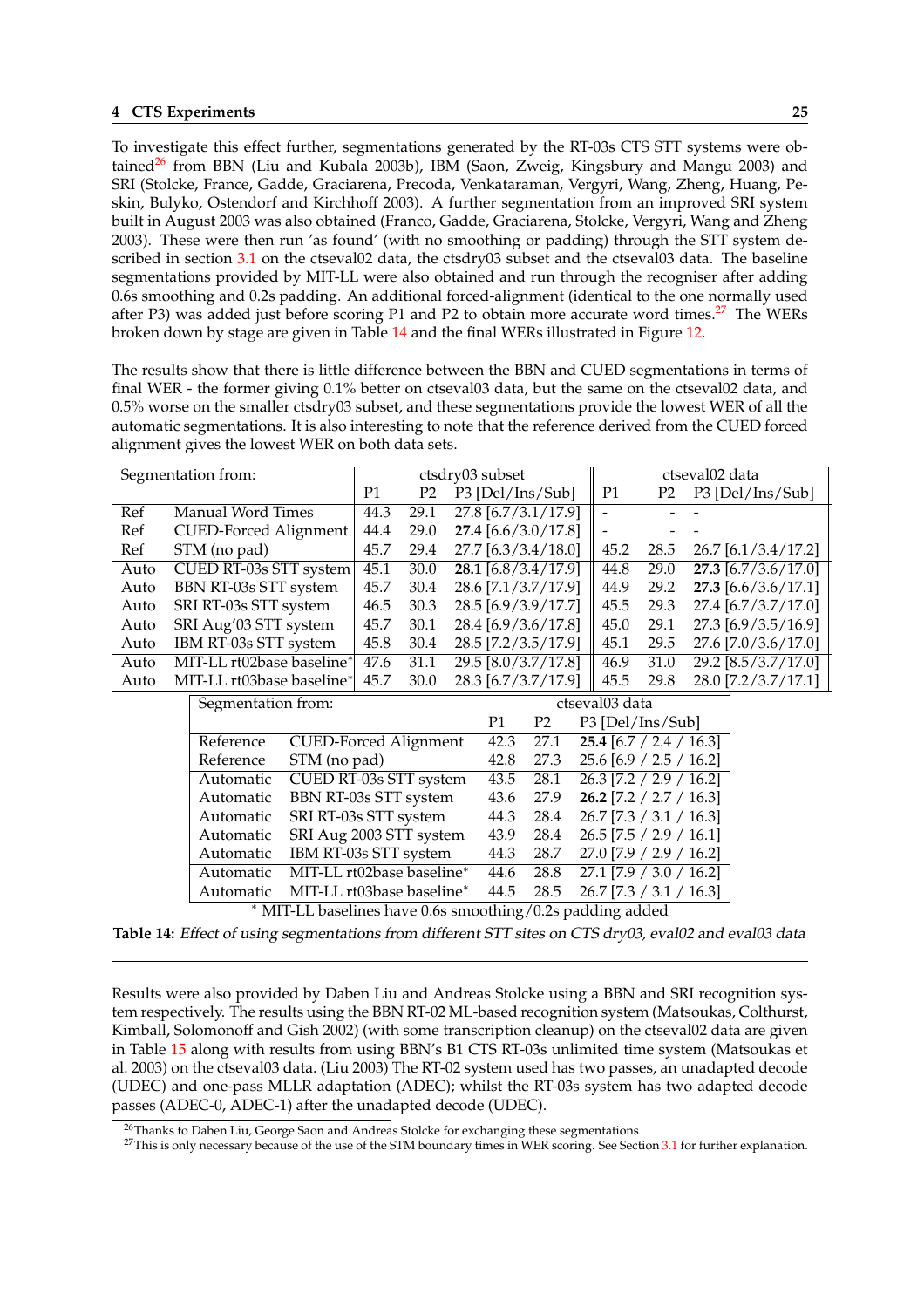.

<span id="page-29-0"></span>

**Figure 12:** Effect on WER of using different STT segmentations for CTS eval02, dry03 and eval03 data

The results show a small but consistent difference between the BBN and CUED segmentations, with the former slightly outperforming the latter, confirming the possibility of a small bias towards the BBN segmentation. It is interesting to note the  $0.6/0.7\%$  difference in WER on the ctseval02/ctseval03 data between the automatic and manual (STM) segmentations obtained using the CUED system is only 0.1% for the BBN systems.

| Data                 |             | ctseval02   | ctseval03   |          |        |  |
|----------------------|-------------|-------------|-------------|----------|--------|--|
| Segmentation         | <b>UDEC</b> | <b>ADEC</b> | <b>UDEC</b> | $ADEC-0$ | ADEC-1 |  |
| Reference - STM      | 32.7        | 28.7        | 29.0        | 23.7     | 22.7   |  |
| BBN RT-03s STT-segs  | 32.8        | 28.8        | 29.0        | 23.9     | 22.8   |  |
| CUED RT-03s STT-segs | 32.8        | 28.9        | 29.2        | 23.9     | 23.0   |  |

**Table 15:** Effect on BBN recogniser WER of using different sites' STT segmentations. BBN's RT02 ML-based system was used unadapted (UDEC) and with 1-pass MLLR adaptation (ADEC) for the ctseval02 data, whilst BBN's RT-03s B1 unlimited time system was used with an unadapted (UDEC) and two adapted decode passes (ADEC-0, ADEC-1) for the ctseval03 data.

Results from the first pass of the SRI RT-03s recognition system (Stolcke et al. 2003) on the ctseval02 data (Franco et al. 2003) are given in Table 16. This includes only a weak form of adaptation and shows similar trends to the P1 results from the CUED recognition system for the automatic segmentations.

| Segmentation          |                 | SRI P1 output   CUED section 3.1 system P1 output |
|-----------------------|-----------------|---------------------------------------------------|
| Reference - STM       | $34.7 (+0.7%)$  | $45.2 (+0.4\%)$                                   |
| SRI RT-03s STT-segs   | 34.8 $(+0.8\%)$ | $45.5 (+0.7%)$                                    |
| SRI Aug 2003 STT-segs | 34.2 $(+0.2\%)$ | $45.0 (+0.2\%)$                                   |
| CUED RT-03s STT-segs  | $34.0 (+0.0\%)$ | 44.8 $(+0.0\%)$                                   |

**Table 16:** Effect on ctseval02 WER of using different STT segmentations, using SRI's recogniser P1 output. Performance of P1 output from the CUED system of section 3.1 is also given for comparison. Numbers in parentheses show the score relative to using the CUED RT-03s STT segmentation.

The relative differences in WER between the different automatic seg[menta](#page-19-0)tions stays roughly the same for all three recognisers. There is a very slight increase in performance on the recogniser-site's own segmentation, but this contributes only around 0.1% WER, showing the bias effect is not so significant for this CTS single-speaker data.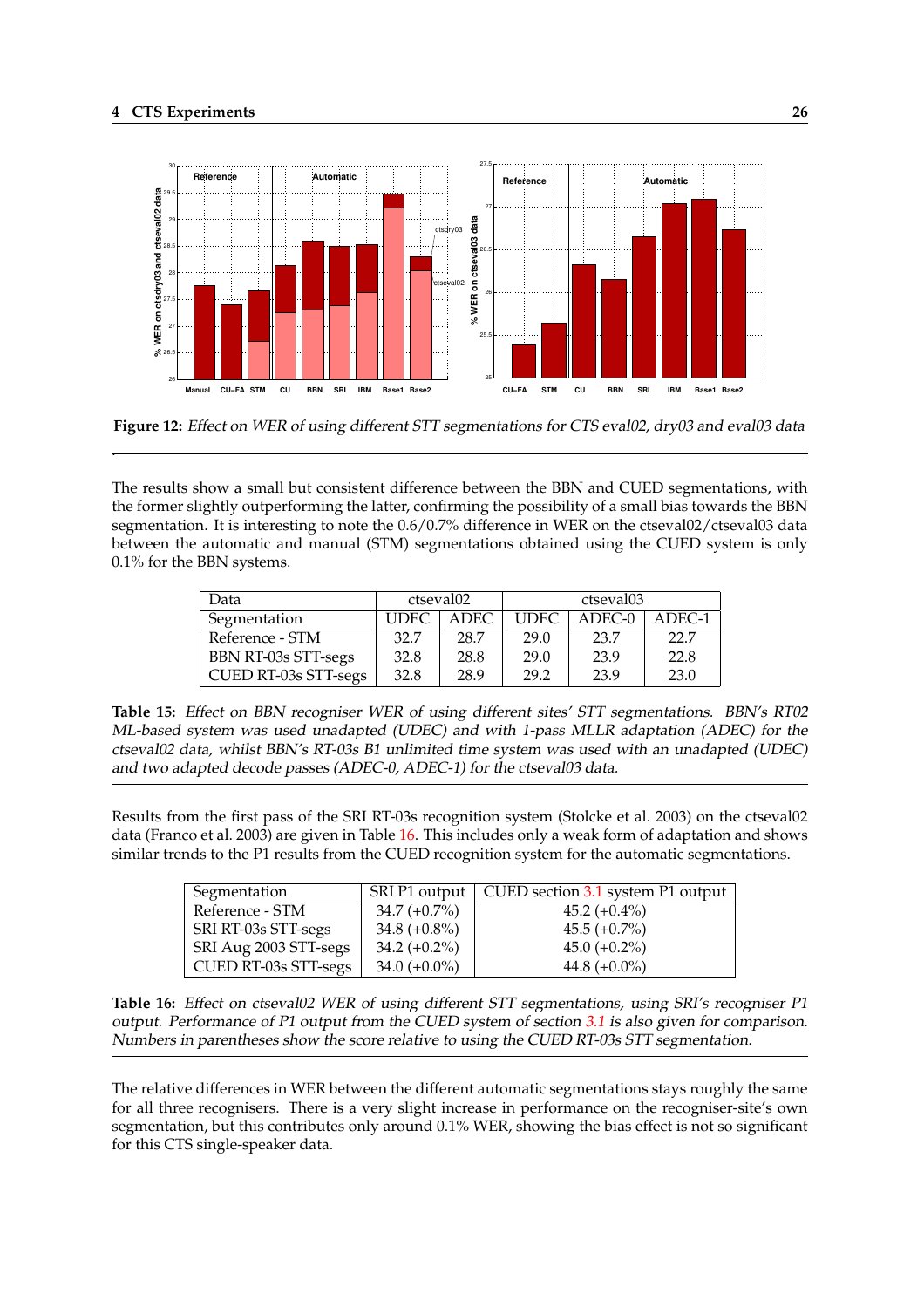## <span id="page-30-0"></span>**4.7 Summary of Key Results**

|                                            | Table To Tol the IVI ob Crandation data.<br>Segmentation |     |      | ctsdry03 data |            | ctseval02                        |
|--------------------------------------------|----------------------------------------------------------|-----|------|---------------|------------|----------------------------------|
|                                            |                                                          | MS  | FA   | <b>DIARY</b>  | <b>WER</b> | WER $[D/I/S]$                    |
| <b>CUED Pre-STT</b>                        | Dec 2002 dryrun diarisation sys                          | 2.8 | 10.3 | 13.09         | 28.7       | $\overline{27.6 [6.7/3.7/17.2]}$ |
| <b>CUED Pre-STT</b>                        | RT-03s eval diarisation system                           | 2.2 | 6.3  | 8.55          | 28.1       | 27.3 [6.7/3.6/17.0]              |
| <b>CUED PostSTT</b>                        | Section 3.1 STT 10xRT output                             | 1.9 | 6.2  | 8.10          | 28.0       | $27.2$ [6.7/3.5/17.0]            |
| <b>CUED PostSTT</b>                        | RT03s STT 187xRT output                                  | 4.0 | 4.1  | 8.05          | 28.2       | 27.1 [6.9/3.4/16.7]              |
| Other STT                                  | <b>BBN RT-03s STT segs</b>                               |     |      |               | 28.6       | $27.3$ [6.6/3.6/17.1]            |
| Other STT                                  | IBM RT-03s STT segs                                      |     |      |               | 28.5       | 27.6 [7.0/3.6/17.0]              |
| Other STT                                  | SRI RT-03s STT segs                                      |     |      |               | 28.5       | 27.4 [6.7/3.7/17.0]              |
| Other STT                                  | SRI Aug 2003 STT segs                                    |     |      |               | 28.4       | 27.3 [6.9/3.5/16.9]              |
| Other STT                                  | MIT-LL rt02base baseline <sup>+</sup>                    | 4.2 | 23.7 | 27.93         | 29.5       | 29.2 [8.5/3.7/17.0]              |
| Other STT                                  | MIT-LL rt03base baseline <sup>+</sup>                    | 1.7 | 11.7 | 13.43         | 28.3       | 28.0 [7.2/3.7/17.1]              |
| Reference                                  | Manual word times (+non-lex)                             | 0.0 | 4.8  | 4.79          | 28.0       | N/A                              |
| Reference                                  | LDC Forced-align. (+non-lex)                             | 0.7 | 5.7  | 6.32          | 28.1       | N/A                              |
| Reference                                  | Manual word times                                        | 0.0 | 0.0  | 0.00          | 27.8       | N/A                              |
| LDC Forced-alignment<br>Reference          |                                                          | 0.9 | 0.5  | 1.48          | 27.7       | N/A                              |
| <b>CUED</b> Forced-alignment<br>Reference  |                                                          | 1.4 | 5.5  | 6.88          | 27.4       | N/A                              |
| <b>LIMSI</b> Forced-alignment<br>Reference |                                                          | 0.7 | 5.9  | 6.60          | 27.6       | N/A                              |
| STM-file (no pad/smoothing)<br>Reference   |                                                          | 0.0 | 39.9 | 39.89         | 27.7       | $26.7$ [6.1/3.4/17.2]            |

The key results for the CTS experiments are summarised in Table 17 for the development data and Table 18 for the RT-03 evaluation data.

**Table 17:** Key development results for CTS. The diarisation reference used the manual word times with 0.6s smoothing. † Baselines have 0.6s smoothing added (+0.2s padding for WER).

|                                            | Segmentation                          | <b>MS</b> | FA   | <b>DIARY</b> | WER [Del/Ins/Sub]     |
|--------------------------------------------|---------------------------------------|-----------|------|--------------|-----------------------|
| <b>CUED Pre-STT</b>                        | CUED RT-03s diarisation op            | 8.0       | 4.6  | 12.58        | $26.3$ [7.2/2.9/16.2] |
| <b>CUED Post-STT</b>                       | CUED RT-03s STT system op             |           | 2.5  | 11.43        | $26.0$ [7.4/2.6/16.0] |
| Other STT                                  | BBN RT-03s STT segs                   |           |      |              | $26.2$ [7.2/2.7/16.3] |
| Other STT                                  | IBM RT-03s STT segs                   |           |      |              | 27.0 [7.9/2.9/16.2]   |
| Other STT                                  | SRI RT-03s STT segs                   |           |      |              | 26.7 [7.3/3.1/16.3]   |
| Other STT                                  | SRI Aug 2003 STT segs                 |           |      |              | 26.5 [7.5/2.9/16.1]   |
| Other STT                                  | MIT-LL rt02base baseline <sup>+</sup> | 6.1       | 10.6 | 16.70        | 27.1 [7.9/3.0/16.2]   |
| Other STT                                  | MIT-LL rt03base baseline <sup>+</sup> | 6.4       | 8.3  | 14.67        | 26.7 [7.3/3.1/16.3]   |
| Reference                                  | LDC Forced-alignment                  | 0.0       | 0.0  | 0.00         | $25.7$ [7.0/2.4/16.3] |
| <b>CUED</b> Forced-alignment<br>Reference  |                                       | 6.7       | 2.3  | 9.09         | $25.4$ [6.7/2.4/16.3] |
| <b>LIMSI</b> Forced-alignment<br>Reference |                                       | 6.4       | 2.3  | 8.64         | 25.4 [6.8/2.4/16.2]   |
| STM (no smooth/pad)<br>Reference           |                                       | 2.1       | 11.3 | 13.38        | 25.6 [6.9/2.5/16.2]   |

**Table 18:** Key results on the ctseval03 data. The diarisation reference used the LDC forced alignments with 0.6s smoothing. † Baselines have 0.6s smoothing added (+0.2s padding for WER).

This section has shown that for CTS, the diarisation GMM output can be successfully used as the input to the STT system modulo adding 0.6s of silence smoothing and 0.2s of silence padding at the segment boundaries. The diarisation score is correlated with the WER and indeed is just as good as the WER itself for predicting the WER on a superset of data. The WER and diarisation score can both be improved by resegmenting using the STT output. Using different forced alignments to generate the diarisation reference may be appropriate for different situations and care is needed when interpreting results in these cases. Little difference in STT performance was found between the STT and diarisation references, although the best WER results (obtained using the CUED forced alignment times) were approximately 0.6% absolute better than from the best automatic segmentation. Finally, results from using automatic segmentations from different sites showed there may be a small bias by a recogniser to a segmentation generated at the same site, but this effect was very small.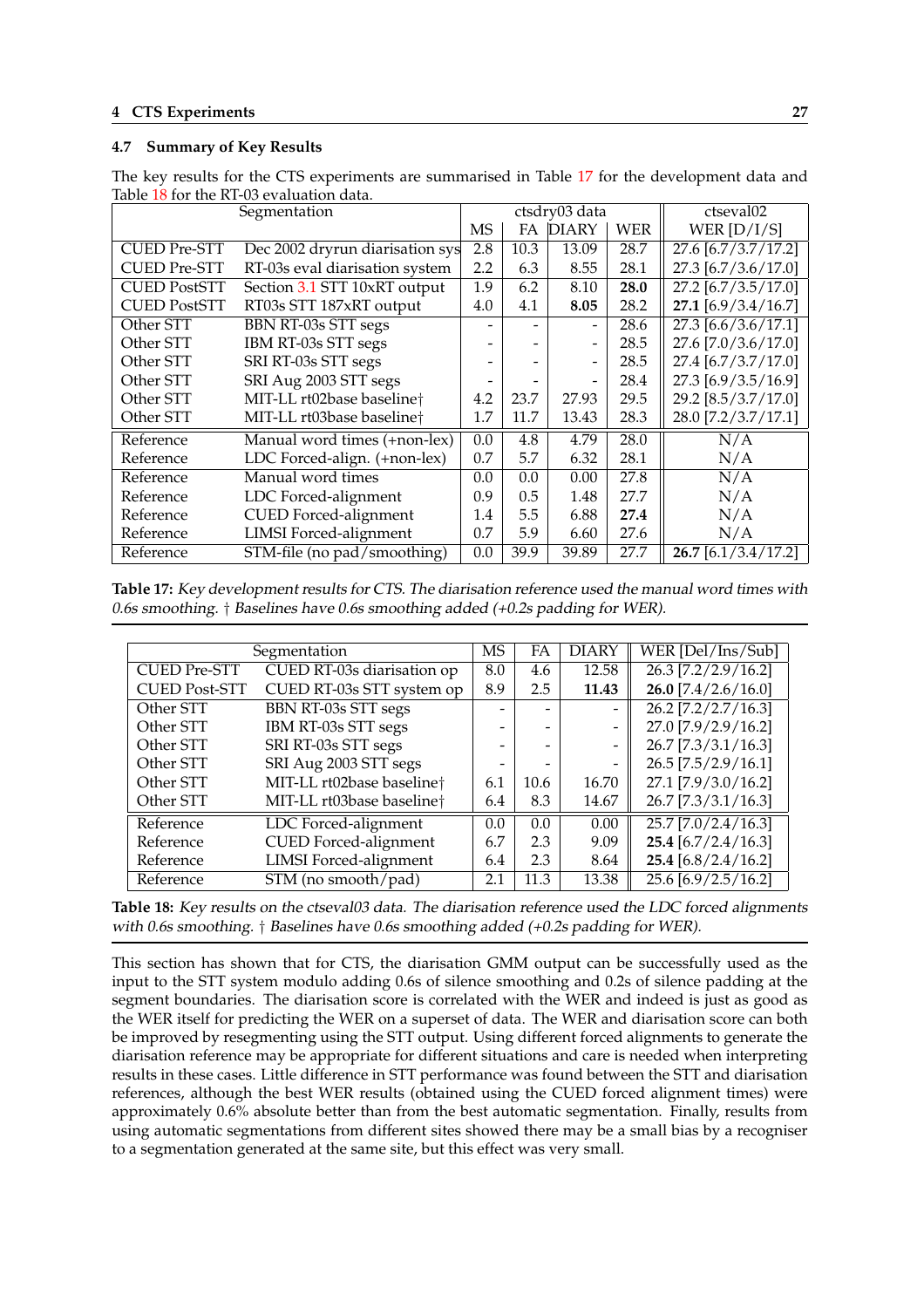## 5 BN EXPERIMENTS

<span id="page-31-0"></span>This section reports experiments on the English Broadcast News data with both diarisation and STT systems, in particular the interactions between them. The segmentation task is more challenging for the BN data, since there are an unknown number of speakers in each show, some regions may have multiple speakers talking at the same time $^{28}$ , unwanted regions such as adverts can influence both diarisation and STT performance<sup>29</sup>, and additional properties of the audio, such as gender and bandwidth are required for optimal STT performance.

The experiments are performed using the RT-03s BN diarisation system described in section 2.4 and the CUED 10xRT RT-03s English BN system described in section  $3.2$  on the bndidev0 $3^{30}$  and bneval03 data.<sup>31</sup> They address the correlation between diarisation score and WER; the effect of advert removal on both diarisation and STT performance; the effect on WER of using segmentations originating from diarisation systems or other STT sites; and the effect of replacing some of the automatic sta[ges w](#page-10-0)ith their 'perfect' equivalent.A detailed breakdown of the performa[nce](#page-20-0) of the diarisation system is given in section 5.6 and suggestions for areas of future work to improve the system are offered. Finally, a summary of key results is given in section 5.7. All diarisation scores for the BN experiments use a reference derived from the LDC forced alignment times, with 0.3s silence smoothing and areas surrounding speaker-attributable vocal noises such as coughing excluded from scoring, as defined in (NIST 2003a).

#### **5.1 Are Diarisation Scores Correlated [with](#page-38-0) WER ?**

Figure 13 shows the relationship between diarisation score and subsequent WER on the bndidev03 and bneval03 data for all results given in section 5.7. This includes fully automated runs, the inclusion of manually derived advert removal, segmentation and/or clustering stages, as well as using segmentations from different sites where available. The correlation coefficient between the diarisation score and WER is 0.08 on the bndidev03 data (with 8 points) and 0.17 on the bneval03 data (with 13 points) showing that there is no correlation betwee[n the](#page-38-0) two scores. This implies that diarisation scores can not be used to help accurately predict the performance of a BN STT system.



**Figure 13:** Relationship between diarisation score and WER for bndidev03 and bneval03 data

<sup>&</sup>lt;sup>28</sup> Although regions with multiple reference speakers are excluded from scoring.

<sup>&</sup>lt;sup>29</sup>Adverts are also excluded from scoring, but can affect system performance for example by interacting with the clustering stages of both STT and diarisation.

 $30$ A new language model was used for the bndidev03 data, which excluded all shows broadcast on the same day as any of the development shows, to try to reduce the effect of the bndidev03 shows being taken from the TDT-4 data used for training.

 $31$  Details about the composition of the data sets are given in Appendix A.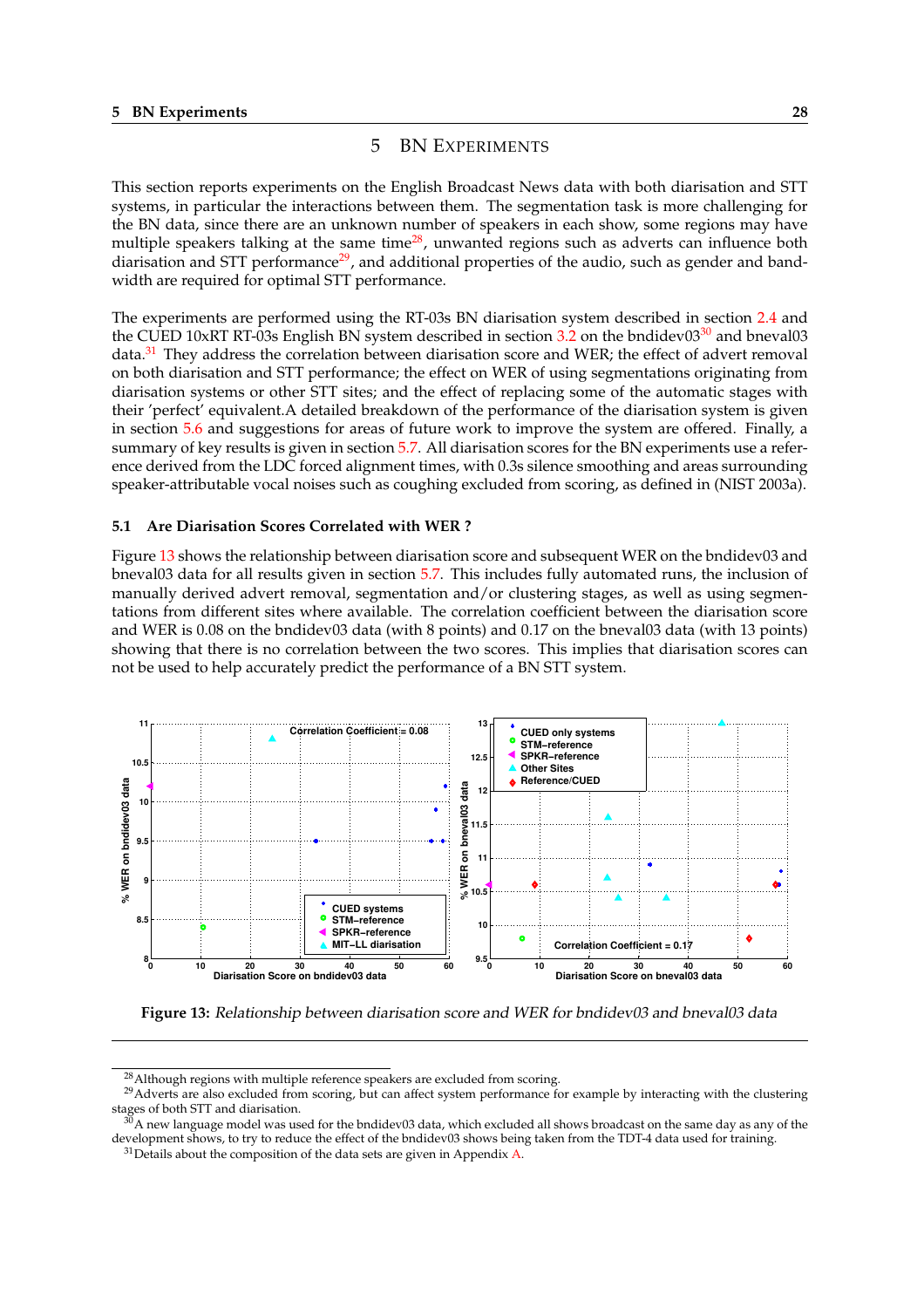<span id="page-32-0"></span>This is not surprising given that in general speaker errors dominate the diarisation score, so splitting a 5-minute speaker into 2 equal clusters gives 50% more error than missing 10 speakers of 10s for diarisation score, but splitting large speakers for adaptation in STT systems often improves performance. Also the diarisation score treats miss and false alarm errors equally, whereas STT systems cannot recover from missing data in segmentation, but can subsequently reject spurious time by matching to silence models. Finally, diarisation systems tend to output many very small segments (e.g.  $\langle 0.06s \rangle$ , which the recogniser cannot decode, although adding some speaker-dependent padding and/or smoothing to the segmentation before recognition may help alleviate this problem.

## **5.2 The Effect of Removing Adverts**

Adverts were automatically detected and removed using the technique described in section 2.4.1. Two runs were performed using different advert libraries for each case, CU TDT4 used the full library described in Table 2,<sup>32</sup> whereas CU<sub>-</sub>EVAL excluded all shows from that broadcaster which occurred in the same calendar month as the development show. This was necessary since the development shows overlap in epoch with the training data, whereas the evaluation shows are taken from the s[ubseq](#page-11-0)uent month. The CU<sub>-TDT4</sub> run therefore offers an indication of what is possible when contemporaneous data is available, [wh](#page-11-0)ereas the CU EVAL run is more likely to reflect the performance on the evaluation data set, where no concurrent data is available.

## **5.2.1 Effect of Removing Adverts on Diarisation Performance**

The effect of the advert detection when using the CUED RT-03s diarisation system clustering is given in Table 19 for the bndidev03 and bneval03 data. Results with no advert detection, and perfect advert detection $33$  are also given for comparison.

| phaidevus data           |             |        |          |                |        |         |                |        |
|--------------------------|-------------|--------|----------|----------------|--------|---------|----------------|--------|
| <b>Advert Detection:</b> | <b>NONE</b> |        |          | <b>CU_EVAL</b> |        | CU TDT4 | <b>PERFECT</b> |        |
| Audio Removed            | $0.0\%$     |        | $6.75\%$ |                | 18.41% |         | 19.19%         |        |
| MS                       | 0.2         | (0.2)  | 0.5      | (0.5)          | 1.0    | (1.0)   | 0.3            | (0.3)  |
| FA                       | 9.1         | (29.7) | 9.1      | (23.5)         | 8.9    | (12.6)  | 9.0            | (10.0) |
| <b>DIARY</b>             | 33.3        | (53.9) | 33.6     | (48.0)         | 34.1   | (37.8)  | 36.9           | (37.9) |

 $\frac{1}{2}$ bndidev $\frac{0}{2}$ dat

bneval03 data

| ilic value aata          |              |              |                       |  |
|--------------------------|--------------|--------------|-----------------------|--|
| <b>Advert Detection:</b> | <b>NONE</b>  | CU TDT4      | <b>PERFECT</b>        |  |
| Audio Removed            | $0.0\%$      | 8.87%        | 20.27%                |  |
| MS                       | 0.2<br>0.2   | 0.5<br>0.5   | 0.2<br>0.2            |  |
| FA                       | 29.6<br>6.8  | 6.8          | $10.5^{\circ}$<br>6.8 |  |
| DIARY                    | 55.1<br>32.3 | 35.4<br>49.7 | 32.8<br>(36.5)        |  |

**Table 19:** Effect of Advert Detection on diarisation score, when using RT-03s diarisation clustering on the bndidev03 and bneval03 data. Bracketed numbers are generated not excluding any regions from scoring, and thus treat adverts and vocal noise as false alarm regions if hypothesised as speech.

The results show that the diarisation score is roughly the same for all levels of advert detection, but the performance degrades slightly on the bndidev03 data as the amount of advert detection increases, with the worst case being that of perfect advert removal. However, if the whole file is used for scoring, (i.e. adverts and vocal noise are treated as silence in the reference ) then increasing the amount of advert detection drastically reduces the false alarm rate and thus the diarisation score. The CU TDT4 advertremoval run gives the best score of 37.8% on the bndidev03 data, a relative improvement of 30% over the case with no advert removal, and matching that of perfect advert removal.

<sup>&</sup>lt;sup>32</sup>This library excludes the development shows themselves.

<sup>&</sup>lt;sup>33</sup>The reference for the perfect advert detection was made by removing regions marked as 'noscore' regions in the UTF file.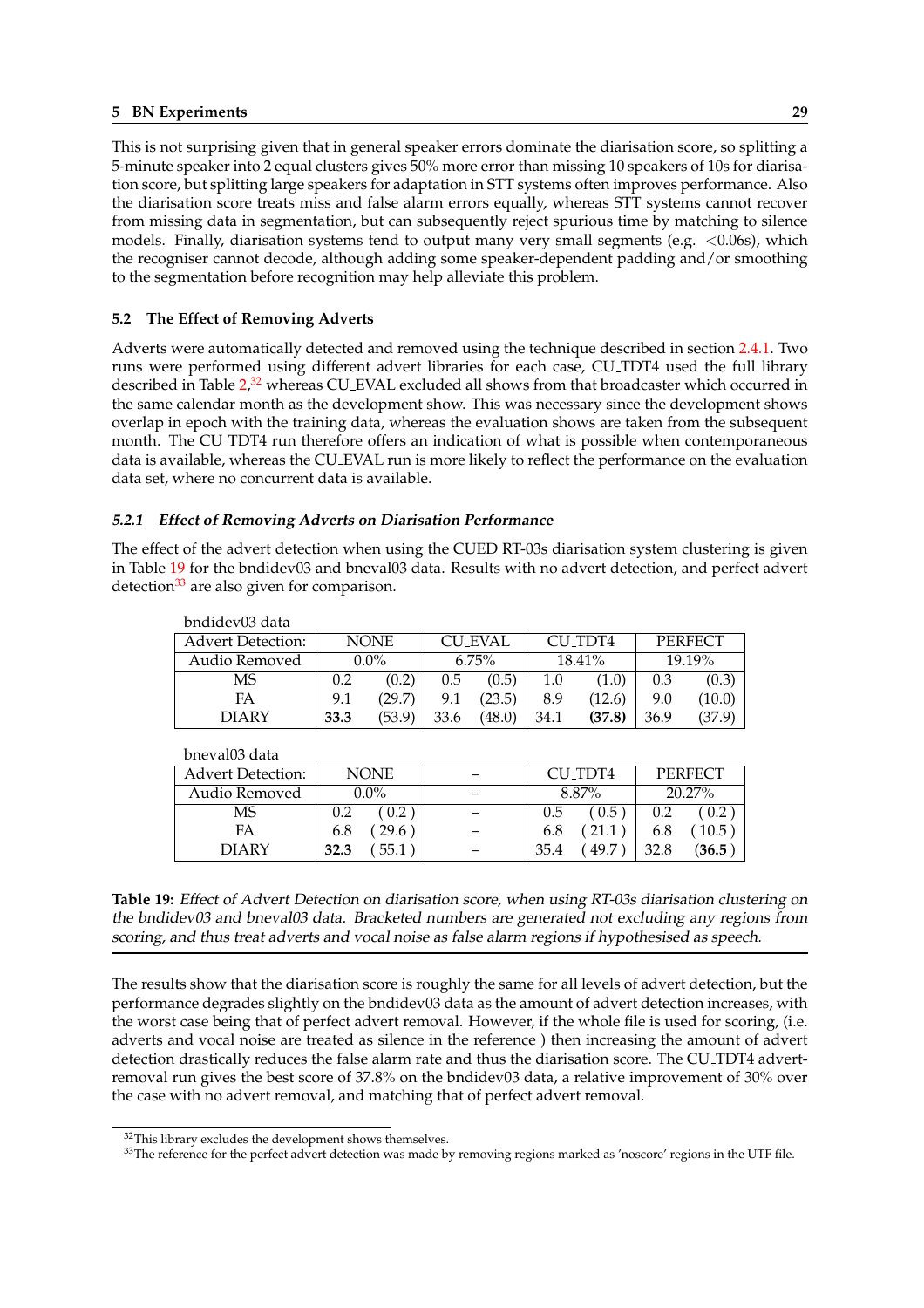On the bneval03 data, where there is no contemporaneous audio data available for the advert-detection library, the benefit of automatic advert removal using this technique decreased as expected.

In real world applications, the user does not want to see adverts, and automatically removing them as a pre-processing stage can also reduce subsequent processing time, storage space, bandwidth required for transmission etc. The CU TDT4 system has automatically removed 18.4% of the audio for the bndidev03 data without unduly affecting the primary diarisation score, and shows that using (untranscribed) contemporaneous data can successfully remove adverts.<sup>34</sup>

### **5.2.2 Effect of Removing Adverts on STT Performance**

The previous experiment was repeated, using the clustering used in the CUED RT-03s STT system (Kim et al. 2003b). The diarisation scores are given in Table 20 along with the WER from running the CUED 10xRT BN STT system described in section 3.2. This is the same STT system as the CUED 10xRT BN RT-03s STT evaluation system (Kim, Evermann, Hain, Mrva, Tranter, Wang and Woodland 2003a)<sup>35</sup> except for using a new language model for the bndidev03 data which excluded all shows broadcast on the same day as any of the development shows. This was necessary to try to reduce the effect of the bndidev03 shows being taken from the TDT[-4 d](#page-20-0)ata used for training, although these error rates are still lower than might be expected on evaluation data as the effect was not completely eliminated.

| bndidev03 data           |                      |                      |                      |                      |  |  |
|--------------------------|----------------------|----------------------|----------------------|----------------------|--|--|
| <b>Advert Detection:</b> | <b>NONE</b>          | <b>CU EVAL</b>       | CU TDT4              | <b>PERFECT</b>       |  |  |
| Audio Removed            | $0.0\%$              | $6.75\%$             | $18.41\%$            | 19.19%               |  |  |
| <b>MS</b>                | (0.2)<br>0.2         | (0.5)<br>0.5         | (1.0)<br>1.0         | (0.3)<br>0.3         |  |  |
| FA                       | (29.8)<br>9.1        | (23.6)<br>9.1        | (12.7)<br>8.9        | (10.1)<br>9.0        |  |  |
| <b>DIARY</b>             | (77.1)<br>56.5       | (72.0)<br>57.4       | (63.1)<br>59.3       | 58.8<br>(59.8)       |  |  |
| WER $[D/I/S]$            | [2.0/1.6/6.0]<br>9.5 | [2.4/1.6/6.0]<br>9.9 | $10.2$ [2.8/1.5/5.9] | [2.1/1.6/5.9]<br>9.5 |  |  |

bneval03 data

| <b>Advert Detection:</b> | <b>NONE</b>          | CU TDT4                           | PERFECT                         |  |  |
|--------------------------|----------------------|-----------------------------------|---------------------------------|--|--|
| Audio Removed            | $0.0\%$              | 8.87%                             | 20.27%                          |  |  |
| MS                       | (0.2)                | (0.5)                             | (0.2)                           |  |  |
|                          | 0.2                  | 0.5                               | $0.2^{\circ}$                   |  |  |
| FA                       | (29.7)               | (21.2)                            | (10.5)                          |  |  |
|                          | 6.8                  | 6.8                               | 6.8                             |  |  |
| <b>DIARY</b>             | (81.13)              | (72.98)                           | (61.27)                         |  |  |
|                          | 58.25                | 58.66                             | 57.57                           |  |  |
| WER $[D/I/S]$            | 10.6 $[2.2/1.4/7.0]$ | $10.8$ $[2.4\overline{/1.4/7.0}]$ | 10.6 $\left[2.2/1.3/7.1\right]$ |  |  |

**Table 20:** Effect of Advert Detection on diarisation score and WER, when using RT-03s STT clustering on the bndidev03 data. Bracketed diarisation numbers are generated not excluding any regions from scoring, and thus treat adverts and vocal noise as false alarm regions if hypothesised as speech.

The results show that the WER for the cases of no advert removal and perfect advert removal is equal. For the automatic advert removal, the increased missed speech rate leads to an increase in deletion rate and thus a higher WER. This is in part due to some pre-recorded announcements, for example 'From A. B. C. News world headquarters in New York, this is World News Tonight with Peter Jennings', being stripped by the advert detector, but being included in the reference transcript. If it was felt important to keep these regions in the broadcast, they could be located by a direct audio search, (assuming that they occurred in the training data library) and re-instated back into the audio stream after the advert detection stage.

<sup>&</sup>lt;sup>34</sup>Since no manual transcription of this data is required, the costs involved in assembling a contemporaneous library are minimal, and collection of this type of data should be considered where automatic removal of adverts is desirable.

 $35$ A slightly different model was used to determine the gender within the STT system for the bneval03 data. This only affected a very small amount of data (e.g. 3 out of 869 segments on the primary automatic run).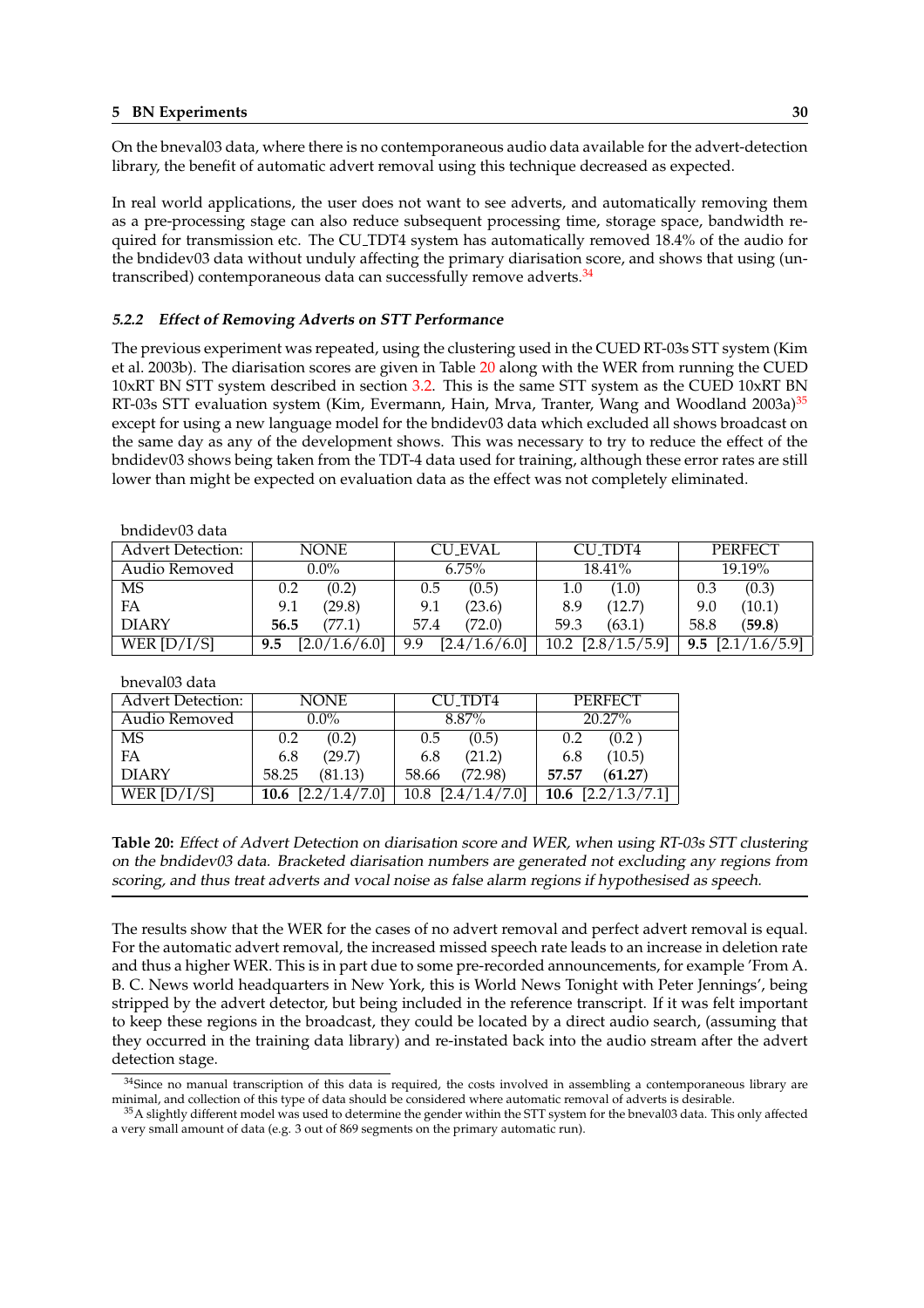## <span id="page-34-0"></span>**5.3 Can we use Diarisation Output for STT ?**

An experiment was performed to investigate the effect of using the speaker labelling designed for diarisation as the input to the STT system described in section 3.2. Speaker segmentations were taken from the CUED diarisation system described in section 2.4, the MIT-LL diarisation system described in section 2.5, the baseline segmentations provided by MIT-LL for the RT-03s STT evaluation, the diarisation reference (from the LDC forced alignment) and the STT reference segmentation from the STM file. The segmentations from the MIT-LL, and the diarisation and S[TT r](#page-20-0)eferences were run through an automatic bandwidth detector after diarisation scoring, sin[ce ou](#page-10-0)r STT system is bandwidth dependent, and some p[robl](#page-16-0)ematic (very short) segments were removed before the subsequent recognition. The results on the bndidev03 and bneval03 data are given in Table 21.

| bndidev03 data                 |               |     |               |       |      |               |
|--------------------------------|---------------|-----|---------------|-------|------|---------------|
| Segmentation/Clusters          | <b>MS</b>     | FA  | <b>SPE</b>    | DIARY | WER  | [Del/Ins/Sub] |
| CUED diarisation output        | 0.2           | 9.1 | 24.0          | 33.29 | 9.5  | [2.1/1.5/5.9] |
| MIT-LL diarisation output      | 2.7           | 5.6 | 16.1          | 24.46 | 10.8 | [2.8/1.7/6.3] |
| <b>CUED STT clustering</b>     | 0.2           | 9.1 | 47.2          | 56.48 | 9.5  | [2.0/1.6/6.0] |
| diarisation reference (LDC-FA) | $0.0^{\circ}$ | 0.0 | $0.0^{\circ}$ | 0.00  | 10.2 | [2.9/1.3/6.0] |
| STT reference (STM file)       | 1.4           | 9.2 | 0.0           | 10.56 | 8.4  | [1.9/1.0/5.4] |

bneval03 data

| Segmentation/Clusters          | MS  | FA   | <b>SPE</b> | <b>DIARY</b> | WER  | [Del/Ins/Sub] |
|--------------------------------|-----|------|------------|--------------|------|---------------|
| MIT-LL rt02base baseline       | 0.1 | 10.0 | 36.6       | 46.77        | 13.0 | [2.8/1.7/8.5] |
| CUED diarisation output        | 0.2 | 6.8  | 25.3       | 32.30        | 10.9 | [2.3/1.5/7.2] |
| MIT-LL diarisation output      | 1.3 | 5.0  | 17.6       | 23.85        | 11.6 | [2.6/1.5/7.6] |
| MIT-LL rt03base baseline       | 0.3 | 7.0  | 16.3       | 23.69        | 10.7 | [2.2/1.3/7.2] |
| <b>CUED STT clustering</b>     | 0.2 | 6.8  | 51.3       | 58.25        | 10.6 | [2.2/1.4/7.0] |
| Diarisation reference (LDC-FA) | 0.0 | 0.0  | 0.0        | 0.00         | 10.6 | [2.6/1.1/6.9] |
| STT reference (STM file)       | 0.2 | 6.4  | 0.0        | 6.55         | 9.8  | [1.9/1.2/6.7] |

**Table 21:** Effect on using different speaker labels for recognition on the bndidev03 and bneval03 data.

The results show slightly different patterns on the two data sets. Since there is a potential contamination issue with the bndidev03 data, due to the shows being taken from the STT training data,  $36$ we feel the results on the bneval03 data are probably slightly more reliable. The results show that the STT-generated reference outperforms the diarisation reference by 0.8% absolute. This will be discussed further in section 5.5, but suggests that the 'best' diarisation output is not the same as the best segmentation for STT. When switching from CUED STT-based clustering to CUED diarisation clustering, the diarisation score falls from 58% to 32% but the WER increases by 0.3% absolute on the bneval03 data (although no increase occurs in WER on the bndidev03 data, despite a similar drop in diarisation score).

When comparing the MIT-LL rt03base system with the MIT-LL diarisation output, there is a large difference in WER (0.9% absolute) despite a negligible difference in diarisation score. This is partly due to the speech activity detection (SAD) gating which is added to the rt03base system to produce the final diarisation output, which trades off a reduction in false alarm rate at the expense of an increase in missed-speech. Since the diarisation score includes the sum of these two errors, this can be an optimal strategy for diarisation, but it results in a larger deletion error (albeit with a reduction in insertion error) from the recognition process. However, the biggest difference is in the substitution errors, which may be due to the reduced potential for adaptation that results from the decrease in average segment length for the speakers formed after the SAD gating.

 $36$ A new language model which excluded all shows from the days of the bndidev03 shows was built for these experiments, but this does not alter the fact that some LM data is available *after* the test epoch for the bndidev03 data.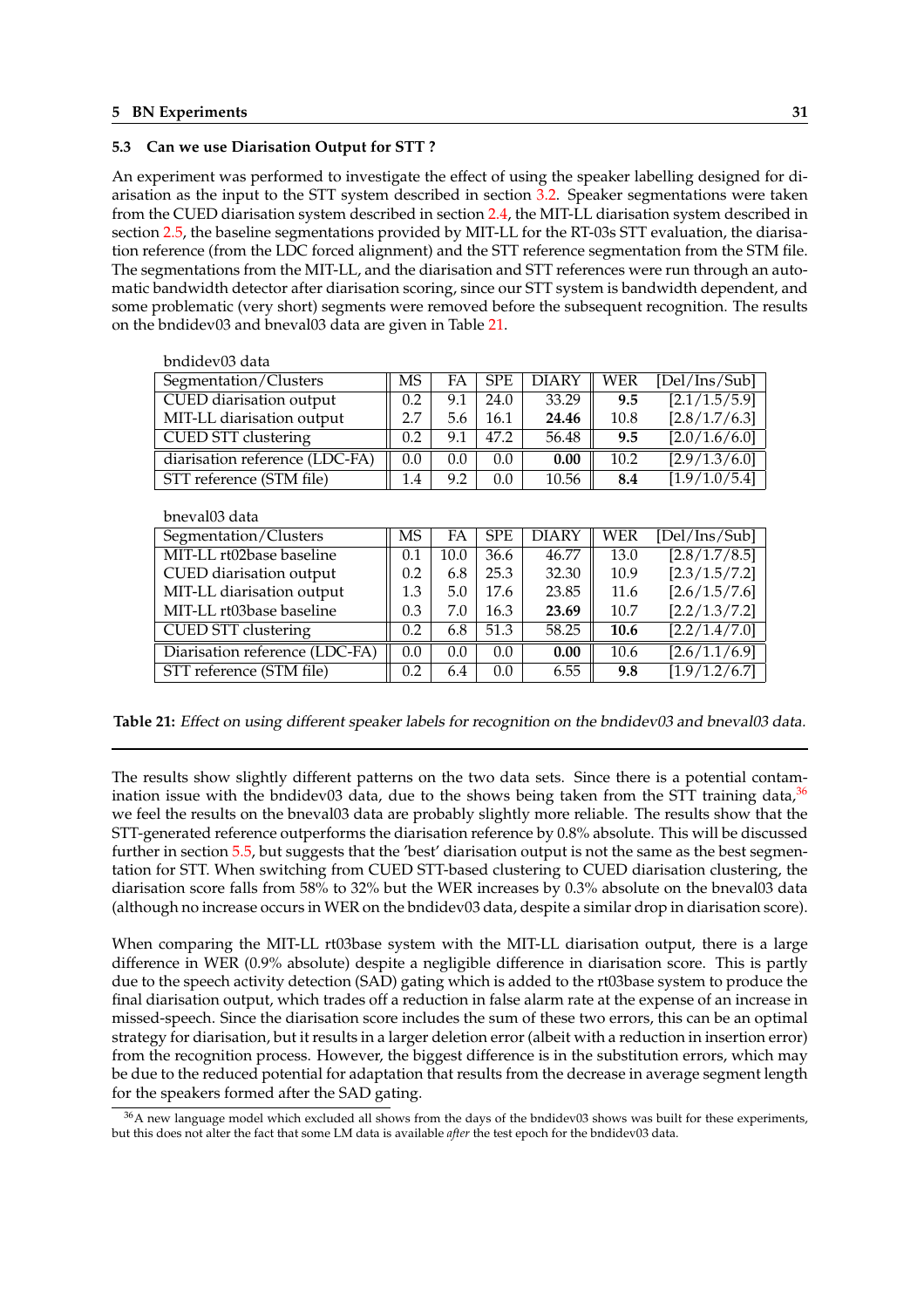## <span id="page-35-0"></span>**5.4 Using Different Sites' STT segmentations**

Researchers from LIMSI and BBN have found that for Broadcast News, they get a lower WER when using their own STT segmentation than when using that generated by the other site, implying an interaction between the segmentation and the overall STT system. In section 4.6 we found this was a negligible effect for our CTS STT system. We therefore repeated the experiment in the Broadcast News domain to see if our recogniser was coupled with our segmentation.

The segmentations (after speaker clustering where applicable) used in the RT-[03s](#page-27-0) BN English STT evaluation by LIMSI (Gauvain, Lamel, Adda, Chen and Schwenk 2003) and BBN (Nguyen, Duta, Makhoul, Matsoukas, Schwartz, Xiang and Xu 2003) were obtained<sup>37</sup> and the times, speaker, bandwidth and gender labels were used as input to our STT system. The results on the bneval03 data along with those from the MIT-LL rt03base baseline and the STT reference (STM) segmentation<sup>38</sup> are given in Table 22.

| Speaker Times/Labels from | MS. | FA  | <b>SPE</b> | <b>DIARY</b> | WER  | [Del/Ins/Sub] |
|---------------------------|-----|-----|------------|--------------|------|---------------|
| CUED-STT system           | 0.2 | 6.8 | 51.3       | 58.25        | 10.6 | [2.2/1.4/7.0] |
| LIMSI-STT system          | 0.3 | 6.0 | 29.3       | 35.57        | 10.4 | [2.0/1.4/7.0] |
| <b>BBN-STT</b> system     | 0.3 |     | 19.4       | 25.91        | 10.4 | [2.2/1.4/6.8] |
| MIT-LL rt03base baseline  | 0.3 | 7.0 | 16.3       | 23.69        | 10.7 | [2.2/1.3/7.2] |
| STT reference (STM file)  | 0.2 | 6.4 | 0.0        | 6.55         | 9.8  | [1.9/1.2/6.7] |

**Table 22:** Effect of using different STT sites segmentation/clustering on the bneval03 data

The results show relatively small differences in the final WER for all the automatic segmentation/clustering outputs, despite a very large range in diarisation score.<sup>39</sup> This shows that it is possible to produce clusters for STT which match the true speaker labels relatively well, thus producing a relatively low diarisation score, without detrimentally affecting the WER. It is also clear the CUED segmentation/clustering system has some potential for improvement.

#### **5.5 The Effect of Automating Segmentation and Clustering on STT Performance**

In order to measure the relative scope for improvement for STT by altering the segmenter and clusterer separately, an experiment was run where each stage was replaced by the 'perfect' (manually derived) output instead.

For segmentation this consisted of using the segment time and gender information from the STTreference (STM) file, whilst ignoring the speaker labels. A bandwidth label was automatically added by the CUED system and the STT-based clustering was used in the standard way. The second run used the output from the automatic segmentation and then assigned speaker labels so as to produce maximum overlap with the (diarisation) reference speakers. Whilst this does not give 'perfect' clusters, it does represent the best clustering that could be done given the segment times. The results on the bneval03 data broken down by stage are given in Table 23. The numbers using the diarisation reference file are also included for comparison.

<sup>&</sup>lt;sup>37</sup>Thanks to Jean-Luc Gauvain and Bing Xiang for exchanging these segmentations.

<sup>38</sup>The MIT-LL and STM-derived segmentations have bandwidth labels added automatically by CUED.

<sup>39</sup>Note that these segmentations were *not* generated with diarisation score in mind. We simply include the results here for diarisation to illustrate the lack of correlation between the diarisation score and the WER.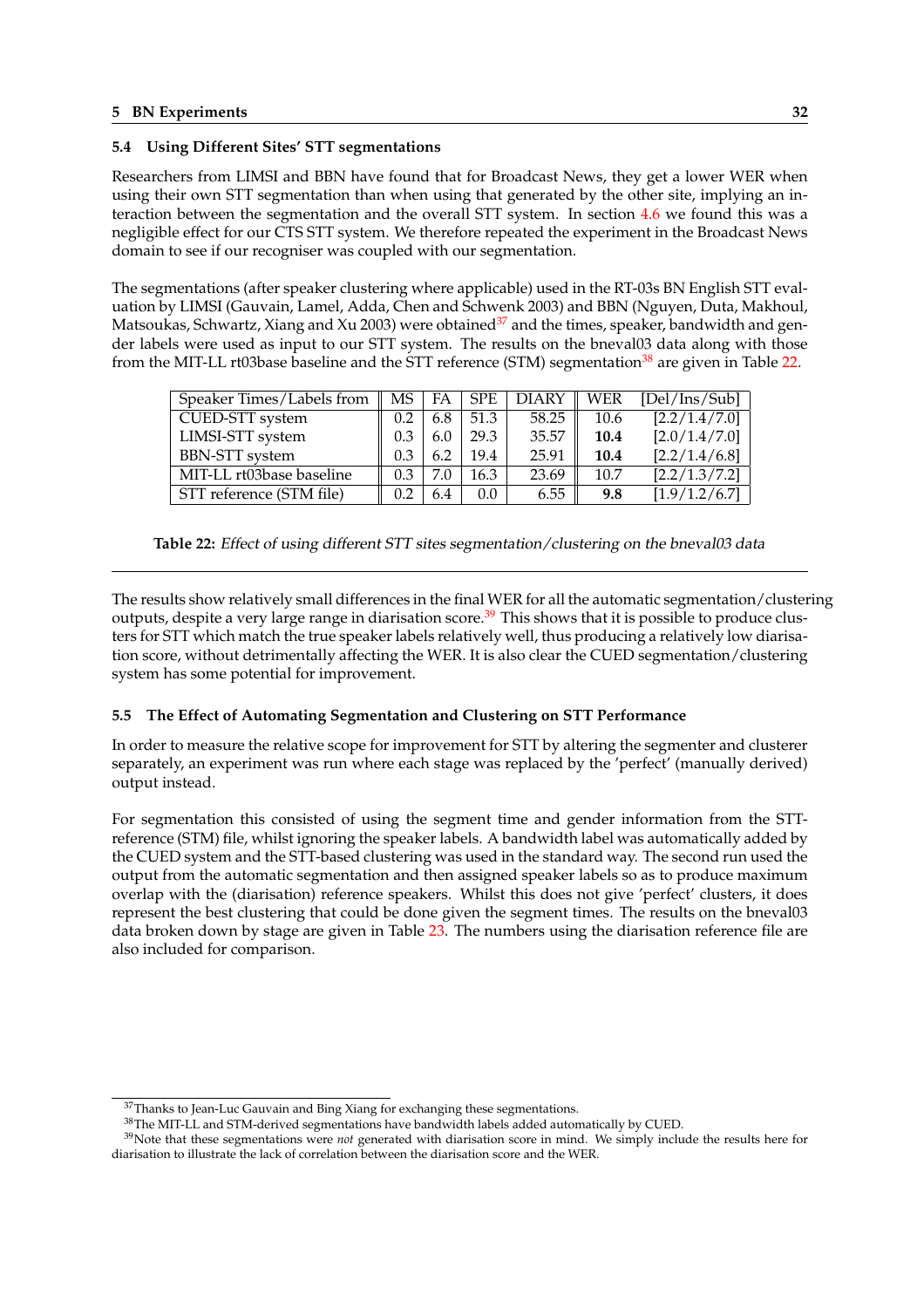## <span id="page-36-0"></span>**5 BN Experiments 33**

| Segmentation    | Clustering      | P1 WER $[D/I/S]$      | P <sub>2</sub> WER $[D/I/S]$ | Final WER $[D/I/S]$  |
|-----------------|-----------------|-----------------------|------------------------------|----------------------|
| Automatic       | Automatic       | $14.6$ [2.6/2.0/10.0] | $11.5$ [2.3/1.6/7.6]         | $10.6$ [2.2/1.4/7.0] |
| Automatic       | Ideal (DIARY)   | 14.6 $[2.6/2.0/10.0]$ | $11.4$ [2.4/1.7/7.4]         | $10.6$ [2.3/1.4/6.9] |
| Perfect (STM)   | Automatic       | $13.7$ [2.4/1.7/9.7]  | $10.8$ [2.0/1.4/7.5]         | $9.8$ [1.9/1.1/6.8]  |
| Perfect (STM)   | Perfect (STM)   | $13.7$ [2.4/1.7/9.7]  | $10.8$ [2.1/1.4/7.4]         | $9.8$ [1.9/1.2/6.7]  |
| Perfect (DIARY) | Perfect (DIARY) | $14.4$ [3.0/1.5/9.8]  | $11.4$ [2.6/1.3/7.5]         | $10.6$ [2.6/1.1/6.9] |

**Table 23:** The effect of automating the segmentation and clustering stages independently on the bneval03 data

The results show there is a gap of around 0.8% absolute WER between the fully automatic and manual (STM-derived) systems. The segmentation stage seems to be responsible for the error, as there is no difference in performance between ideal clustering and automatic clustering when using either the automatic or the STM segmentations, so future work should focus on improving the segmenter.

It is interesting to note that the score for 'perfect' speaker labels when using the diarisation reference rather than the STT (STM file) reference, is only 10.6%, the same as that for the completely automated system and 0.8% absolute worse than that of the STM segmentation. Since the speaker labels are the same, this difference must be solely down to the way the reference times are generated. The diarisation reference is generated using a word-level forced alignment and 0.3s smoothing as described in (NIST 2003a) whereas the STM segmentation is generated manually on a speaker-turn basis, and includes some padding at the start and end of segments. These differences may explain the large difference (0.7% absolute) in deletion rate.

## **5.6 Potential for Improving the Diarisation Score**

In order to investigate the effect on diarisation score of the segmentation and clustering stages independently, an experiment was run which used automatic and manual segmentation and clustering stages. The perfect segmentation was derived from the diarisation reference file, and had bandwidth labels automatically added using the CUED GMM, whilst the 'perfect' clustering assigned the speaker label to each segment independently so as to maximise the overlap with the diarisation reference speakers. The results are given in Table 24 for the bndidev03 and bneval03 data.

These results show that for both data sets, the diarisation error caused by automatic segmentation is roughly 10%, and that caused by automatic clustering is slightly over 20%, and when both stages are combined the overall error is [slig](#page-37-0)htly over 30%. It is therefore reasonable to assume that just over twothirds of the system error comes from the clustering stage, and one-third from the segmentation stage.

A breakdown of the speaker distributions for the reference and the CUED diarisation output on both data sets is illustrated in Figure 14. This shows that the automatic clustering is producing too many long-duration speakers, and since the diarisation score is time-weighted, these produce a large negative affect on the score. This suggests that improving the clustering, in particular the stopping criterion, could produce the most benefit to the system, whilst reducing the high false alarm rate from the segmentation stage also offers pote[ntia](#page-38-0)l for significant improvement.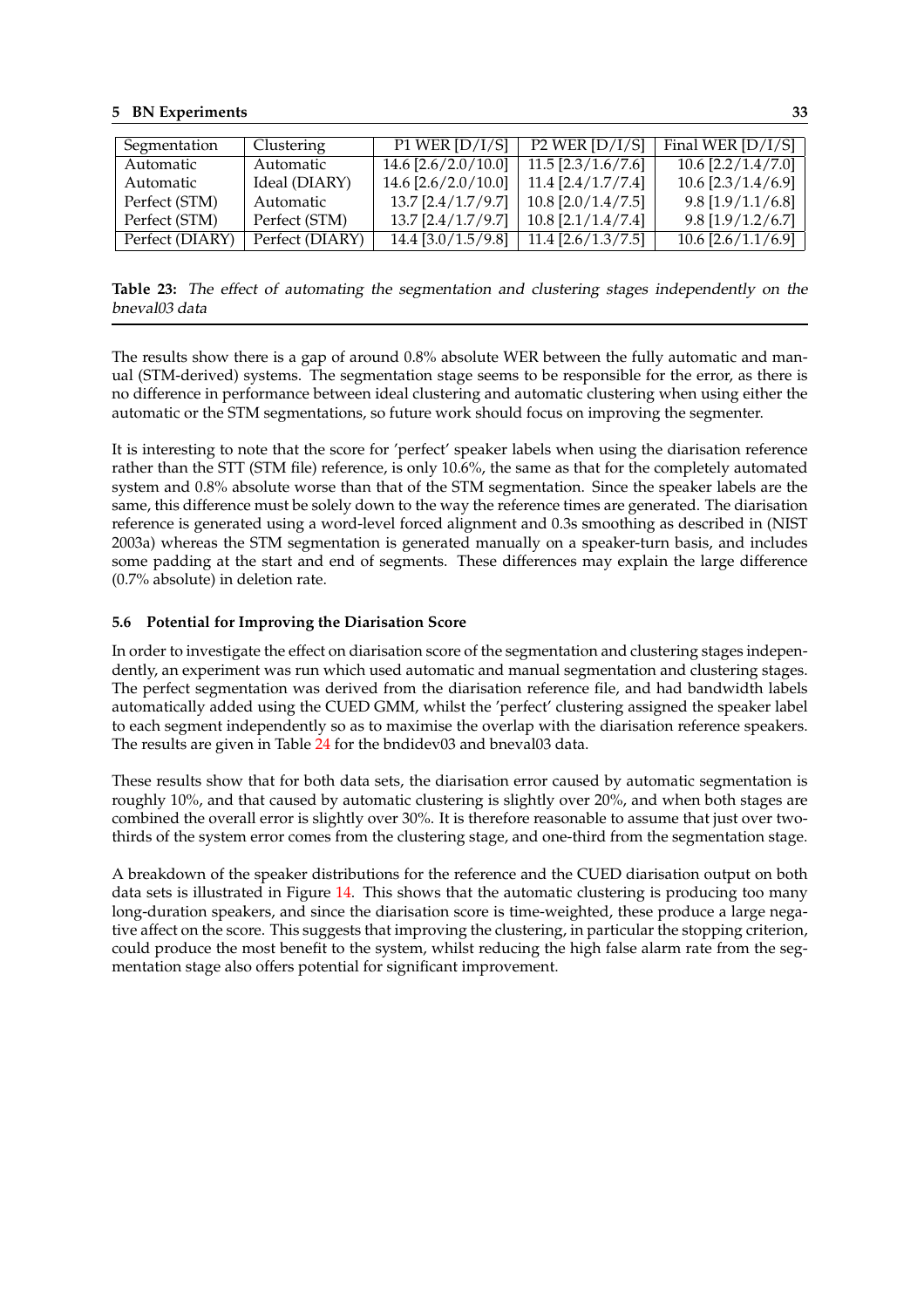# <span id="page-37-0"></span>**5 BN Experiments 34**

|                  |                  |                  |                 | bndidev03 data   |                  | bneval03 data    |                  |                  |                  |              |
|------------------|------------------|------------------|-----------------|------------------|------------------|------------------|------------------|------------------|------------------|--------------|
| Segmentation     | Clustering       | Show             | N               | <b>MS</b>        | FA               | <b>DIARY</b>     | N                | <b>MS</b>        | FA               | <b>DIARY</b> |
| <b>PERFECT</b>   | <b>PERFECT</b>   | <b>ABC</b>       | $\overline{33}$ | 0.0              | $\overline{0.0}$ | 0.0              | $\overline{27}$  | $\overline{0.0}$ | 0.0              | 0.0          |
|                  |                  | <b>CNN</b>       | 15              | 0.0              | 0.0              | 0.0              | 16               | 0.0              | 0.0              | 0.0          |
|                  |                  | <b>MNB</b>       | 22              | 0.0              | $0.0\,$          | 0.0              | 10               | 0.0              | 0.0              | 0.0          |
|                  |                  | NBC              | 39              | 0.0              | 0.0              | 0.0              | 21               | 0.0              | 0.0              | 0.0          |
|                  |                  | PRI              | 29              | 0.0              | 0.0              | 0.0              | 27               | 0.0              | 0.0              | 0.0          |
|                  |                  | <b>VOA</b>       | 20              | 0.0              | 0.0              | 0.0              | 20               | 0.0              | 0.0              | 0.0          |
|                  |                  | <b>TOTAL</b>     | 158             | $\overline{0.0}$ | $\overline{0.0}$ | $\overline{0.0}$ | 121              | $\overline{0.0}$ | 0.0              | 0.0          |
| <b>PERFECT</b>   | <b>AUTOMATIC</b> | <b>ABC</b>       | 6               | 0.1              | 0.1              | 45.44            | 13               | 0.1              | 0.0              | 26.31        |
|                  |                  | <b>CNN</b>       | 10              | 0.0              | 0.0              | 13.11            | 14               | 0.0              | 0.0              | 24.93        |
|                  |                  | <b>MNB</b>       | 15              | 0.0              | 0.0              | 20.08            | 14               | 0.0              | 0.0              | 11.68        |
|                  |                  | NBC              | 17              | 0.1              | 0.1              | 22.76            | 18               | 0.1              | 0.0              | 36.21        |
|                  |                  | PRI              | 19              | 0.1              | 0.0              | 18.40            | 23               | 0.3              | 0.0              | 13.57        |
|                  |                  | <b>VOA</b>       | 23              | 0.0              | 0.0              | 23.95            | 21               | 0.0              | 0.0              | 21.87        |
|                  |                  | <b>TOTAL</b>     | $\overline{90}$ | $\overline{0.0}$ | $\overline{0.0}$ | 23.38            | $\overline{103}$ | $\overline{0.1}$ | $\overline{0.0}$ | 21.80        |
| <b>AUTOMATIC</b> | <b>PERFECT</b>   | $\overline{ABC}$ | $\overline{27}$ | 0.6              | 12.4             | 16.30            | 27               | 0.7              | 7.7              | 13.63        |
|                  |                  | <b>CNN</b>       | 17              | 0.1              | $10.0\,$         | 10.35            | 17               | 0.0              | 6.9              | 8.01         |
|                  |                  | <b>MNB</b>       | 24              | 0.0              | 6.5              | 8.62             | 12               | 0.0              | 7.1              | 8.77         |
|                  |                  | NBC              | 35              | 0.0              | $11.7\,$         | 17.25            | 22               | 0.0              | 8.1              | 10.49        |
|                  |                  | PRI              | 28              | 0.3              | 8.0              | 10.29            | 28               | 0.1              | 4.8              | 5.66         |
|                  |                  | <b>VOA</b>       | 20              | 0.0              | 7.9              | 9.17             | 19               | 0.3              | 6.8              | 9.35         |
|                  |                  | <b>TOTAL</b>     | 151             | 0.2              | 9.1              | 11.60            | 125              | 0.2              | 6.8              | 9.10         |
| <b>AUTOMATIC</b> | <b>AUTOMATIC</b> | $\overline{ABC}$ | 9               | $\overline{0.6}$ | 12.4             | 52.06            | $\overline{16}$  | $\overline{0.7}$ | 7.7              | 43.89        |
|                  |                  | <b>CNN</b>       | 6               | 0.1              | 10.0             | 32.17            | 10               | 0.0              | 6.9              | 38.51        |
|                  |                  | <b>MNB</b>       | 18              | 0.0              | 6.5              | 24.59            | 16               | 0.1              | 7.1              | 10.67        |
|                  |                  | <b>NBC</b>       | 16              | 0.0              | 11.7             | 43.86            | 15               | 0.1              | 7.9              | 48.19        |
|                  |                  | PRI              | 17              | 0.3              | $8.0\,$          | 21.48            | 27               | 0.1              | 4.8              | 14.01        |
|                  |                  | <b>VOA</b>       | 24              | 0.0              | 7.9              | 32.99            | 32               | 0.3              | 6.8              | 42.63        |
|                  |                  | <b>TOTAL</b>     | $\overline{90}$ | 0.2              | 9.1              | 33.29            | $\overline{116}$ | 0.2              | 6.8              | 32.30        |

**Table 24:** Breakdown of number of speakers (N) and the errors in the diarisation scores on bndidev03 and bneval03 data.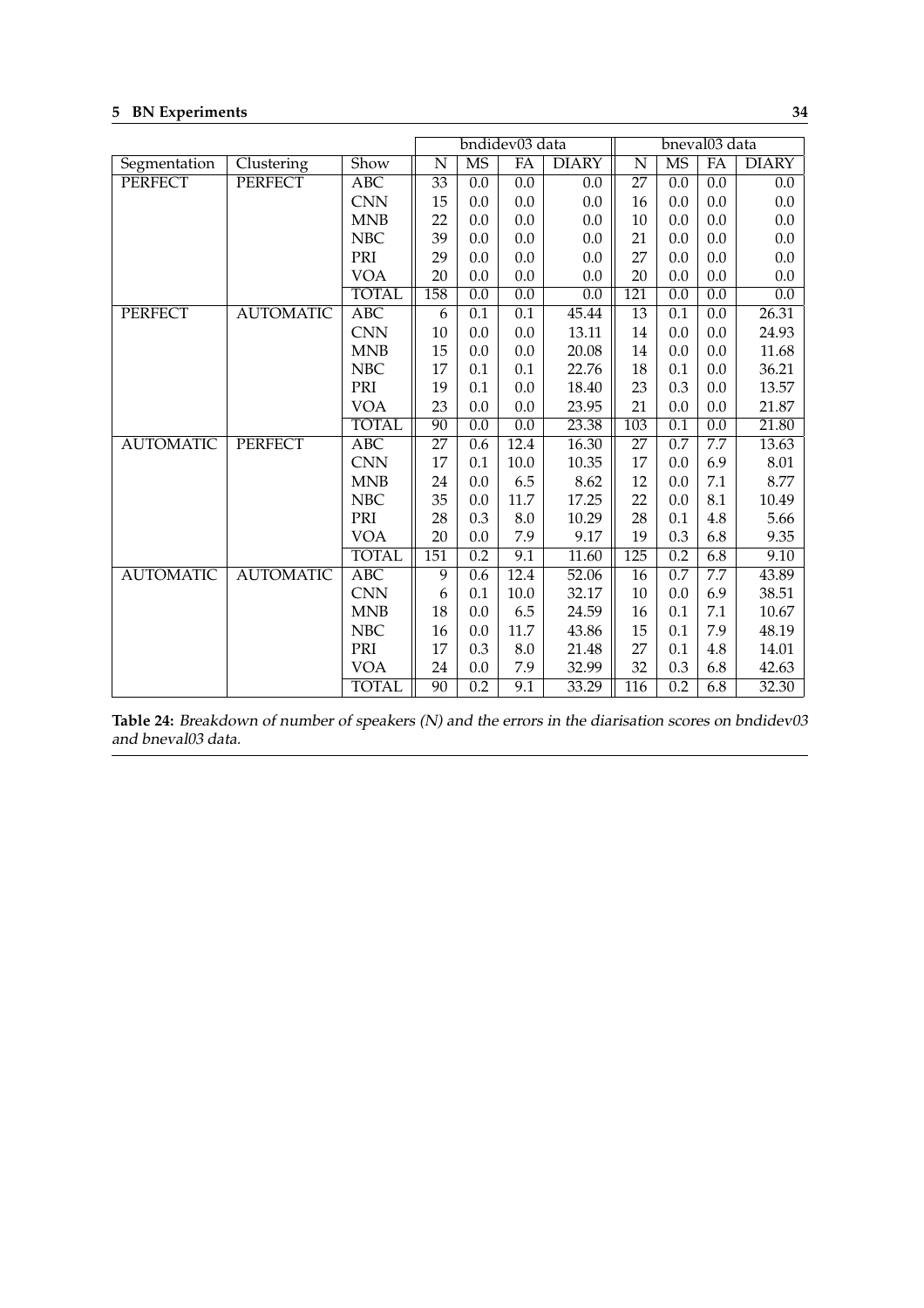<span id="page-38-0"></span>

**Figure 14:** Distribution of speakers for RT-03s BN diarisation dev/eval data.

## **5.7 Summary of Key Results**

The key results in the BN experiments are summarised in Table 25 for the diarisation development data and Table 26 for the RT-03 evaluation data.

This section has shown that for BN, accurate automatic advert removal could be obtained if contemporaneous (untranscribed) audio data were available, but this [did](#page-39-0) not improve performance for either diarisatio[n o](#page-39-0)r STT when regions containing adverts were excluded from scoring. It was also shown that there was no correlation between the diarisation score and the WER and the reasons for this were discussed.

The effect of using segmentations from references, diarisation systems and other STT sites was investigated, showing that the CUED STT segmentation produced an equal or better WER than the diarisation reference, but was around 0.8% worse than using the STT reference segmentation. In some cases the diarisation output gave a similar WER to the STT-based segmentations, but in general they were worse, again confirming the finding that the diarisation score and WER were not correlated. The results also showed the potential for improvement in the CUED system lies mainly in the segmentation stage for STT and the clustering stage for diarisation.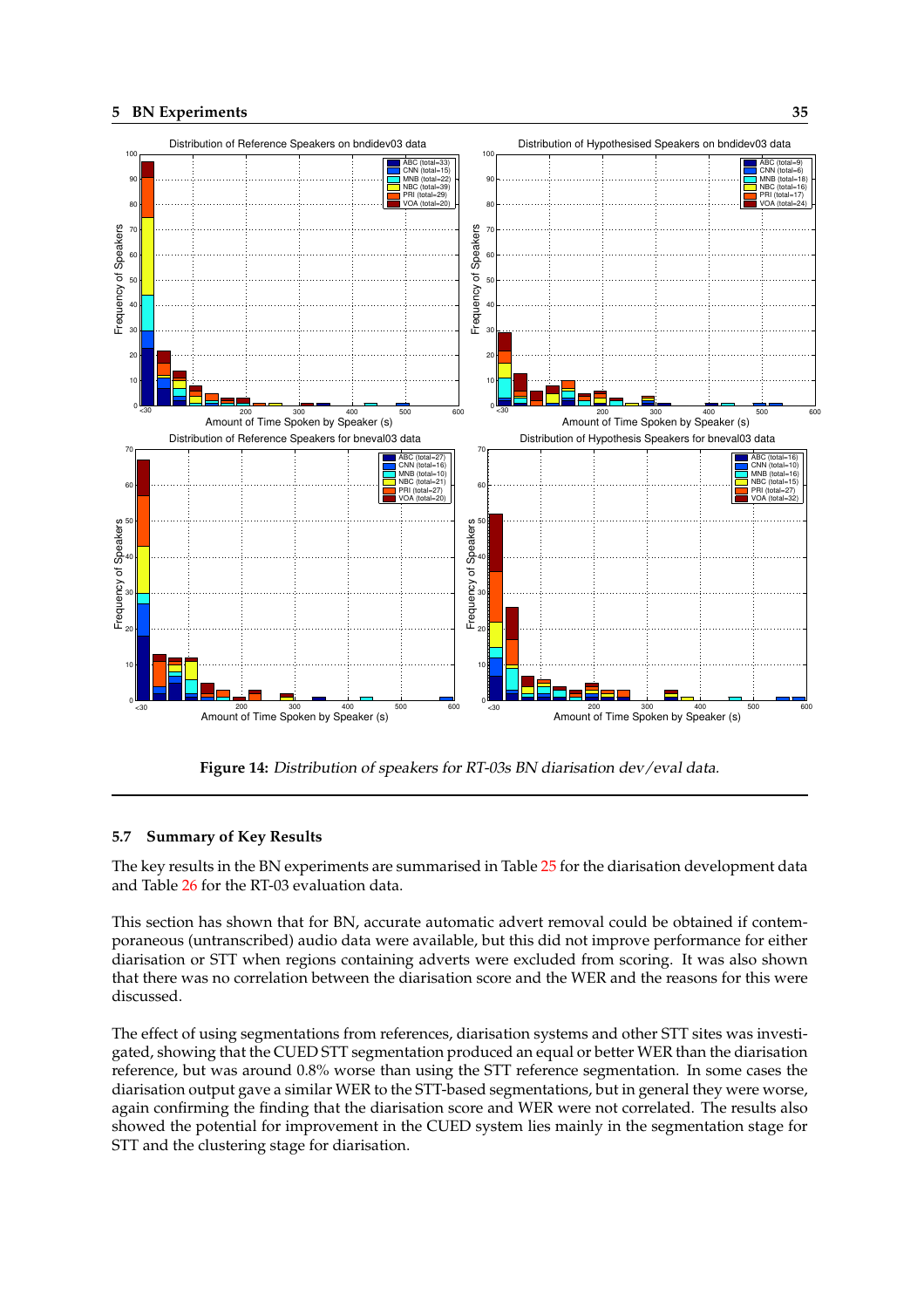<span id="page-39-0"></span>

| Segmentation/Clustering                    | MS  | FA  | <b>SPE</b> | <b>DIARY</b> | WER [Del/Ins/Sub]              |
|--------------------------------------------|-----|-----|------------|--------------|--------------------------------|
| RT-03s STT-like system (min occupancy=40s) | 0.2 | 9.1 | 46.9       | 56.21        |                                |
| Best case just using min occupancy (=150s) | 0.2 | 9.1 | 39.1       | 48.46        |                                |
|                                            |     |     |            |              |                                |
| CUED seg + CUED-diary cluster              | 0.2 | 9.1 | 24.0       | 33.29        | $9.5$ [2.1/1.5/5.9]            |
| ditto with CU_EVAL advert removal          | 0.5 | 9.1 | 24.0       | 33.58        |                                |
| ditto with CU_TDT4 advert removal          | 1.0 | 8.9 | 24.2       | 34.06        |                                |
| ditto with PERFECT advert removal          | 0.3 | 9.0 | 27.6       | 36.91        |                                |
| CUED seg + PERFECT cluster                 | 0.2 | 9.1 | 2.3        | 11.62        |                                |
| PERFECT seg + CUED-diary cluster           | 0.0 | 0.0 | 23.3       | 23.38        |                                |
| CUED seg + CUED-STT cluster                | 0.2 | 9.1 | 47.2       | 56.48        | $\overline{9.5}$ [2.0/1.6/6.0] |
| ditto with CU_EVAL advert removal          | 0.5 | 9.1 | 47.8       | 57.42        | $9.9$ [2.4/1.6/6.0]            |
| ditto with CU_TDT4 advert removal          | 1.0 | 8.9 | 49.4       | 59.31        | $10.2$ [2.8/1.5/5.9]           |
| ditto with PERFECT advert removal          | 0.3 | 9.0 | 49.5       | 58.78        | $9.5$ [2.1/1.6/5.9]            |
| MIT-LL diarisation output                  | 2.7 | 5.6 | 16.1       | 24.46        | $10.8$ [2.8/1.7/6.3]           |
| Diarisation reference (LDC-FA)             | 0.0 | 0.0 | 0.0        | 0.00         | $10.2$ [2.9/1.3/6.0]           |
| STT reference (STM file)                   | 1.4 | 9.2 | 0.0        | 10.56        | 8.4 $[1.9/1.0/5.4]$            |

**Table 25:** Key development results from the BN experiments on bndidev03 data. WER numbers were generated using <sup>a</sup> LM which excluded data from the days of the bndidev03 broadcasts. The diarisation scores used the vocal-noise exclusion file and the reference was derived from the LDC forced alignment with 0.3s smoothing.

| Segmentation/Clustering                                  | МS       | <b>FA</b> | DIARY         | WER [Del/Ins/Sub]        |
|----------------------------------------------------------|----------|-----------|---------------|--------------------------|
| $\overline{\text{CUED seg}} + \text{CUED-diary cluster}$ | 0.2(0.2) | 6.8(29.6) | 32.30 (55.13) | $10.9$ [2.3/1.5/7.2]     |
| ditto with CU_TDT4 advert removal                        | 0.5(0.5) | 6.8(21.1) | 35.43 (49.71) |                          |
| ditto with PERFECT advert removal                        | 0.2(0.2) | 6.8(10.5) | 32.83 (36.54) |                          |
| CUED seg + CUED-STT cluster                              | 0.2(0.2) | 6.8(29.7) | 58.25 (81.13) | $10.6$ $[2.2/1.4/7.0]$   |
| ditto with CU_TDT4 advert removal                        | 0.5(0.5) | 6.8(21.2) | 58.66 (72.98) | $10.8$ [2.4/1.4/7.0]     |
| ditto with PERFECT advert removal                        | 0.2(0.2) | 6.8(10.5) | 57.57 (61.27) | $10.6$ $[2.2/1.3/7.1]$   |
| CUED seg + CUED-STT cluster                              | 0.2      | 6.8       | 58.25         | $10.6$ [2.2/1.4/7.0]     |
| CUED seg + ideal (DIARY) clusterer                       | 0.2      | 6.8       | 9.10          | $10.6$ [2.3/1.4/6.9]     |
| Perfect (STM) seg/CUED-STT cluster                       | 0.1      | 6.4       | 52.26         | $9.8$ [1.9/1.1/6.8]      |
| Perfect (DIARY) seg/CUED-diary clust                     | 0.1      | $0.0\,$   | 21.80         |                          |
| CUED-STT segmentation/clustering                         | 0.2      | 6.8       | 58.25         | $10.6$ [2.2/1.4/7.0]     |
| LIMSI-STT segmentation/clustering                        | 0.3      | 6.0       | 35.57         | 10.4 $[2.0/1.4/7.0]$     |
| BBN-STT segmentation/clustering                          | 0.3      | 6.2       | 25.91         | 10.4 $[2.2/1.4/6.8]$     |
| MIT-LL rt03base baseline                                 | 0.3      | 7.0       | 23.69         | $10.7$ [2.2/1.3/7.2]     |
| MIT-LL diarisation output                                | 1.3      | 5.0       | 23.85         | $11.6$ [2.6/1.5/7.6]     |
| MIT-LL rt02base baseline                                 | 0.1      | 10.0      | 46.77         | $13.0$ [ $2.8/1.7/8.5$ ] |
| Diarisation Reference (LDC-FA)                           | 0.0      | 0.0       | 0.00          | $10.6$ [2.6/1.1/6.9]     |
| Diarisation Reference (LIMSI-FA)                         | 1.5      | 1.5       | 2.97          |                          |
| Diarisation Reference (CUED-FA)                          | 1.3      | 1.7       | 3.00          |                          |
| STT Reference (STM file)                                 | 0.2      | 6.4       | 6.55          | $9.8$ [1.9/1.2/6.7]      |

**Table 26:** Key results on the RT-03 BN evaluation data, bneval03. The primary diarisation scores used the vocal-noise exclusion file and the reference was derived from the LDC forced alignment with 0.3s smoothing. Bracketed numbers were generated not excluding any regions from scoring, and thus treat adverts and vocal noise as false alarm regions if hypothesised as speech.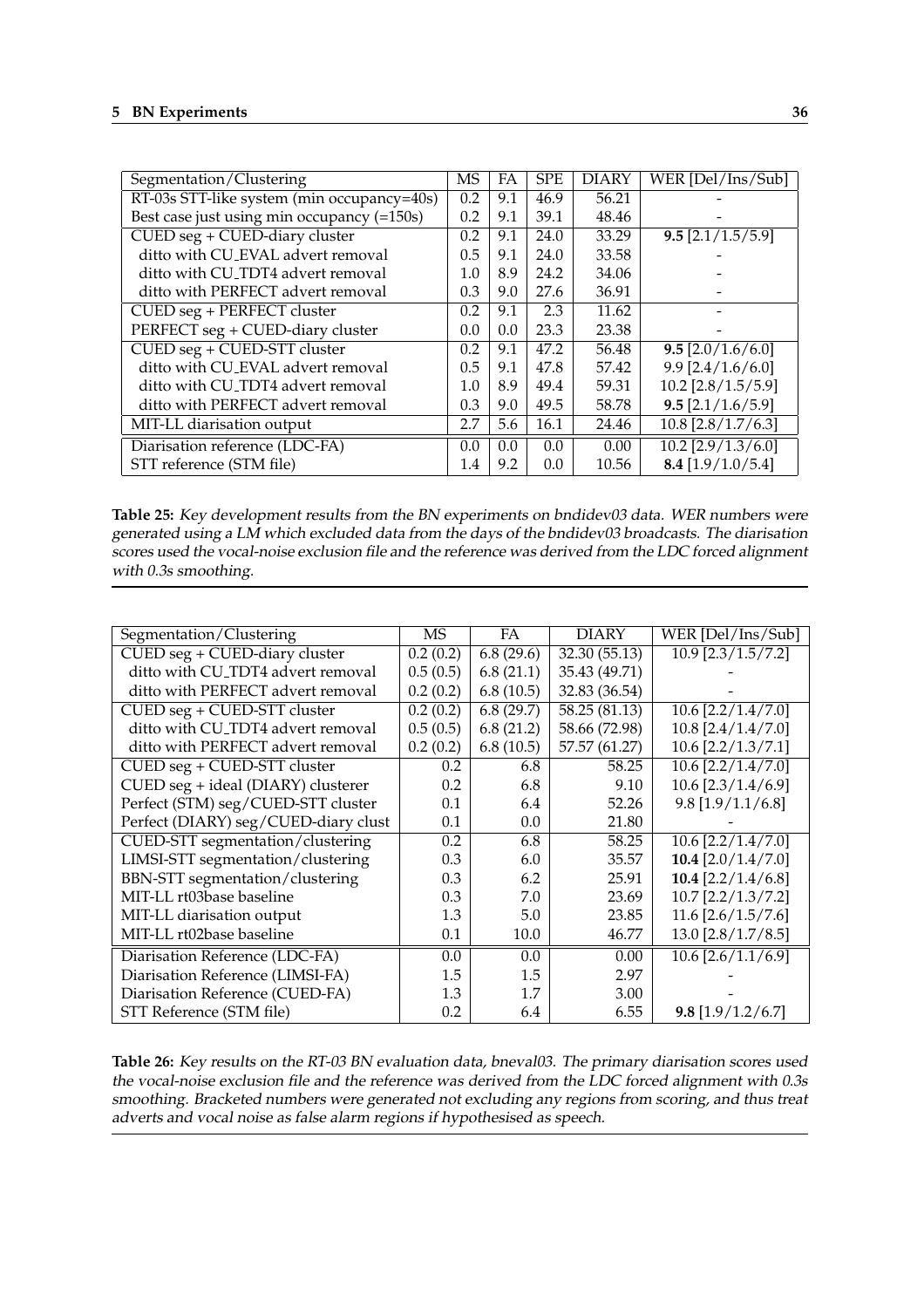## 6 CROSS-SITE DIARISATION EXPERIMENTS

<span id="page-40-0"></span>Diarisation scores for all 14 submissions for the RT-03s BN diarisation evaluation (including contrast runs) are illustrated in Figure 15 for the three bneval03s shows. (Sanders 2003)



**Figure 15:** Diarisation scores for the RT-03s BN diarisation evaluation, broken down by show.

This indicates that some similarities exist across almost all systems, for example, 9 out of 14 submissions performed least well on the VOA show suggesting this was harder data for diarisation. $40$  However, many differences between the different submissions exist and can indicate potential areas where systems could be improved. For example, site A (which is CUED) has a very high variance between the scores for different shows, whereas site B does not, suggesting the CUED system is less stable than that of site B.

Large differences in system characteristics suggest that cross-site system combination may also be beneficial. The STT community has found that combining different systems can give an increase in performance over any of the individual systems, and it seems a natural extension to carry these ideas over to the speaker diarisation task. Although currently no voting scheme on a par with ROVER (Fiscus 1997) exists for diarisation, several sites have looked at trying to combine aspects from different systems.

Different methods of doing this have been tried, for example, the ELISA collaboration built a hybrid system which uses the LIA system to resegment the CLIPS segmentation, with another variant merging 4 segmentations before the resegmentation stage (Moraru, Meignier, Besacier, Bonastre and Magrin-Chagnolleau 2003, Moraru, Besacier, Meignier, Fredouille and Bonastre 2003). PSTL also report results from running the Panasonic clustering system on the December 2002 BN diarisation dryrun segmentations from 6 other sites - reducing the range of diarisation score from  $[63.04 \rightarrow 19.21\%]$  to  $[30.24 \rightarrow 16.14\%]$ , improving on their own system result of 18.58%. (Nguyen and Junqua 2003)

<sup>&</sup>lt;sup>40</sup>The three systems which got the highest diarisation score on the VOA show all originate from sites whose segmentation was initially designed for STT systems, and thus includes a bandwidth-labelling phase. This may be significant, since it is known that some of the high-frequency components of the VOA shows have been removed from both the English and Mandarin evaluation data before transmission.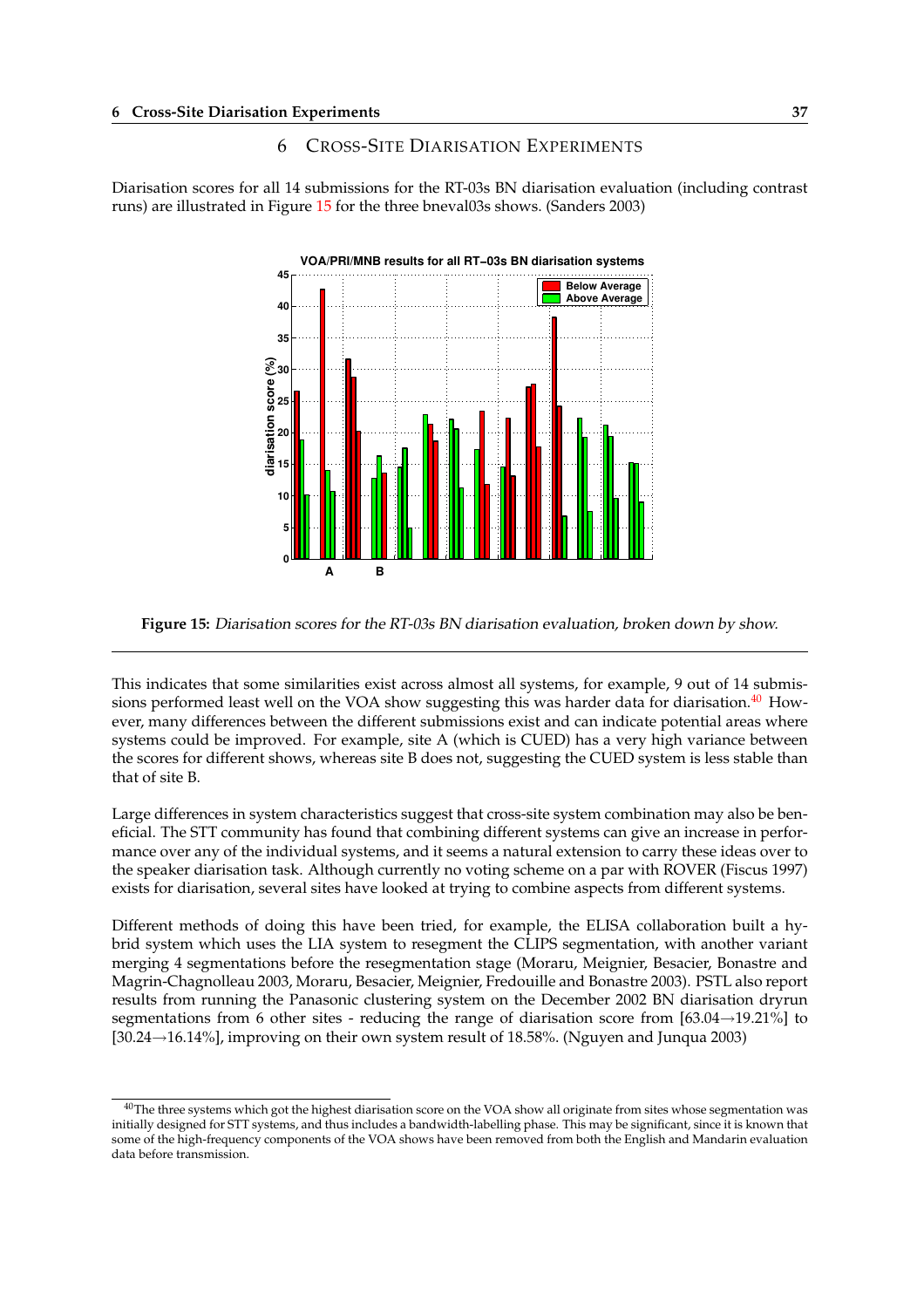### <span id="page-41-0"></span>**6 Cross-Site Diarisation Experiments 38**

Different sites employed different methods of doing diarisation for the RT-03s diarisation evaluation. Some systems, for example those of CUED (Tranter, Yu and the HTK STT team 2003) or MIT-LL (Reynolds, Torres and Roy 2003), perform segmentation and clustering as separate stages; whereas some such as those of LIMSI (Gauvain and Barras 2003) or ICSI (Ajmera, Wooters, Peskin and Oei 2003) perform both tasks in a single stage. If only systems with a *similar multi-stage* architecture are considered, a 'plug-and-play' type approach can be adopted where the stages from each system can be swapped, potentially allowing the strengths of each system to be exploited in a single overall combined system. This idea was investigated using the CUED and MIT-LL diarisation systems on the bndidev03 data.

### **6.1 'Plug and Play' Diarisation Systems**

A three-stage diarisation architecture was defined as shown in Figure 16, where each stage could be one of several options including the 'PERFECT' case, derived from the manually generated reference file. The stages are broken down as follows:

| 1. Advert Removal                                                                   |  |
|-------------------------------------------------------------------------------------|--|
| The advert removal stage was bypassed and the whole shows were passed on<br>NONE    |  |
| untouched.                                                                          |  |
| CUED EVAL Automatic advert detection as described in section 2.4.1.                 |  |
| Calendar month of development show excluded from library.                           |  |
| Automatic advert detection as described in section 2.4.1.<br>CUED TDT4              |  |
| All regions marked as commercials in the reference UTF file were removed<br>PERFECT |  |

The output from this stage consisted of a list of portions of audio for each show which were left after the advert removal stage.

| 2. Segmentation |                                                                                  |
|-----------------|----------------------------------------------------------------------------------|
| <b>CUED</b>     | The CUED RT-03s BN segmentation as described in section 2.4.                     |
|                 | This included the music-removal and gender-relabelling stages.                   |
| <b>MIT</b>      | The MIT-LL RT-03s BN segmentation as described in section 2.5.                   |
|                 | Segment-level gender labels were additionally provided by MIT-LL.                |
|                 | whilst bandwidth labels were automatically generated by CUED using the           |
|                 | wide and narrow band models from the CUED segmenter in a GMM.                    |
| PERFECT         | Manual segmentation derived from the diarisation reference file.                 |
|                 | The times and gender of each segment were taken, but the speaker-id was ignored. |
|                 | Bandwidth labels were added automatically by CUED.                               |
|                 |                                                                                  |

The output from this stage was a list of segments with bandwidth and gender labels.

3. Clustering

| <b>CUED</b> | The CUED RT-03s BN diarisation clustering as described in section 2.4.         |
|-------------|--------------------------------------------------------------------------------|
| MIT         | The MIT-LL RT-03s BN diarisation clustering as described in section 2.5.       |
|             | This included the final speech-activity-detection gating and the cluster-based |
|             | gender-labelling stages.                                                       |
| PERFECT     | Cluster labels are assigned so as to maximise the overlap with the reference   |
|             | speakers in the diarisation reference file. The success of this obviously      |
|             | depends on the segment-purity of the preceding segmentation stage.             |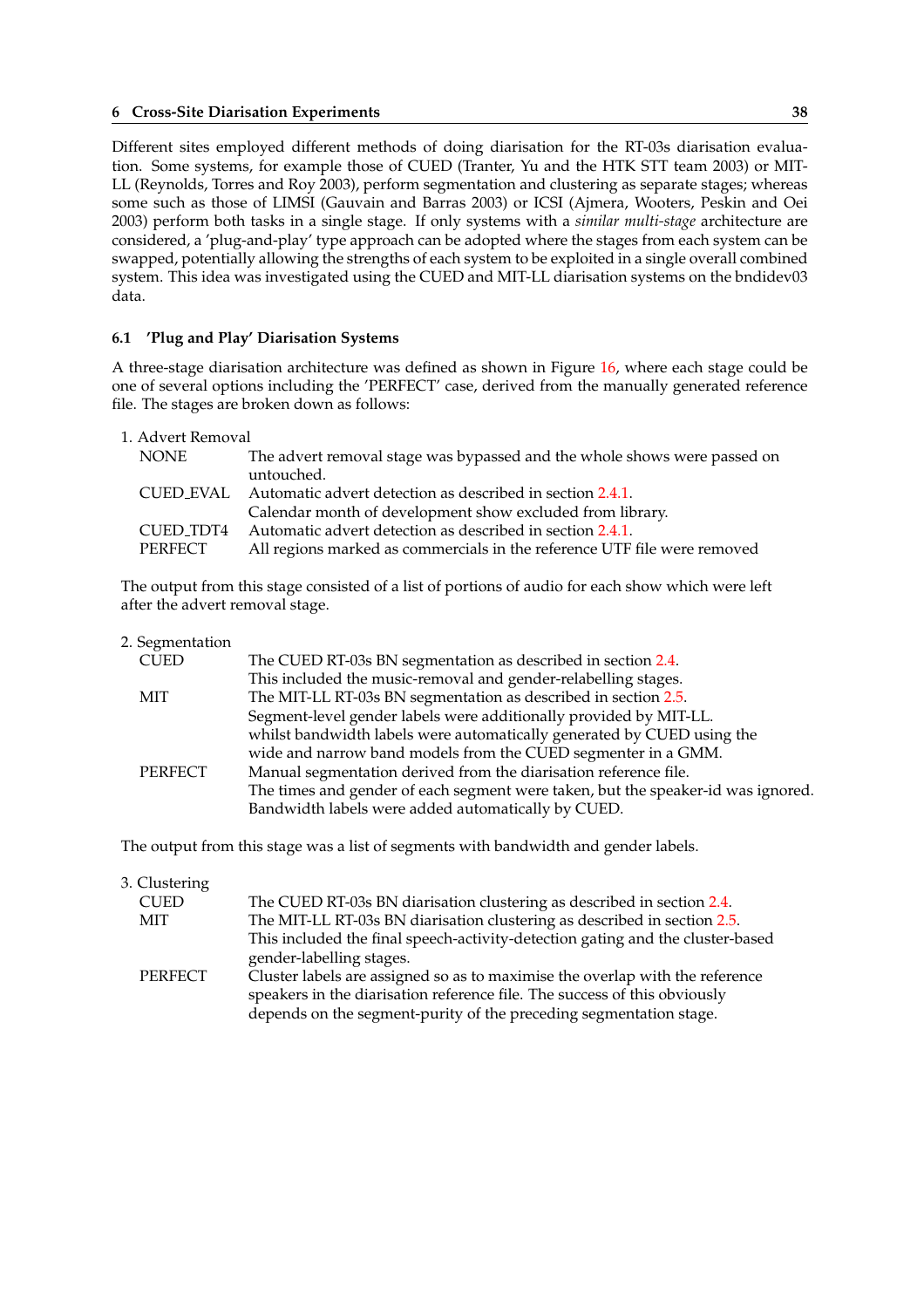.

<span id="page-42-0"></span>



The results on the bndidev03 data are presented in Table 28 and illustrated in Figure 17. Numbers for the STT reference (STM-file) segmentation are also given for comparison. Several interesting observations can be made from these results.

Removing adverts consistently helps reduce the diarisati[on](#page-44-0) score when they are incl[ude](#page-43-0)d in the scoring but are not transcribed in the reference. The mean score is 46.1% for no advert removal, 40.2% for CU EVAL which removed 6.75% of the data, 29.1% for CU TDT4 which removed 18.41% of the data and 27.4% for PERFECT which removed 19.19% of the data. This confirms the finding that automatic advert removal can be successfully employed for real-life situations when (untranscribed) contemporaneous audio is available.

The CUED and MIT-LL segmentations are comparable for diarisation purposes. This can be seen in a number of ways. The average perfect-clustering score is 12.0% for CUED segmentations and 12.3% on MIT-LL segmentations and the average score using MIT-LL-clustering is 25.8% on CUED segmentations and 25.3% on MIT-LL segmentations. The MIT-LL system includes a final speech-activitydetection gating, which reduces the false alarm rate at the expense of an increase in miss rate. This provides a slight benefit for the diarisation scoring, which treats both errors equally, but contributes to the poorer WER obtained using the MIT-LL system output.

The MIT-LL clustering stage performs consistently better than the corresponding CUED clustering (mean score of 25.5% and 39.2% respectively) and is considerably more robust to changes in segmentation (variance in score of 1.1% and 27.5% respectively). This is probably down to the BIC stopping criterion used in the MIT-LL system being more appropriate for this application.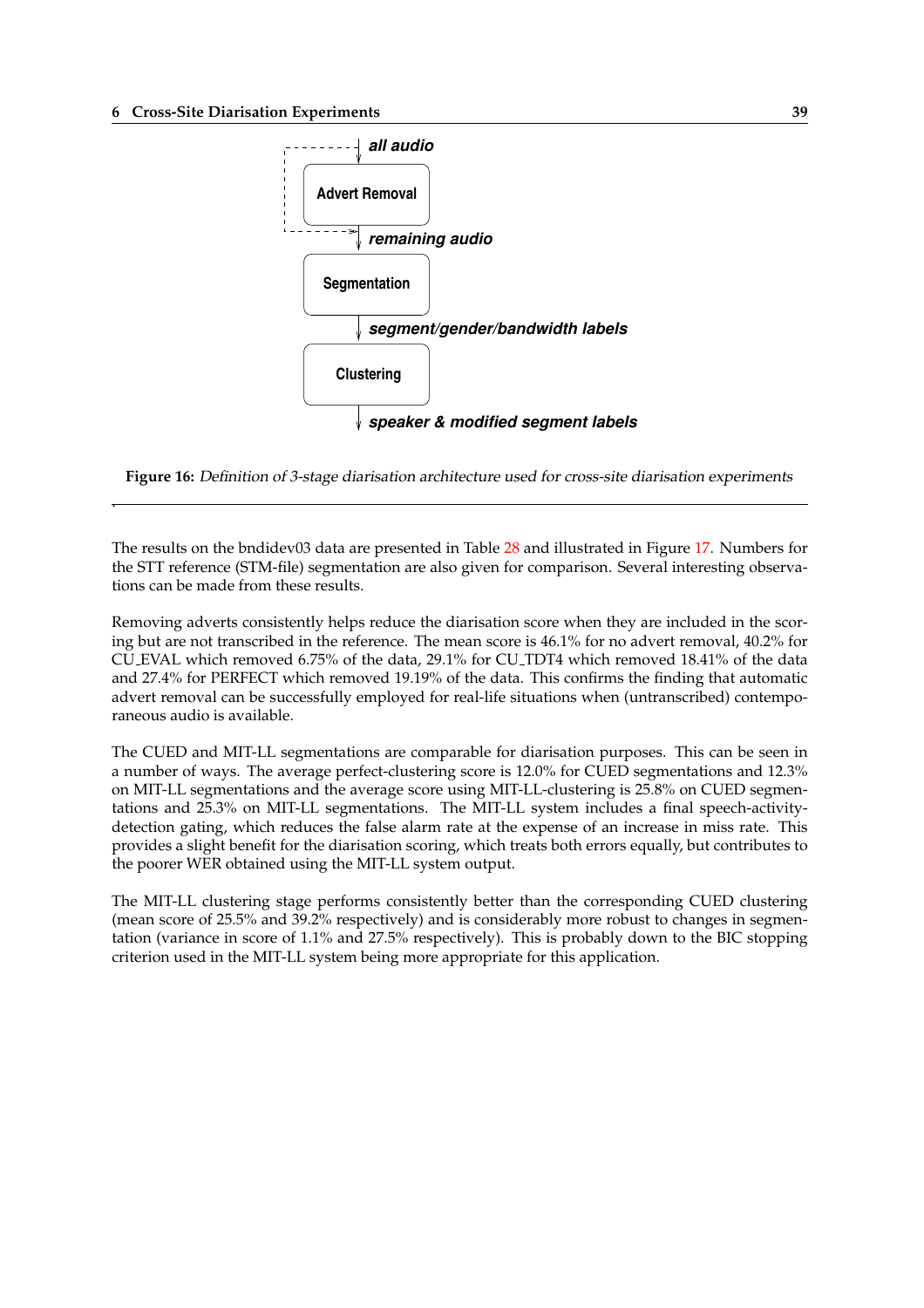<span id="page-43-0"></span>

**Figure 17:** Results for 'Plug-and-Play' diarisation system on bndidev03 data

A summary of the best plug-and-play system for each method of scoring is given in Table 27. As expected the CUED diarisation components lead to the best STT-based performance, whilst the MIT-LL components are generally better for diarisation performance. Interestingly the best primary diarisation score actually comes from a hybrid system, using CUED's segmentation and MIT-LL's clustering, and the best diarisation system when adverts are included in scoring also uses a hybrid system, namely CUED's advert removal, and MIT-LL's segmentation and clustering. These results show that this method of combining stages from different systems can not only teach us a lot about the individual systems themselves, but can also improve performance on the diarisation task.

| Task                        | Advert                | Segment   Cluster |             | $\parallel$ Score                      |
|-----------------------------|-----------------------|-------------------|-------------|----------------------------------------|
| Diarisation (primary)       | NONE                  | <b>CUED</b>       |             | $\mid$ MIT-LL $\parallel$ DIARY=24.23% |
| Diarisation (score adverts) | $\parallel$ CUED TDT4 | MIT-LL            |             | MIT-LL $\parallel$ DIARY=28.26%        |
| STT (subsequent WER)        | <b>NONE</b>           | <b>CUED</b>       | <b>CUED</b> | $\parallel$ WER=9.5%                   |

**Table 27:** Components which result in the best 'plug-and-play' diarisation output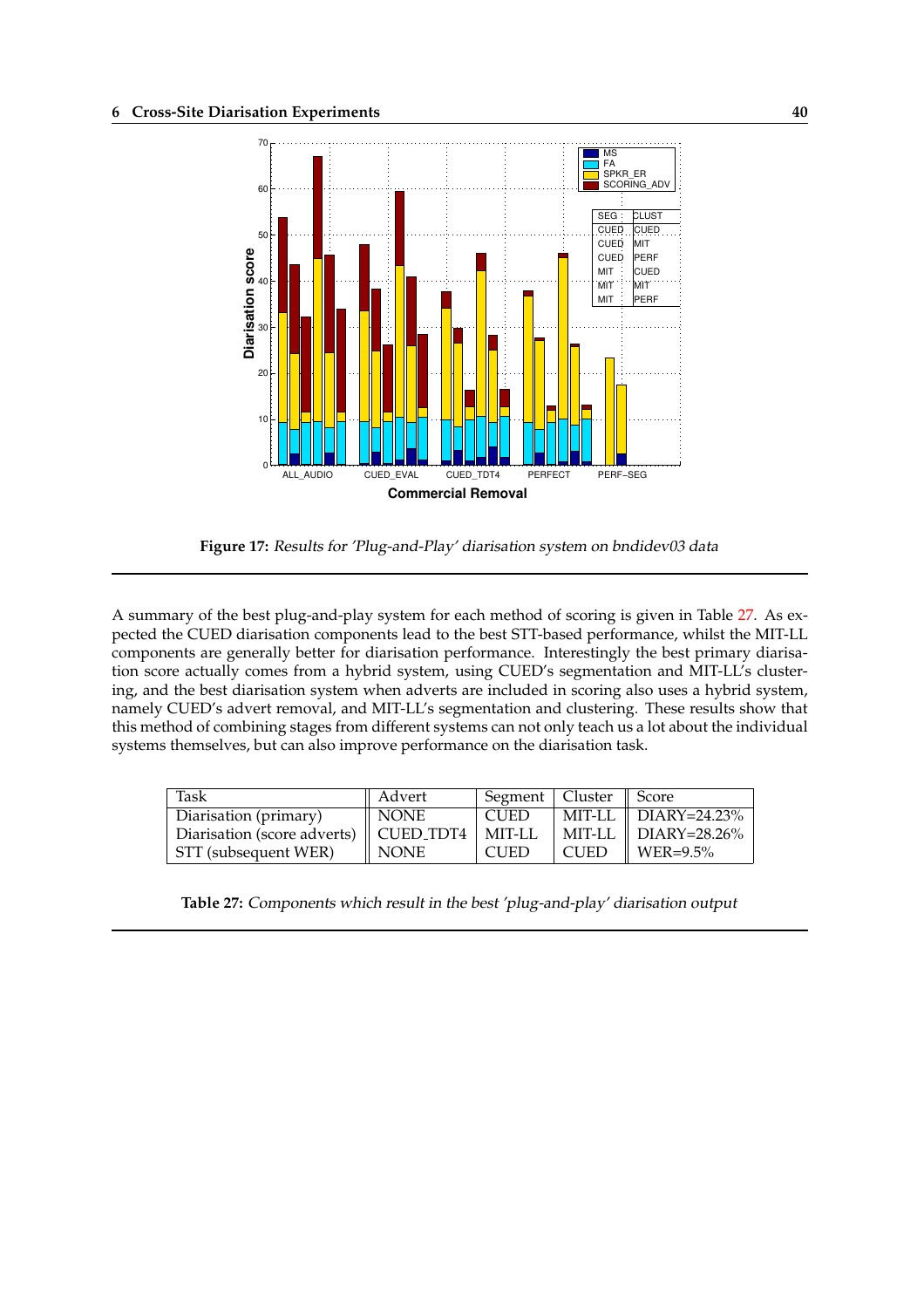<span id="page-44-0"></span>

| Adv         | Seg         | Clust       | Using .spkreval.uem file |                  |                     | Not using .spkreval.uem |                  |                   |                  | STT scores   |                      |
|-------------|-------------|-------------|--------------------------|------------------|---------------------|-------------------------|------------------|-------------------|------------------|--------------|----------------------|
|             |             |             | MS                       | FA               | $\operatorname{GE}$ | <b>DIARY</b>            | <b>MS</b>        | FA                | GE               | <b>DIARY</b> | WER $[D/I/S]$        |
| <b>NONE</b> | <b>CUED</b> | <b>CUED</b> | $\overline{0.2}$         | $\overline{9.1}$ | $\overline{1.9}$    | 33.29                   | $\overline{0.2}$ | 29.7              | $\overline{1.9}$ | 53.86        | $9.5$ [2.1/1.5/5.9]  |
|             |             | <b>MIT</b>  | 2.5                      | 5.3              | 2.1                 | 24.23                   | 2.6              | 24.7              | 2.1              | 43.60        |                      |
|             |             | <b>PERF</b> | 0.2                      | 9.1              | 0.4                 | 11.60                   | 0.2              | 29.7              | 0.4              | 32.20        |                      |
|             | MIT         | <b>CUED</b> | $\overline{0.3}$         | 9.3              | 2.5                 | 44.86                   | $\overline{0.3}$ | 31.5              | 2.5              | 67.09        |                      |
|             |             | MIT         | 2.7                      | 5.6              | 2.2                 | 24.46                   | 2.7              | 26.8              | 2.2              | 45.68        | 10.8 [2.8/1.7/6.3]   |
|             |             | <b>PERF</b> | 0.3                      | 9.3              | 0.6                 | 11.67                   | 0.3              | 31.5              | 0.6              | 33.91        |                      |
| <b>CUED</b> | <b>CUED</b> | <b>CUED</b> | 0.5                      | 9.1              | $\overline{2.0}$    | 33.58                   | 0.5              | 23.5              | $\overline{2.0}$ | 48.02        |                      |
| <b>EVAL</b> |             | MIT         | 2.9                      | 5.3              | 1.7                 | 24.92                   | 2.9              | 18.7              | 1.7              | 38.38        |                      |
|             |             | <b>PERF</b> | 0.5                      | 9.1              | 0.5                 | 11.65                   | 0.5              | 23.5              | 0.5              | 26.11        |                      |
|             | MIT         | <b>CUED</b> | $\overline{1.3}$         | $\overline{9.2}$ | 2.5                 | 43.48                   | $\overline{1.3}$ | $\overline{25.1}$ | 2.5              | 59.42        |                      |
|             |             | <b>MIT</b>  | 3.7                      | 5.6              | 2.3                 | 25.93                   | 3.7              | 20.6              | 2.3              | 40.96        |                      |
|             |             | <b>PERF</b> | 1.3                      | 9.2              | 0.6                 | 12.54                   | 1.3              | 25.1              | 0.6              | 28.49        |                      |
| <b>CUED</b> | <b>CUED</b> | <b>CUED</b> | 1.0                      | 8.9              | 2.3                 | 34.06                   | $\overline{1.0}$ | 12.6              | 2.3              | 37.82        |                      |
| TDT4        |             | <b>MIT</b>  | 3.4                      | 5.1              | 1.8                 | 26.67                   | 3.4              | 8.2               | 1.8              | 29.80        |                      |
|             |             | <b>PERF</b> | 1.0                      | 8.9              | 0.8                 | 12.69                   | 1.0              | 12.6              | 0.8              | 16.46        |                      |
|             | MIT         | <b>CUED</b> | $\overline{1.7}$         | 8.9              | 2.4                 | $\sqrt{42.22}$          | $\overline{1.7}$ | 12.7              | 2.4              | 46.00        |                      |
|             |             | MIT         | 4.1                      | 5.3              | 1.7                 | 25.02                   | 4.1              | 8.5               | 1.7              | 28.26        |                      |
|             |             | <b>PERF</b> | 1.7                      | 8.9              | 0.6                 | 12.67                   | 1.7              | 12.7              | 0.6              | 16.48        |                      |
| <b>PERF</b> | <b>CUED</b> | <b>CUED</b> | 0.3                      | $\overline{9.0}$ | $\overline{2.0}$    | 36.88                   | 0.3              | $\overline{10.0}$ | 2.0              | 37.90        |                      |
|             |             | <b>MIT</b>  | 2.7                      | 5.2              | 2.4                 | 27.18                   | 2.7              | 5.8               | 2.4              | 27.73        |                      |
|             |             | <b>PERF</b> | 0.3                      | 9.0              | 0.6                 | 11.93                   | 0.3              | 10.0              | 0.6              | 12.96        |                      |
|             | MIT         | <b>CUED</b> | 0.8                      | $\overline{9.3}$ | 2.5                 | 45.10                   | $\overline{0.8}$ | 10.3              | 2.5              | 46.10        |                      |
|             |             | <b>MIT</b>  | 3.2                      | 5.6              | 2.2                 | 25.78                   | 3.2              | 6.1               | 2.2              | 26.30        |                      |
|             |             | <b>PERF</b> | 0.8                      | 9.3              | 0.6                 | 12.12                   | 0.8              | 10.3              | 0.6              | 13.12        |                      |
|             | <b>PERF</b> | <b>CUED</b> | 0.0                      | 0.0              | 0.0                 | 23.38                   | 0.0              | 0.0               | 0.0              | 23.38        |                      |
|             |             | <b>MIT</b>  | 2.5                      | 0.0              | 2.3                 | 17.55                   | 2.5              | 0.0               | 2.3              | 17.57        |                      |
|             |             | <b>PERF</b> | 0.0                      | 0.0              | 0.0                 | 0.00                    | 0.0              | 0.0               | 0.0              | 0.00         | $10.2$ [2.9/1.3/6.0] |
| <b>STM</b>  | <b>STM</b>  | <b>STM</b>  | 1.4                      | $\overline{9.2}$ | 0.0                 | 10.56                   | 1.4              | 10.2              | 0.0              | 11.61        | $8.4$ [2.0/1.0/5.4]  |

**Table 28:** Results for 'Plug-and-Play' diarisation system on bndidev03 data. The italics represent fully automated runs.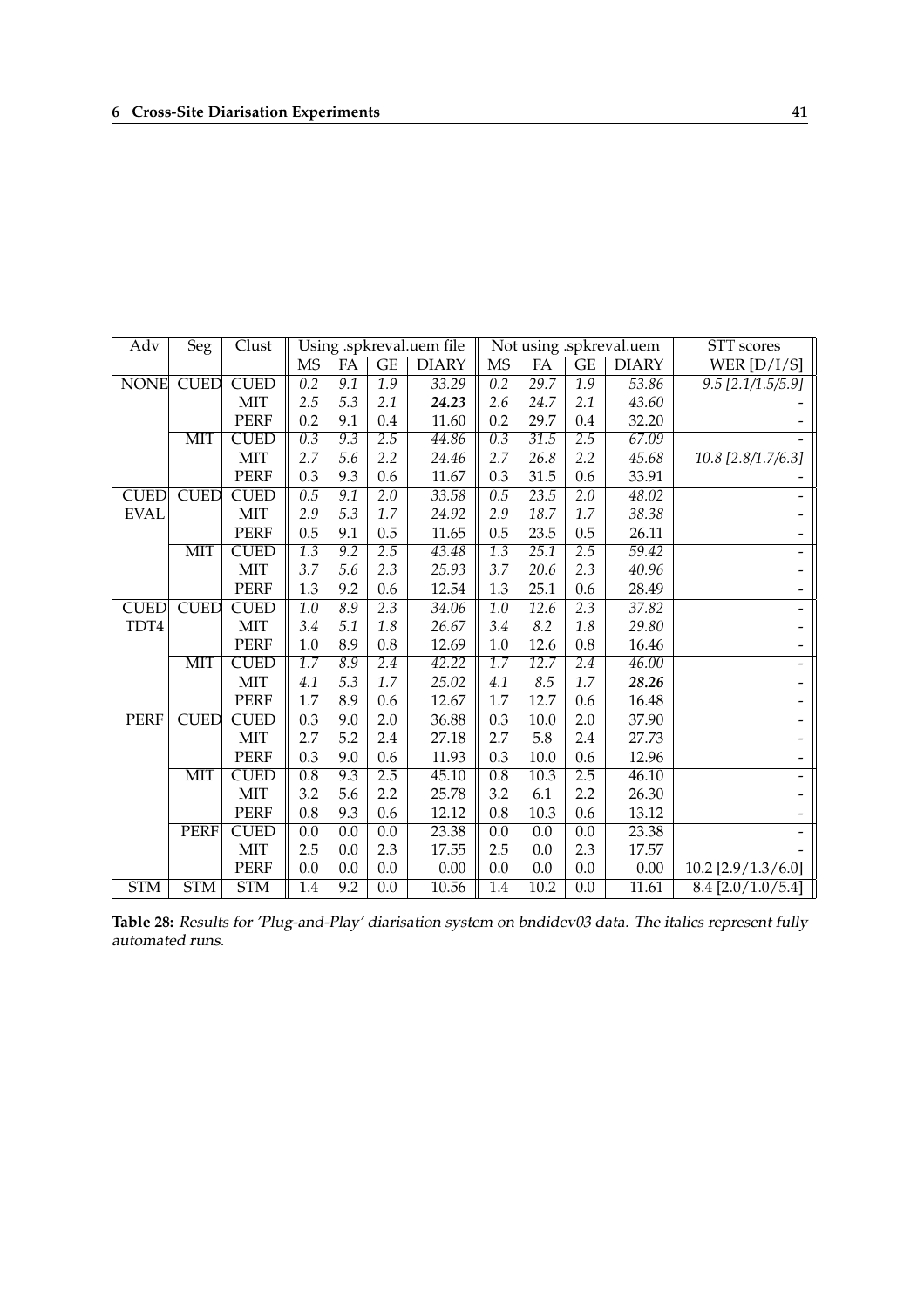#### <span id="page-45-0"></span>**7 Conclusions 42**

## 7 CONCLUSIONS

This paper has described many experiments in trying to automatically determine both what was said (Speech-To-Text) and who said it (diarisation) in some audio. Particular emphasis was placed on the interaction between the two systems and whether one could benefit the other both in terms of performance and predictability of the results on previously unseen data. The work used two very different domains, namely conversational telephone speech and broadcast news.

The CTS domain is relatively straight-forward for diarisation, since the single-speaker per side constraint reduces this task to speech activity detection, but is more challenging for STT due to the spontaneous and often ungrammatical nature of the speech and acoustic effects due to bandwidth limitations, channel characteristics and crosstalk. The BN task on the other hand is slightly easier for the STT system, given the prevalence of (wideband) studio speech which is largely planned and grammatical and lacks much background noise, but is considerably harder for diarisation given the unknown number and distribution of speakers, the lack of clear silence breaks to distinguish between speaker turns and the necessity to produce further information such as gender and bandwidth labels for the subsequent STT system.

For CTS it was shown that the diarisation GMM output could be successfully used as the input to the STT system modulo adding 0.6s of silence smoothing and 0.2s of silence padding at the segment boundaries. This produced a 7.2% relative reduction in WER when compared to taking the GMM output directly. The diarisation score was shown to be correlated with the WER and indeed was just as good as the WER itself for predicting the WER on a superset of data. Using the STT output to resegment the data was shown to improve WER and diarisation score on both the development and evaluation data, but care is needed when interpreting diarisation results since different references may be appropriate in different situations, especially if the references are derived from forced alignments.

Experiments using reference segmentations showed little difference in STT performance between the diarisation references (based on a forced alignment of words) and the STT reference (based on manually marked speaker turns), although the best WER results were obtained using the CUED forced alignment times on both data sets (albeit the same as that from the LIMSI forced alignment on the evaluation data), and were approximately 0.6% absolute better than the best WER using an automatic segmentation. Finally, results from using automatic segmentations from different sites showed there may be a small bias by a recogniser to a segmentation generated at the same site, but this effect was very small.

For BN it was shown that accurate automatic advert removal could be obtained if contemporaneous (untranscribed) audio data were available, but this did not improve performance for either diarisation or STT when regions containing adverts were excluded from scoring. It was shown that there was no correlation between the diarisation score and the WER and the reasons for this were discussed.

The effect of using segmentations from references, diarisation systems and other STT sites was investigated, showing that the CUED STT segmentation produced an equal or better WER than the diarisation reference, but was around 0.8% worse than using the STT reference segmentation. In some cases the diarisation output gave a similar WER to the STT-based segmentations, but in general they were worse, again confirming the finding that the diarisation score and WER were not correlated. The results also showed the potential for improvement in the CUED system lies mainly in the segmentation stage for STT and the clustering stage for diarisation.

Finally a hybrid system was built combining equivalent stages from the CUED and MIT-LL diarisation systems. This helped identify the relative strengths and weaknesses of the individual systems as well as producing better diarisation results for the case of both including and excluding adverts in scoring, than either site's system produced individually.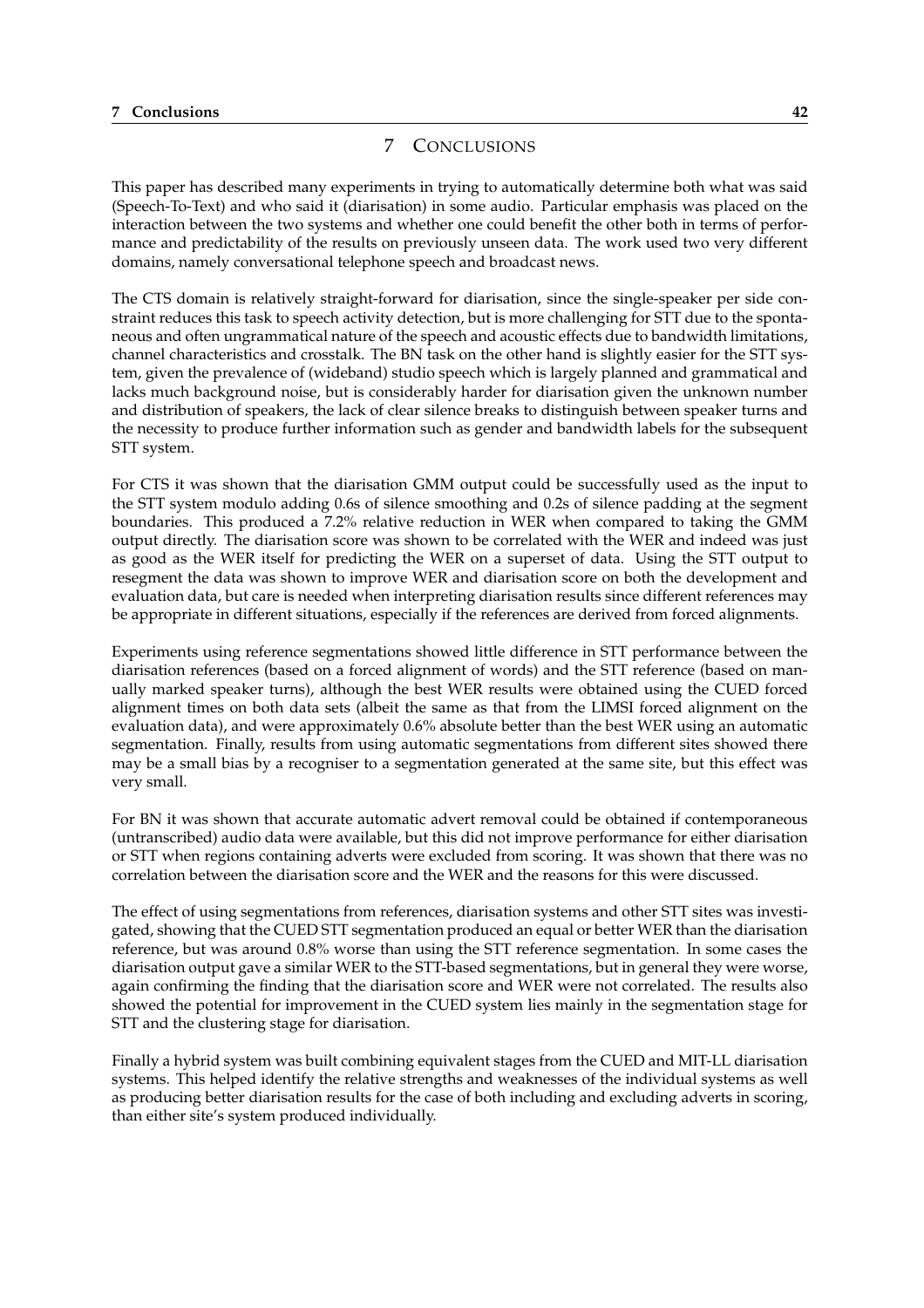## 8 ACKNOWLEDGEMENTS

<span id="page-46-0"></span>The authors would like to thank Lori Lamel for providing LIMSI's forced alignments for the dryrun and eval03 data; Daben Liu, Andreas Stolcke and George Saon for providing the STT segmentation(s) produced by BBN, SRI and IBM respectively with their RT-03s CTS English evaluation systems; Jean-Luc Gauvain and Bing Xiang for providing the STT segmentation produced by LIMSI and BBN respectively for the RT-03s BN English STT evaluation; and Daben Liu, Andreas Stolcke and Jean-Luc Gauvain for discussion of segmentation experiments performed at BBN, SRI and LIMSI.

This work was supported by DARPA grant MDA972-02-1-0013. The paper does not necessarily reflect the position or the policy of the US Government and no official endorsement should be inferred.

### A DATA

#### **A.1 Broadcast News Data**

| RT-02 data = dryrun data        | 19981214_2100_2200_MNB_NBW             |
|---------------------------------|----------------------------------------|
| $(bnrt02 = bndry03)$            | 19981215_2000_2100_PRI_TWD             |
|                                 | 19981216_1830_1900_NBC_NNW             |
|                                 | 19981217_0130_0200_CNN_HDL             |
|                                 | 19981218 <sub>-1600-1700-VOA-ENG</sub> |
|                                 | 19981219 <sub>-1830-1900-ABC-WNT</sub> |
| STT BN RT-03 dev data           | 20010117_2000_2100_PRI_TWD             |
| (hndev03)                       | 20010120_1830_1900_ABC_WNT             |
|                                 | 20010122_2100_2200_MNB_NBW             |
|                                 | 20010125_1830_1900_NBC_NNW             |
|                                 | 20010128_1400_1430_CNN_HDL             |
|                                 | 20010131_2000_2100_VOA_ENG             |
| Diarisation BN RT-03s dev data  | 20001006_2100_2200_VOA_ENG             |
| (bndidev03)                     | 20001008_1830_1900_NBC_NNW             |
|                                 | 20001016_2000_2100_PRI_TWD             |
|                                 | 20001018_1830_1900_ABC_WNT             |
|                                 | 20001215_2100_2200_MNB_NBW             |
|                                 | 20001219_1400_1430_CNN_HDL             |
| Diarisation BN RT-03s eval data | 20010228_2100_2200_MNB_NBW             |
| (bneval03s)                     | 20010217 <sub>-1000-1030-VOA-ENG</sub> |
|                                 | 20010220_2000_2100_PRI_TWD             |
| Diarisation BN RT-03f dev data  | 20010206_1830_1900_ABC_WNT             |
| (bndev03f)                      | 20010221_1830_1900_NBC_NNW             |
|                                 | 20010225_0900_0930_CNN_HDL             |
| STT eval data                   | Diarisation BN RT-03s eval data +      |
| (bneval03)                      | Diarisation BN RT-03f dev data         |
|                                 |                                        |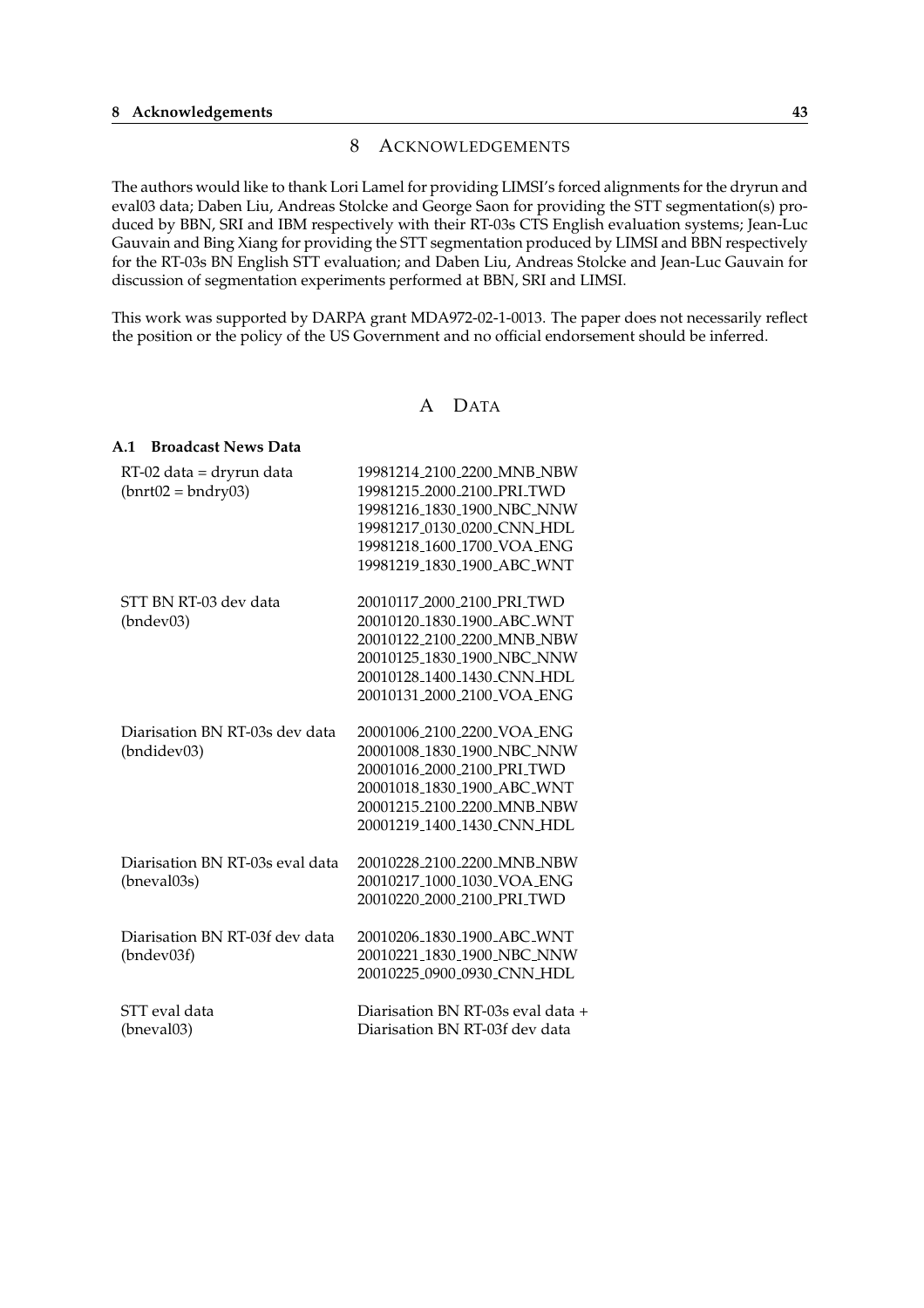#### <span id="page-47-0"></span>**A.2 CTS Data**

| RT-03 dryrun data<br>(ctsdry03)                     | sw4386<br>sw_30849<br>sw_46715                                                                                                                               | sw4634<br>sw <sub>-31388</sub><br>sw_47620                                                                                                       | sw4705<br>sw <sub>-39999</sub>                                                                                                                                 | sw4806<br>sw <sub>-45255</sub>                                                                                                                                                         | sw_30410<br>sw <sub>-46387</sub>                                                                                                                   |
|-----------------------------------------------------|--------------------------------------------------------------------------------------------------------------------------------------------------------------|--------------------------------------------------------------------------------------------------------------------------------------------------|----------------------------------------------------------------------------------------------------------------------------------------------------------------|----------------------------------------------------------------------------------------------------------------------------------------------------------------------------------------|----------------------------------------------------------------------------------------------------------------------------------------------------|
| RT-02 eval data<br>(ctseval02)                      | $ctsdry03 +$<br>sw4490<br>sw4627<br>sw4851<br>sw <sub>-30751</sub><br>sw_31032<br>sw_31572<br>sw_45187<br>sw_45939<br>sw_47205                               | sw4394<br>sw4528<br>sw4639<br>sw4866<br>sw_30801<br>sw_31131<br>sw_31585<br>sw <sub>-45284</sub><br>sw <sub>-46098</sub><br>sw <sub>-47435</sub> | sw4398<br>sw4535<br>sw4653<br>sw <sub>-30016</sub><br>sw <sub>-30861</sub><br>sw_31195<br>sw_32163<br>sw_45458<br>sw <sub>-46312</sub><br>sw <sub>-47566</sub> | sw4409<br>sw4536<br>sw4730<br>sw <sub>-30223</sub><br>sw <sub>-30969</sub><br>sw_31483<br>sw <sub>-45063</sub><br>sw <sub>-45501</sub><br>sw <sub>-46516</sub><br>sw <sub>-47610</sub> | sw4477<br>sw4578<br>sw4755<br>sw <sub>-30352</sub><br>sw <sub>-30986</sub><br>sw_31493<br>sw_45147<br>sw <sub>-45734</sub><br>sw <sub>-46667</sub> |
| Diarisation CTS RT-03s<br>eval data<br>(ctseval03s) | fsh <sub>-60262</sub><br>fsh_60549<br>fsh <sub>-60650</sub><br>fsh_60885<br>sw <sub>-45355</sub><br>sw_45727<br>sw <sub>-46615</sub><br>sw <sub>-47411</sub> | fsh <sub>-60354</sub><br>fsh_60571<br>fsh_60720<br>fsh_61039<br>sw <sub>-45454</sub><br>sw <sub>-45819</sub><br>sw <sub>-46677</sub>             | fsh <sub>-60416</sub><br>fsh_60593<br>fsh_60732<br>fsh <sub>-61192</sub><br>sw <sub>-45586</sub><br>sw_46140<br>sw <sub>-46789</sub>                           | fsh <sub>-60463</sub><br>fsh_60627<br>fsh_60797<br>sw_45097<br>sw <sub>-45654</sub><br>sw <sub>-46412</sub><br>sw <sub>-46868</sub>                                                    | fsh <sub>-60493</sub><br>fsh <sub>-60648</sub><br>fsh_60862<br>sw_45142<br>sw <sub>-45713</sub><br>sw <sub>-46512</sub><br>sw <sub>-47346</sub>    |
| Diarisation CTS RT-03f<br>dev data<br>(ctsdev03f)   | fsh_60386<br>fsh_60613<br>fsh_60818<br>fsh_61148<br>sw_45481<br>sw <sub>-46028</sub><br>sw <sub>-46732</sub><br>sw <sub>-47282</sub>                         | fsh_60398<br>fsh <sub>-60668</sub><br>fsh <sub>-60844</sub><br>fsh_61225<br>sw <sub>-45626</sub><br>sw <sub>-46168</sub><br>sw <sub>-46938</sub> | fsh_60441<br>fsh <sub>-60682</sub><br>fsh_60874<br>fsh_61228<br>sw_45837<br>sw <sub>-46455</sub><br>sw <sub>-47038</sub>                                       | fsh_60477<br>fsh_60784<br>fsh_61113<br>sw_45104<br>sw_45856<br>sw <sub>-46565</sub><br>sw <sub>-47073</sub>                                                                            | fsh_60568<br>fsh_60817<br>fsh_61130<br>sw_45237<br>sw_45973<br>sw <sub>-46671</sub><br>sw_47175                                                    |
| STT eval data<br>(ctseval03)                        |                                                                                                                                                              | Diarisation CTS RT-03s eval data +<br>Diarisation CTS RT-03f dev data                                                                            |                                                                                                                                                                |                                                                                                                                                                                        |                                                                                                                                                    |

## B ACCURACY OF CTS FORCED ALIGNMENTS

It was shown in section 4.5 that the diarisation scores were very sensitive to the way the diarisation reference file was generated. In particular, the accuracy of the reference word-times can make a large difference to the scores and thus the reliability of the results. For the ctsdry03 development data, the word times George Doddington manually generated were used to define the reference, but since it is infeasible to produce w[ord-](#page-26-0)times manually for large data sets, the ctseval03 references were derived from word times generated by an automatic forced alignment of the reference words to the audio.

The official RT-03s diarisation evaluation reference used times based on a forced alignment from the LDC. In addition to this, forced alignments were generated by both CUED and LIMSI on both the ctseval03 and ctsdry03 data sets. In order to gauge the relative accuracy of the alignments, they were compared to each other on both data sets, and to the manually-generated times on the ctsdry03 dataset. The results are given in Table 29.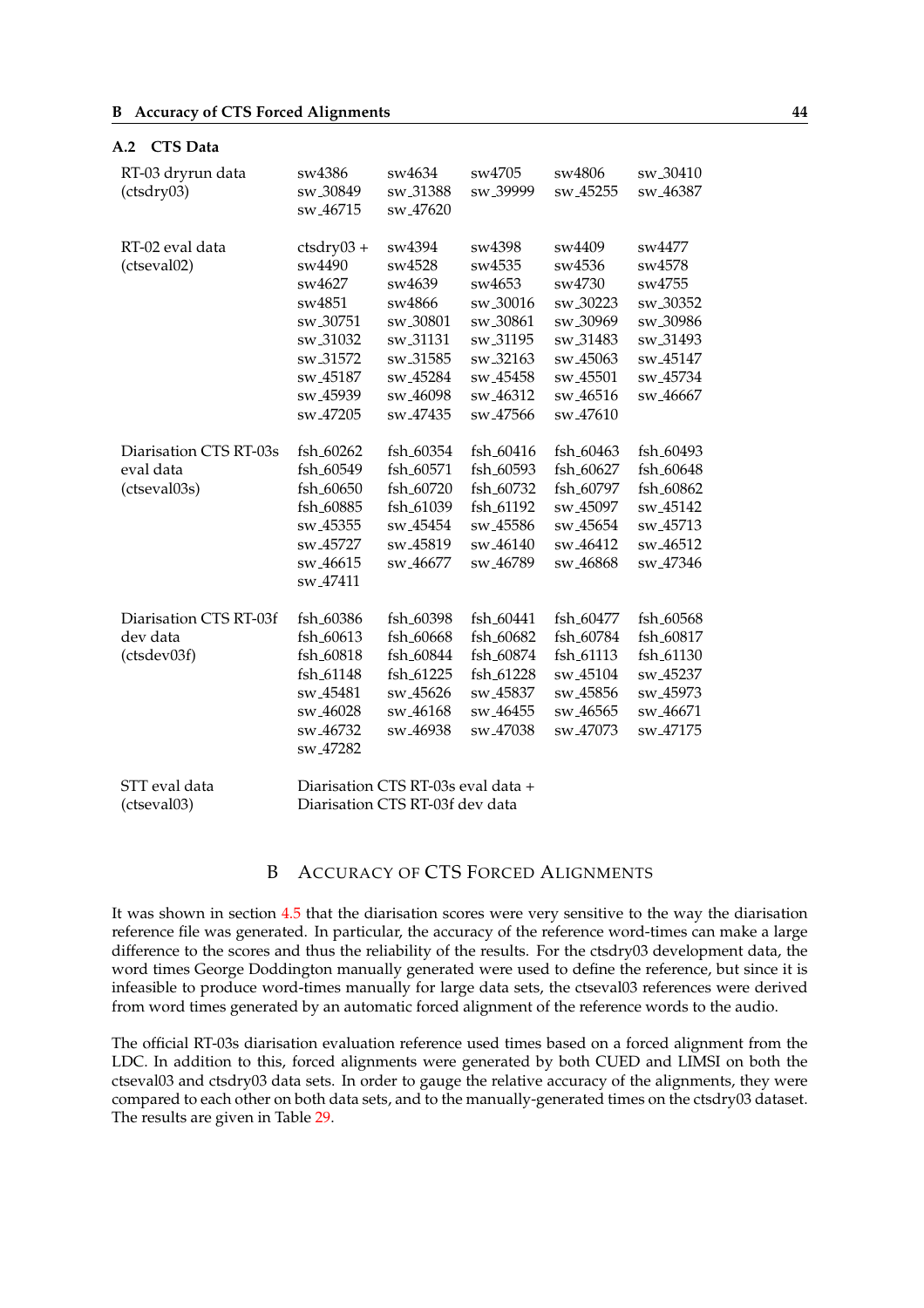| ctseval03 data, 71528 words |                        |             |       |                                                                       |       |       |               |       |  |  |
|-----------------------------|------------------------|-------------|-------|-----------------------------------------------------------------------|-------|-------|---------------|-------|--|--|
|                             | Reference   Hypothesis | % Overlap   |       | $\parallel$ Absolute Start Diff.(s) $\parallel$ Absolute End Diff.(s) |       |       |               |       |  |  |
|                             |                        | Time/Words  | Mean  | SD <sub>3</sub>                                                       | Max   | Mean  | SD.           | Max   |  |  |
| LDC-FA                      | LIMSI-FA               | 73.70/88.21 | 0.087 | 0.171                                                                 | 4.060 |       | $0.095$ 0.173 | 4.320 |  |  |
| LDC-FA                      | <b>CUED-FA</b>         | 73.24/87.91 | 0.088 | 0.169                                                                 | 3.730 | 0.096 | 0.172         | 3.580 |  |  |
| LIMSI-FA                    | <b>CUED-FA</b>         | 91.11/98.92 | 0.023 | 0.056                                                                 | 4.080 | 0.025 | 0.059         | 4.310 |  |  |

| ctsdry03 data, 12188 words |                   |             |       |           |                         |                       |       |       |  |
|----------------------------|-------------------|-------------|-------|-----------|-------------------------|-----------------------|-------|-------|--|
| Reference                  | <b>Hypothesis</b> | % Overlap   |       |           | Absolute Start Diff.(s) | Absolute End Diff.(s) |       |       |  |
|                            |                   | Time/Words  | Mean  | <b>SD</b> | Max                     | Mean                  | SD    | Max   |  |
| Manual                     | LDC-FA            | 85.65/94.95 | 0.039 | 0.080     | 1.324                   | 0.039                 | 0.083 | 1.378 |  |
| Manual                     | <b>LIMSI-FA</b>   | 88.34/99.43 | 0.026 | 0.042     | 1.200                   | 0.031                 | 0.053 | 1.367 |  |
| Manual                     | <b>CUED-FA</b>    | 87.91/99.15 | 0.032 | 0.055     | 1.685                   | 0.029                 | 0.055 | 1.661 |  |
| LDC-FA                     | <b>LIMSI-FA</b>   | 83.08/95.39 | 0.044 | 0.083     | 1.397                   | 0.051                 | 0.090 | 1.794 |  |
| LDC-FA                     | <b>CUED-FA</b>    | 82.41/95.15 | 0.048 | 0.090     | 1.637                   | 0.051                 | 0.093 | 1.710 |  |
| LIMSI-FA                   | <b>CUED-FA</b>    | 90.27/99.27 | 0.024 | 0.058     | 1.530                   | 0.028                 | 0.064 | 1.510 |  |

**Table 29:** Comparison of methods of generating word times on the ctsdry03 and ctseval03 data. The percentage of time that the corresponding words overlap for, and the percentage of corresponding words that have some time overlap are given along with the mean, standard deviation and maximum absolute difference between the corresponding times for both word starts and word ends.

The results on the larger ctseval03 data set show a high correlation between the CUED and LIMSI forced alignments, with the percentage of words that overlap in time rising from 88% when compared to the LDC's forced alignment to 99% when compared to each other. Similarly the mean and standard deviation of both start and end time errors is considerably smaller when comparing the LIMSI/CUED pair. This suggests that these times are more reliable.These findings are also backed up on the smaller ctsdry03 data set. In this case, the LIMSI and CUED forced alignments have 99% of words overlapping with the corresponding words in the manually generated times, as compared to 95% for the LDC. The mean and standard deviation of both start and end times errors when compared to the manual times is also lower for both the CUED and LIMSI forced alignments, and again when comparing just the automated systems the CUED and LIMSI alignments are the most correlated. For these reasons the RT-03f metadata evaluation, where word-level times are critical, will use the LIMSI forced alignments to generate the reference.

However, since we generated the CTS diarisation reference using 0.6s silence smoothing, the individual word times are generally less important apart from at the segment-level boundaries. The results of the word-level comparisons when only considering the first and last words in each segment on the ctsdry03 data are given in Table 30. These show that the LDC-forced alignment gives more accurate times for the start of the first word and end of the last word in each segment, consistent with the lower diarisation score obtained for this case. This suggests that despite the poorer overall accuracy of word-times, the LDC forced alignment may be the most accurate for generating the diarisation reference.<sup>41</sup>

|                | First word in segment only $(N=1122)$        |       |       |                                           | Last word in segment only $(N=1122)$ |       |       |       |
|----------------|----------------------------------------------|-------|-------|-------------------------------------------|--------------------------------------|-------|-------|-------|
| Hypothesis     | $\vert$ Absolute Start Diff.(s)<br>% Overlap |       |       | $\vert$ Absolute End Diff.(s)<br>%Overlap |                                      |       |       |       |
|                | Time/Words                                   | Mean  | -SD   | Max                                       | Time/Words                           | Mean  | -SD   | Max   |
| LDC-FA         | 91.66/98.13                                  | 0.015 | 0.069 | 1.071                                     | 93.43/99.73                          | 0.023 | 0.087 | 1.378 |
| LIMSI-FA       | 83.01/99.38                                  | 0.048 | 0.078 | 1.200                                     | 85.84/99.55                          | 0.077 | 0.106 | 1.367 |
| <b>CUED-FA</b> | 81.79/98.66                                  | 0.064 | 0.076 | 1.273                                     | 87.45/99.11                          | 0.059 | 0.089 | 1.258 |

**Table 30:** Comparison of first and last words only to the manual times on the ctsdry03 data

<sup>41</sup>The CUED and LIMSI forced alignments were generated using the segment times from the STM file. These normally have some silence padding added to them before distribution. At time of writing it is not clear if more accurate segment times were use to constrain the LDC forced alignments. This might explain why the first and last times in a segment are more accurately pinpointed using the LDC forced alignment despite the poorer word-level times overall.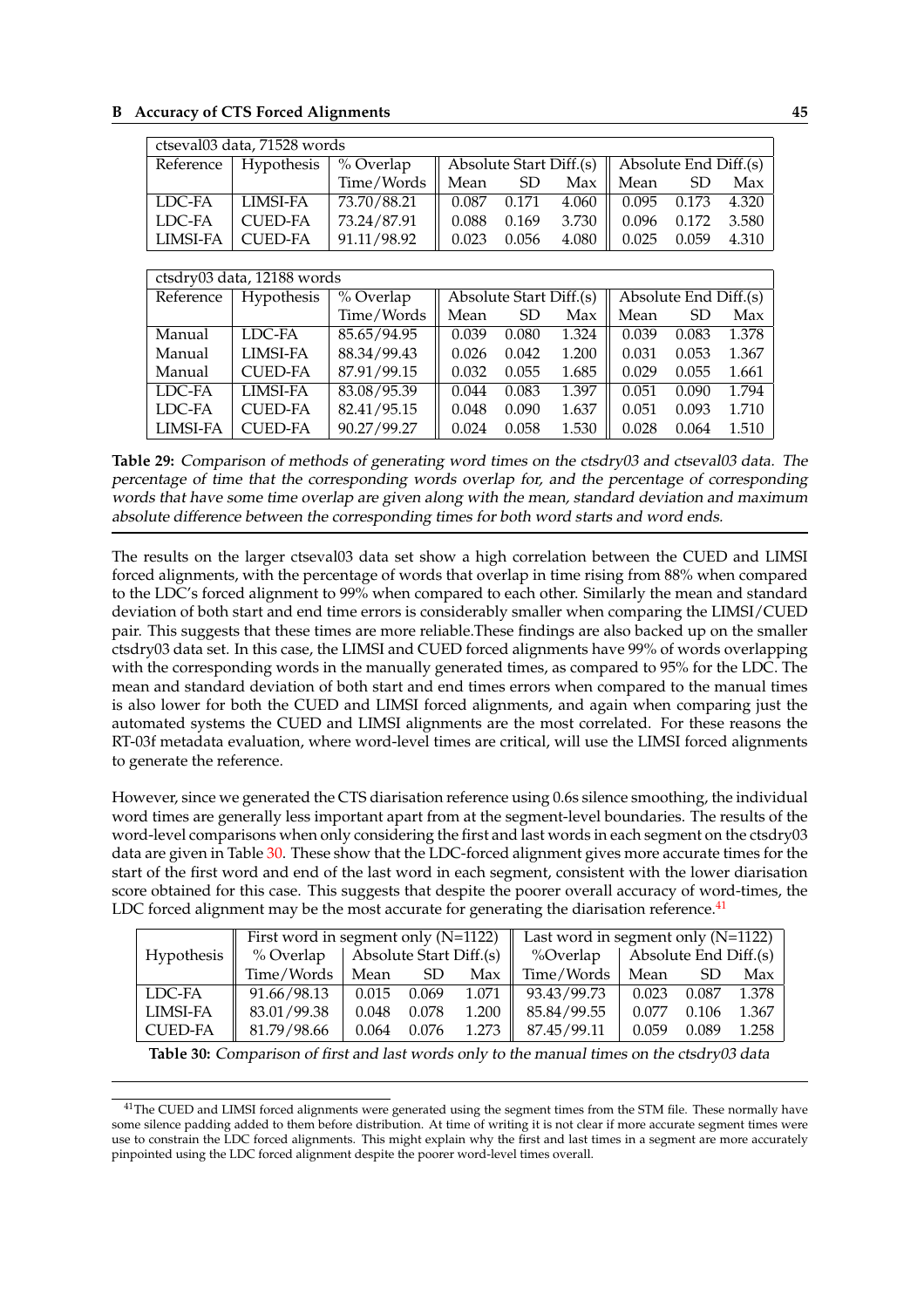- Ajmera, J., Wooters, C., Peskin, B. and Oei, C. (2003). Speaker Segmentation and Clustering, *Proc. Spring 2003 Rich Transcription Workshop (RT-03s)*, Boston, MA.
- Bimbot, F. and Mathan, L. (1993). Text-Free Speaker Recognition using an Arithmetic Harmonic Sphericity Measure, *Proc. European Conference on Speech Communication and Technology (Eurospeech)*, Vol. 1, pp. 169–172.
- Chen, S. S. and Gopalakrishnam, P. S. (1998). Speaker, Environment and Channel Change Detection and Clustering via the Bayesian Information Criterion, *Proc. 1998 DARPA Broadcast News Transcription and Understanding Workshop*, Lansdowne, VA, pp. 127–132.
- Evermann, G. and Woodland, P. C. (2003). Design of Fast LVCSR Systems, *Proc. Automatic Speech Recognition and Understanding Workshop (ASRU)*, St. Thomas, U.S. Virgin Islands, p. To appear.
- Fiscus, J. G. (1997). A Post-Processing System To Yield Reduced Word Error Rates: Recognizer Output Voting Error Reduction (ROVER), *IEEE Workshop on Automatic Speech Recognition and Understanding*.
- Franco, H., Gadde, R., Graciarena, M., Stolcke, A., Vergyri, D., Wang, W. and Zheng, J. (2003). SRI CTS System Improvements, *EARS STT Workshop*.
- Garofolo, J. S., Auzanne, C. G. P. and Voorhees, E. M. (2000). The TREC Spoken Document Retrieval Track: A Success Story, *RIAO, Content-Based Multimedia Information Access*, Vol. 1, Paris, France, pp. 1–20.
- Garofolo, J. S., Lard, J. and Voorhees, E. M. (2001). 2000 TREC-9 Spoken Document Retrieval Track, *The Ninth Text REtrieval Conference (TREC-9)*, http://trec.nist.gov/pubs/trec9/.
- Gauvain, J.-L. (2003). personal communication.
- Gauvain, J. L. and Barras, C. (2003). Speaker Diarization, *Proc. Spring 2003 Rich Transcription Workshop (RT-03s)*, Boston, MA.
- Gauvain, J. L., Lamel, L., Adda, G.[, Chen, L. and Schwenk, H. \(2003\). The LIM](http://trec.nist.gov/pubs/trec9/)SI RT03 BN Systems, *Proc. Spring 2003 Rich Transcription Workshop (RT-03s)*, Boston, MA.
- Hain, T. (2002). Implicit Pronunciation Modelling in ASR, *Proc. ISCA ITRW Pronunciation Modeling and Lexicon Adaptation (PMLA)*.
- Hain, T., Johnson, S. E., Tuerk, A., Woodland, P. C. and Young, S. J. (1998). Segment Generation and Clustering in the HTK Broadcast News Transcription System, *Proc. 1998 DARPA Broadcast News Transcription and Understanding Workshop*, Lansdowne, VA, pp. 133–137.
- Hain, T., Woodland, P. C., Niesler, T. R. and Whittaker, E. W. D. (1999). The 1998 HTK System for Transcription of Conversational Telephone Speech, *Proc. International Conference on Acoustics, Speech and Signal Processing (ICASSP)*, Phoenix, AZ.
- Iyer, R., Kimball, O. and Matsoukas, S. (2003). Speech-to-Text Research at BBN : An Experiment in Inexpensive Transcription, *EARS Mid-Year Meeting*, Berkeley, CA.
- Johnson, S. E. (1999). Who Spoke When? Automatic Segmentation and Clustering for Determining Speaker Turns, *Proc. European Conference on Speech Communication and Technology (Eurospeech)*, pp. 2211–2214.
- Johnson, S. E. and Woodland, P. C. (1998). Speaker Clustering Using Direct Maximisation of the MLLR-Adapted Likelihood, *Proc. International Conference in Spoken Language Processing (ICSLP)*, pp. 1775–1779.
- Johnson, S. E. and Woodland, P. C. (2000). A Method for Direct Audio Search with Applications to Indexing and Retrieval, *Proc. International Conference on Acoustics, Speech and Signal Processing (ICASSP)*, Vol. 3, Istanbul, Turkey, pp. 1427–1430.
- Johnson, S. E., Jourlin, P., Spärck Jones, K. and Woodland, P. C. (2000). Spoken Document Retrieval for TREC-8 at Cambridge University, *in* E. M. Voorhees and D. K. Harman (eds), *The Eighth Text REtrieval Conference (TREC-8)*, number SP 500-246, Department of Commerce, National Institute of Standards and Technology, Gaithersburg, MD, pp. 197–206.
- Johnson, S. E., Jourlin, P., Spärck Jones, K. and Woodland, P. C. (2001). Spoken Document Retrieval for TREC-9 at Cambridge University, *in* E. M. Voorhees and D. K. Harman (eds), *The Ninth Text REtrieval Conference (TREC-9)*, number SP 500-249, Department of Commerce, National Institute of Standards and Technology, Gaithersburg, MD, pp. 117–126.
- Kim, D. Y., Evermann, G., Hain, T., Mrva, D., Tranter, S. E., Wang, L. and Woodland, P. C. (2003a). 2003 CU-HTK Broadcast News English System Development, *Proc. Spring 2003 Rich Transcription Workshop (RT-03s)*, Boston, MA.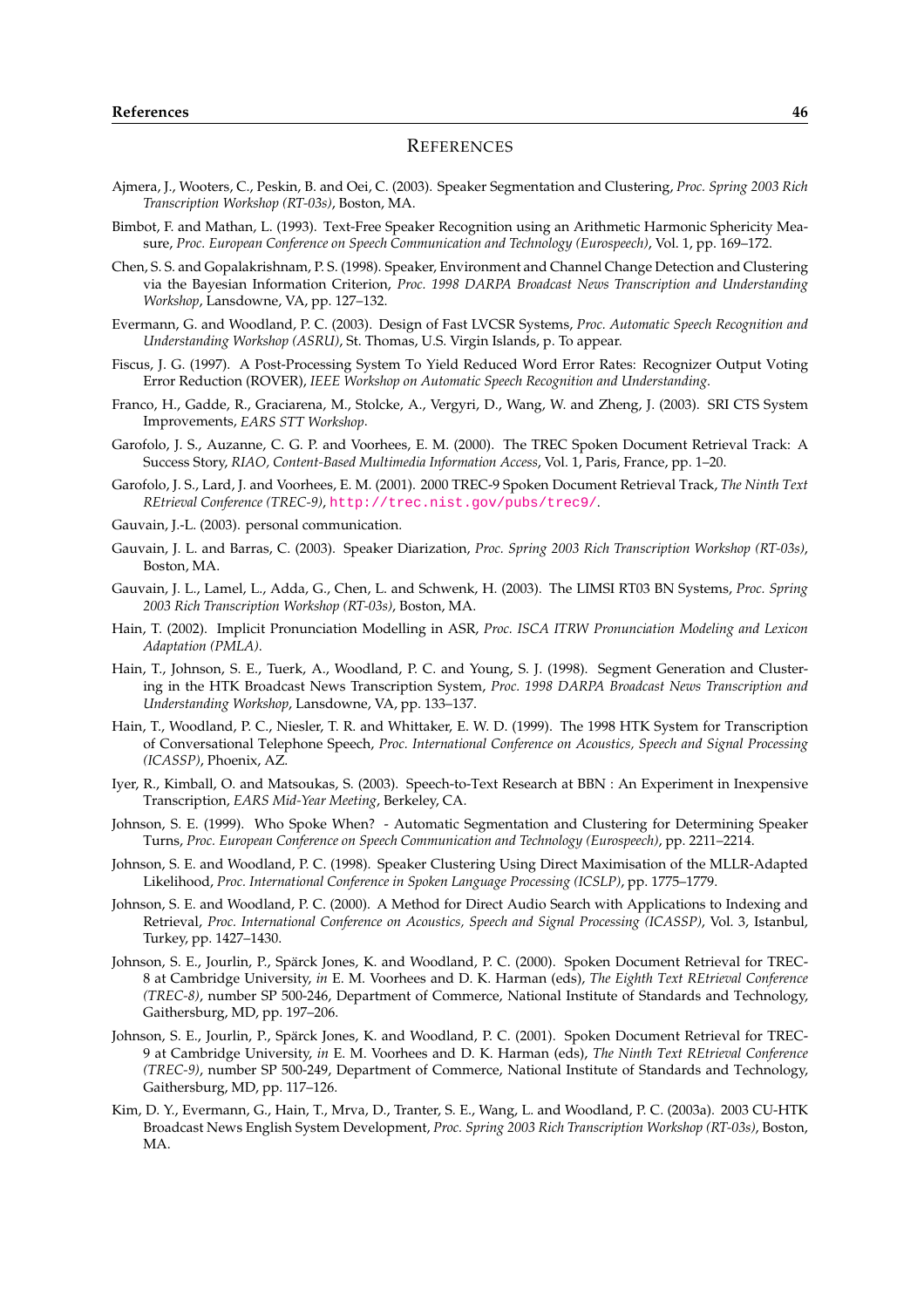- Kim, D. Y., Evermann, G., Hain, T., Mrva, D., Tranter, S. E., Wang, L. and Woodland, P. C. (2003b). Recent Advances in Broadcast News Transcription, *Proc. Automatic Speech Recognition and Understanding Workshop (ASRU)*, St. Thomas, U.S. Virgin Islands, p. To appear.
- Liu, D. (2003). personal communication.
- Liu, D. and Kubala, F. (2003a). A Cross-Channel Modeling Approach for Automatic Segmentation of Conversational Telephone Speech, *Proc. Automatic Speech Recognition and Understanding Workshop (ASRU)*, St. Thomas, U.S. Virgin Islands, p. To appear.
- Liu, D. and Kubala, F. (2003b). Segmentation for Conversational Telephone Speech, *Proc. Spring 2003 Rich Transcription Workshop (RT-03s)*, Boston, MA.
- Matsoukas, S., Colthurst, T., Kimball, O., Solomonoff, A. and Gish, H. (2002). The 2002 BBN Byblos English LVCSR System, *Proc. 2002 Rich Transcription Workshop (RT-02)*, Vienna, VA.
- Matsoukas, S., Iyer, R., Kimball, O., Ma, J., Colthurst, T., Prasad, R. and Kao, C.-L. (2003). BBN CTS English System, *Proc. Spring 2003 Rich Transcription Workshop (RT-03s)*, Boston, MA.
- Moraru, D., Besacier, L., Meignier, S., Fredouille, C. and Bonastre, J.-F. (2003). ELISA, CLIPS and LIA NIST 2003 segmentation, *Proc. Spring 2003 Rich Transcription Workshop (RT-03s)*, Boston, MA.
- Moraru, D., Meignier, S., Besacier, L., Bonastre, J.-F. and Magrin-Chagnolleau, I. (2003). The ELISA Consortium Approaches in Speaker Segmentation during the NIST 2002 Speaker Recognition Evaluation, *Proc. International Conference on Acoustics, Speech and Signal Processing (ICASSP)*, Vol. 2, Hong Kong, pp. 89–92.
- Nguyen, L., Duta, N., Makhoul, J., Matsoukas, S., Schwartz, R., Xiang, B. and Xu, D. (2003). The BBN RT03 BN English System, *Proc. Spring 2003 Rich Transcription Workshop (RT-03s)*, Boston, MA.
- Nguyen, P. and Junqua, J. C. (2003). PSTL's Speaker Diarization, *Proc. Spring 2003 Rich Transcription Workshop (RT-03s)*, Boston, MA.
- NIST (2003a). Reference Cookbook for "Who Spoke When" Diarization Task, v2.4, *http://www.nist.gov/speech/tests/rt/rt2003/spring/docs/ref-cookbook-v2 4.pdf*, 17th March 2003.
- NIST (2003b). The Rich Transcription Fall 2003 (RT-03F) Evaluation Plan, *http://www.nist.gov/speech/tests/rt/rt2003/fall/docs/rt03-fall-eval-plan-v9.pdf*, 9th October 2003.
- NIST (2003c). The Rich Transcription Spring 2003 (RT-03S) Evaluation Plan, version 4, *http://www.nist.gov/speech/tests/rt/rt2003/spring/docs/rt03-spring-eval-plan-v4.pdf*, 25th Feb 2003.
- Povey, D. and Woodland, P. C. (2002). Minimum Phone Error And I-Smoothing For Improved Discriminative Training, *Proc. International Conference on Acoustics, Speech and Signal Processing (ICASSP)*.
- Povey, D., Woodland, P. C. and Gales, M. J. F. (2003). Discriminative MAP for Acoustic Model Adaptation, *Proc. International Conference on Acoustics, Speech and Signal Processing (ICASSP)*.
- Reynolds, D. A., Torres, P. and Roy, R. (2003). EARS RT03s Diarization, *Proc. Spring 2003 Rich Transcription Workshop (RT-03s)*, Boston, MA.
- Reynolds, D., Quatieri, T. and Dunn, R. (2000). Speaker Verification Using Adapted Mixture Models, *Digital Signal Processing* **10**: 181–202.
- Roy, R. R. (2003). Speech Metadata in Broadcast News, *Thesis for Master of Engineering in Electrical Engineering and Computer Science, Massachusetts Institute of Technology*, 21st May 2003.
- Sanders, G. (2003). Who Spoke When Speaker-ID and Speaker-Type Metadata Diarization., *Proc. Spring 2003 Rich Transcription Workshop (RT-03s)*, Boston, MA.
- Saon, G., Zweig, G., Kingsbury, B. and Mangu, L. (2003). The IBM 2003 1xRT speech-to-text system, *Proc. Spring 2003 Rich Transcription Workshop (RT-03s)*, Boston, MA.
- Stolcke, A., France, H., Gadde, R., Graciarena, M., Precoda, K., Venkataraman, A., Vergyri, D., Wang, W., Zheng, J., Huang, Y., Peskin, B., Bulyko, I., Ostendorf, M. and Kirchhoff, K. (2003). Speech-to-Text research at SRI-ICSI-UW, *Proc. Spring 2003 Rich Transcription Workshop (RT-03s)*, Boston, MA.
- Tranter, S. E., Yu, K. and the HTK STT team (2003). Diarisation for RT-03s at Cambridge University., *Proc. Spring 2003 Rich Transcription Workshop (RT-03s)*, Boston, MA.
- Wilcox, L., Chen, F., Kimber, D. and Balasubramanian, V. (1994). Segmentation of Speech Using Speaker Identification, *Proc. International Conference on Acoustics, Speech and Signal Processing (ICASSP)*, Vol. 1, Adelaide, Australia, pp. 161–164.
- Woodland, P. C. (2002). The Development of the HTK Broadcast News Transcription System: An Overview, *Speech Communication* **37**: 291–299.